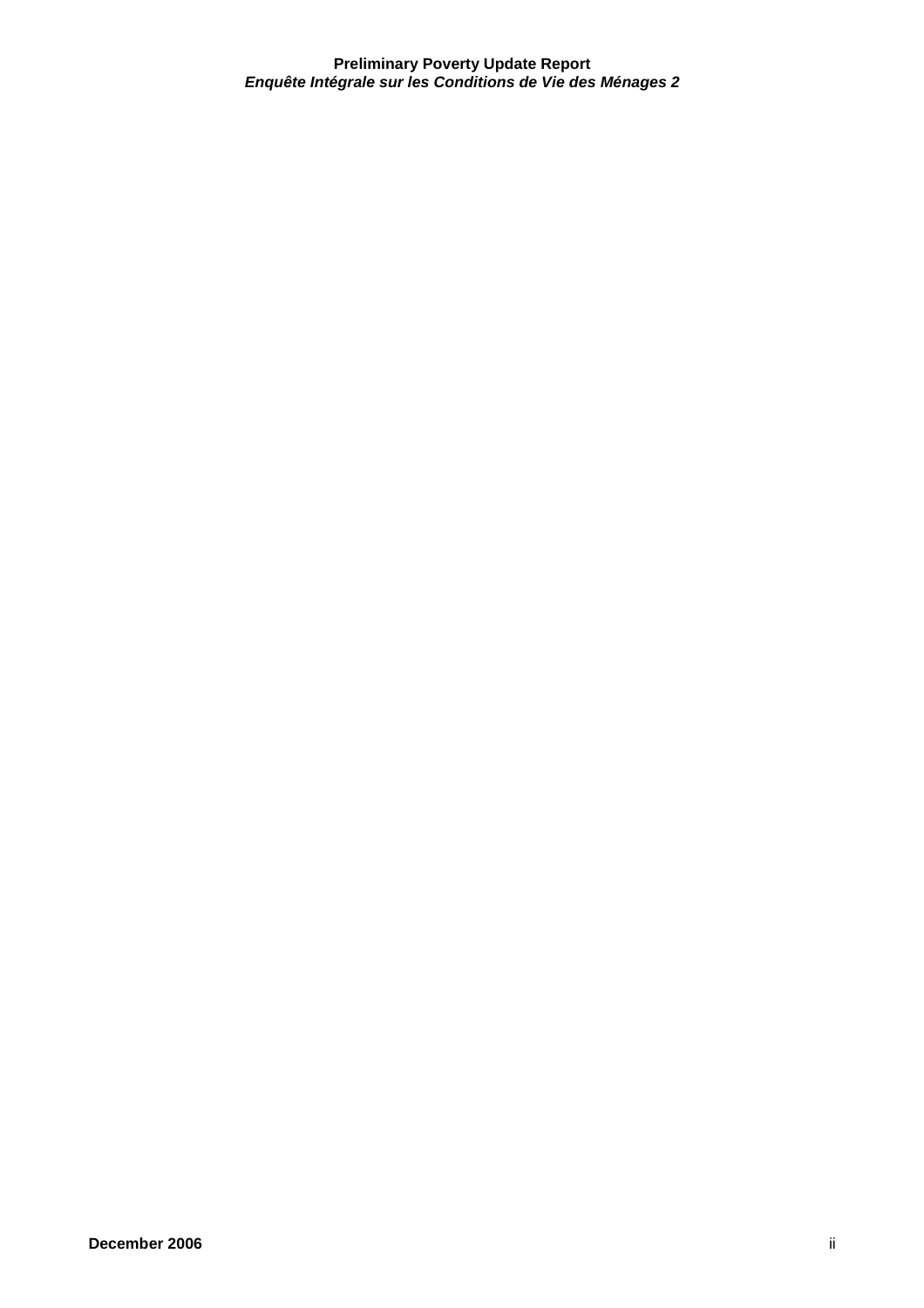# **Table of contents**

|          |                             | List of tables and figures                                                | iv             |  |  |  |  |  |
|----------|-----------------------------|---------------------------------------------------------------------------|----------------|--|--|--|--|--|
|          | Acknowledgements            |                                                                           | vii            |  |  |  |  |  |
|          | Summary of findings<br>viii |                                                                           |                |  |  |  |  |  |
|          |                             | Poverty and Inequality                                                    | viii           |  |  |  |  |  |
|          |                             | Social indicators                                                         | iх             |  |  |  |  |  |
|          |                             | Economic activity and time use                                            | ix             |  |  |  |  |  |
|          | Conclusions                 |                                                                           | X              |  |  |  |  |  |
| 1.       | Introduction                |                                                                           | 1              |  |  |  |  |  |
| 2.       |                             | Poverty and inequality in Rwanda: 2001 to 2006                            | $\overline{2}$ |  |  |  |  |  |
|          | 2.1                         | Summary of methods for poverty and inequality analysis                    | $\overline{2}$ |  |  |  |  |  |
|          | 2.2                         | A summary of recent poverty trends and patterns                           | $\overline{2}$ |  |  |  |  |  |
|          | 2.3                         | Geographic patterns of inequality and their evolution over time           | 6              |  |  |  |  |  |
|          | 2.4                         | Patterns of ownership of core durable goods                               | 9              |  |  |  |  |  |
|          | 2.5                         | The situation of specific vulnerable groups                               | 10             |  |  |  |  |  |
| 3.       |                             | Social indicators                                                         | 12             |  |  |  |  |  |
|          | 3.1                         | Education                                                                 | 12             |  |  |  |  |  |
|          | 3.2                         | Health                                                                    | 17             |  |  |  |  |  |
|          | 3.3                         | User satisfaction with services                                           | 20             |  |  |  |  |  |
|          | 3.4                         | Housing and access to water and sanitation                                | 21             |  |  |  |  |  |
| 4.       |                             | Economic activity and time use                                            | 25             |  |  |  |  |  |
|          | 4.1                         | Jobs                                                                      | 25             |  |  |  |  |  |
|          | 4.2                         | <b>Time Usage</b>                                                         | 27             |  |  |  |  |  |
|          | 4.3                         | Agriculture                                                               | 32             |  |  |  |  |  |
|          | 4.4                         | Credit                                                                    | 35             |  |  |  |  |  |
|          | 4.5                         | Energy expenditures                                                       | 37             |  |  |  |  |  |
|          | 4.6                         | Migration                                                                 | 38             |  |  |  |  |  |
| Annex A: |                             | Methods used to estimate poverty and inequality; and sensitivity analysis | 42             |  |  |  |  |  |
|          | A.1                         | Construction of the household consumption measure                         | 42             |  |  |  |  |  |
|          | A.2                         | Adjusting for price differences and changes                               | 43             |  |  |  |  |  |
|          | A.3                         | Adjusting for differences in household size and composition               | 44             |  |  |  |  |  |
|          | A.4                         | The poverty line                                                          | 44             |  |  |  |  |  |
|          | A.5                         | Adjusting for urban and rural boundary changes                            | 45             |  |  |  |  |  |
| Annex B: |                             | Supplementary tables                                                      | 46             |  |  |  |  |  |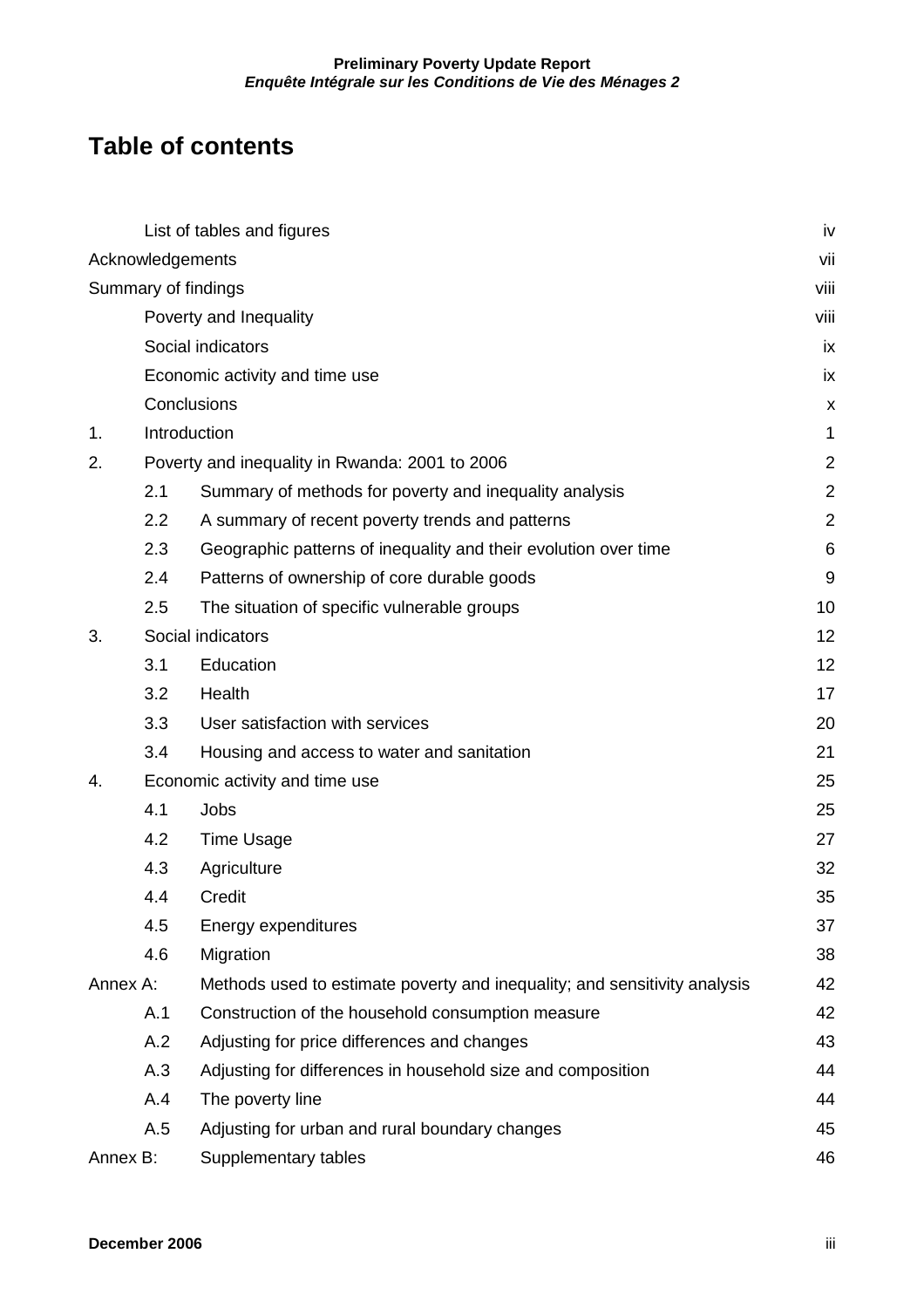# **List of tables and figures**

| Table 1.1         | Distribution of sample households by residential stratum for EICV1 and EICV2      | $\overline{1}$ |
|-------------------|-----------------------------------------------------------------------------------|----------------|
| Table 2.1         | Poverty headcounts for Rwanda, disaggregated by location (%)                      | 4              |
| Table 2.2         | Depth of poverty by location (% of poverty line)                                  | 6              |
| Table 2.3         | Consumption growth rates and inequality: 2000/01 to 2005/06                       | 8              |
| Table 2.4         | Geographic distribution of population by quintile group (%)                       | 9              |
| Table 2.5         | Household ownership of selected durable goods (%)                                 | 10             |
| Table 2.6         | Population share and poverty status of vulnerable groups (%)                      | 11             |
| Table 2.7         | Distribution of vulnerable groups by urban and rural (%)                          | 11             |
| Table 3.1         | Net enrolment rate at primary school, by gender and stratum (%)                   | 12             |
| Table 3.2         | Gross enrolment rate at primary school, by gender and stratum (%)                 | 13             |
| Table 3.3         | Net enrolment rate at secondary school, by gender and stratum (%)                 | 14             |
| Table 3.4         | Median education expenditure per student in primary education in past 12          |                |
|                   | months, by gender and consumption quintile (FRw)                                  | 15             |
| Table 3.5         | Median education expenditure per student in secondary education in past 12        |                |
|                   | months, by gender and consumption quintile (FRw)                                  | 16             |
| Table 3.6         | Literacy rate among people aged 15+ years, by gender and stratum (%)              | 16             |
| Table 3.7         | Percentage of population reporting illness in the last two weeks, by gender and   |                |
|                   | stratum (%)                                                                       | 17             |
| Table 3.8         | Percentage of population consulting a medical practitioner in the last two weeks, |                |
|                   | by gender and consumption quintile (%)                                            | 18             |
| Table 3.9         | Main illness in last two weeks (% of those that were ill)                         | 18             |
| <b>Table 3.10</b> | Women receiving antenatal care during last pregnancy, by consumption quintile     |                |
|                   | (% )                                                                              | 19             |
| Table 3.11        | Prevalence of health insurance, by consumption quintile and by stratum (%)        | 19             |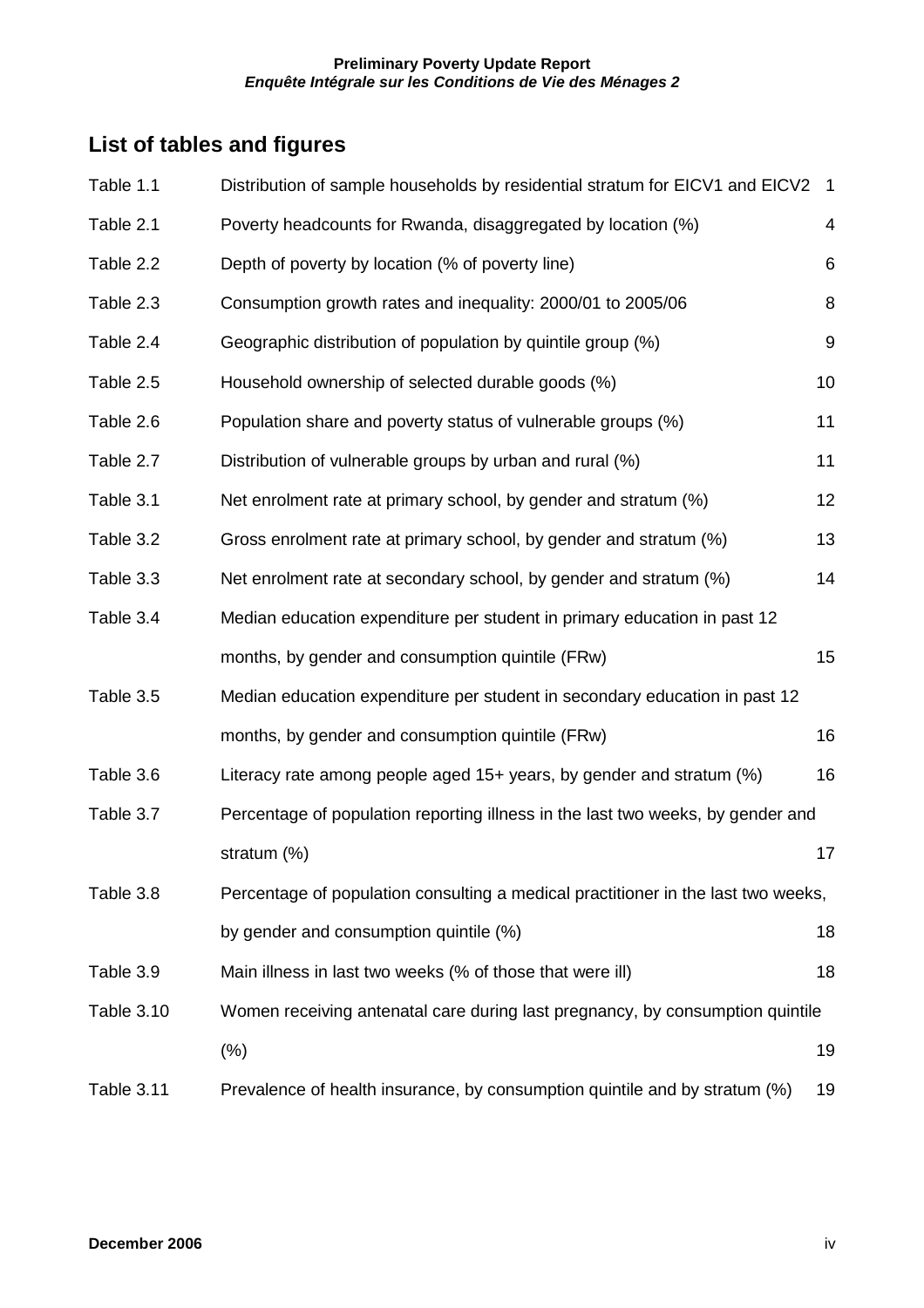| <b>Table 3.12</b> | Median health-related expenditure in previous two weeks, by consumption     |    |
|-------------------|-----------------------------------------------------------------------------|----|
|                   | quintile (FRw)                                                              | 20 |
| Table 3.13        | User satisfaction with services, by service type and stratum (%)            | 21 |
| Table 3.14        | Household roofing materials by stratum (%)                                  | 22 |
| <b>Table 3.15</b> | Households' drinking water supply by stratum (%)                            | 23 |
| <b>Table 3.16</b> | Households' toilet facilities by stratum (%)                                | 23 |
| Table 3.17        | Household fuel for Lighting (%)                                             | 24 |
| Table 3.18        | Household fuel use for cooking (%)                                          | 24 |
| Table 4.1         | Main occupation of usually working persons aged 16 years and above (%)      | 26 |
| Table 4.2         | Occupation by gender and poverty status (%)                                 | 26 |
| Table 4.3         | Industry of work for usually working persons aged 16 years and above (%)    | 27 |
| Table 4.4         | Mean hours worked by adults in last 7 days                                  | 28 |
| Table 4.5         | Number of jobs worked by adults in the previous 12 months                   | 28 |
| Table 4.6         | Economic activity rates $-$ all ages (%)                                    | 29 |
| Table 4.7         | Mean number of hours spent during week on domestic duties                   | 29 |
| Table 4.8         | Mean number of hours spent per week on domestic duties: by gender and       |    |
|                   | stratum                                                                     | 30 |
| Table 4.9         | Households reporting ownership of livestock by quintile (%)                 | 32 |
| Table 4.10        | Mean number of livestock owned by livestock-owning households               | 34 |
| Table 4.11        | Household use of fertilizers and insecticides                               | 35 |
| Table 4.12        | Purpose of loan or credit (% of loans)                                      | 36 |
| <b>Table 4.13</b> | Formal loans as a percentage of all credit (%)                              | 37 |
| Table 4.14        | Proportion of non food expenditures used on fuel by strata and quintile (%) | 37 |
| <b>Table 4.15</b> | Migration patterns and length of residence                                  | 39 |
| Table 4.16        | Reasons for move for internal migrants within 5 years (%)                   | 39 |
| Table 4.17        | Origin and destination of migrants in last 5 years (table %)                | 41 |
| Table A.1         | Contents of household consumption measure                                   | 42 |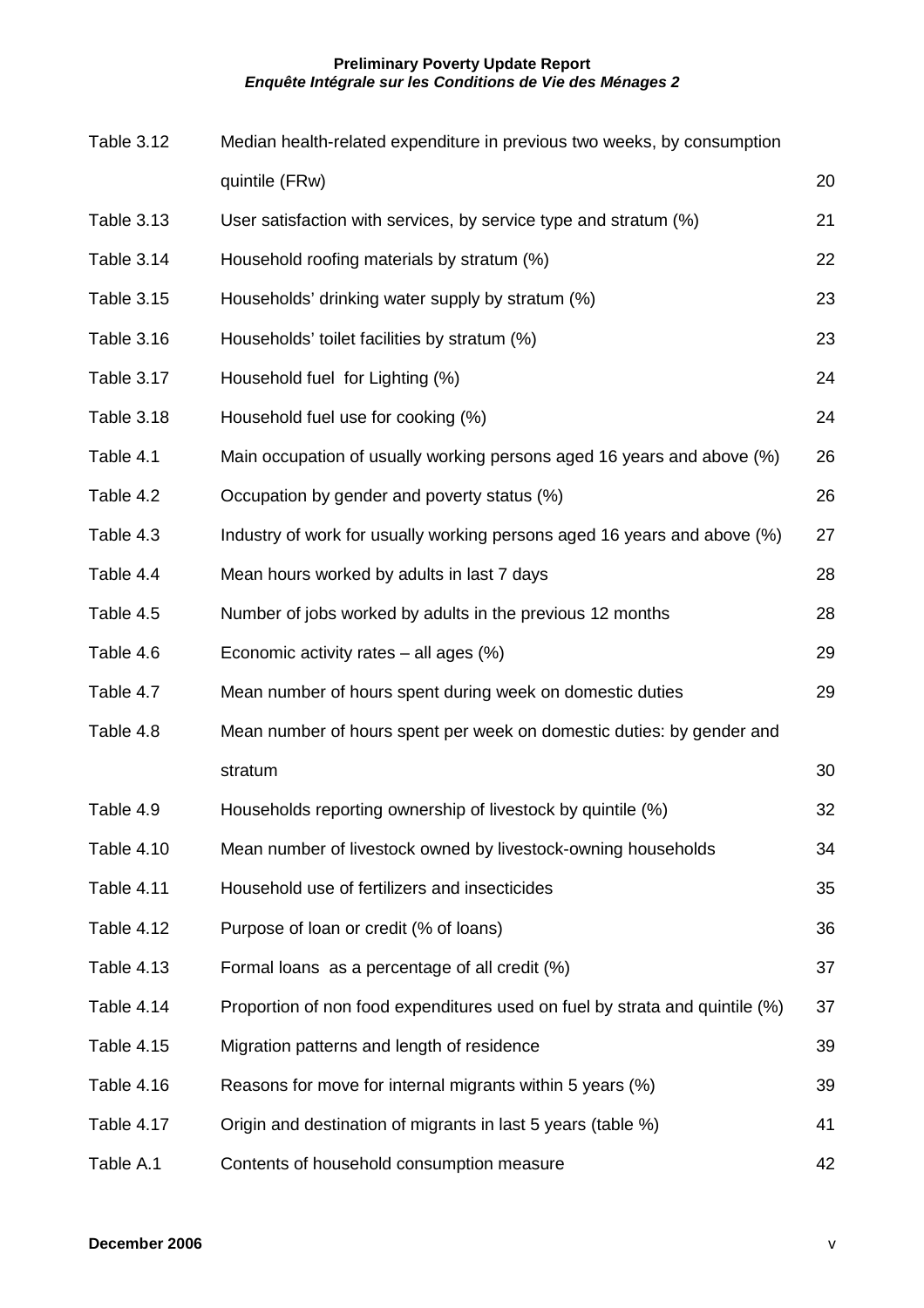| Table B.1  | Extreme poverty headcounts by location                                 | 46             |
|------------|------------------------------------------------------------------------|----------------|
| Table B.2  | Share of consumption accounted for by food                             | 47             |
|            |                                                                        |                |
| Figure 2.1 | Poverty headcounts for Rwanda in 2001 and 2006, by stratum (%)         | 3              |
| Figure 2.2 | Poverty headcounts by province, Rwanda 2001 and 2006 (%)               | 5              |
| Figure 2.3 | Lorenz curves for Rwanda, 2000/01 and 2005/06                          | $\overline{7}$ |
| Figure 3.1 | School attendance, by single years of age (%)                          | 13             |
| Figure 3.2 | Percentage of people ever having attended school, by current age (%)   | 14             |
| Figure 3.3 | Change in dwelling numbers among households                            | 22             |
| Figure 4.1 | Time use per week - adults over 21 years                               | 31             |
| Figure 4.2 | Time use per week – Children 11 to 15 years                            | 31             |
| Figure 4.3 | Households owning livestock by animal type (%)                         | 33             |
| Figure 4.4 | Households involved in agricultural activity using specified input (%) | 34             |
| Figure 4.5 | Households reporting any debt or savings by quintile (%)               | 35             |
| Figure 4.6 | Households' combination of fuels for lighting and cooking (%)          | 38             |
| Figure 4.7 | Number of migrants by old province                                     | 40             |
| Figure A.1 | Trends in the food price index by province, 1999 to 2006               | 44             |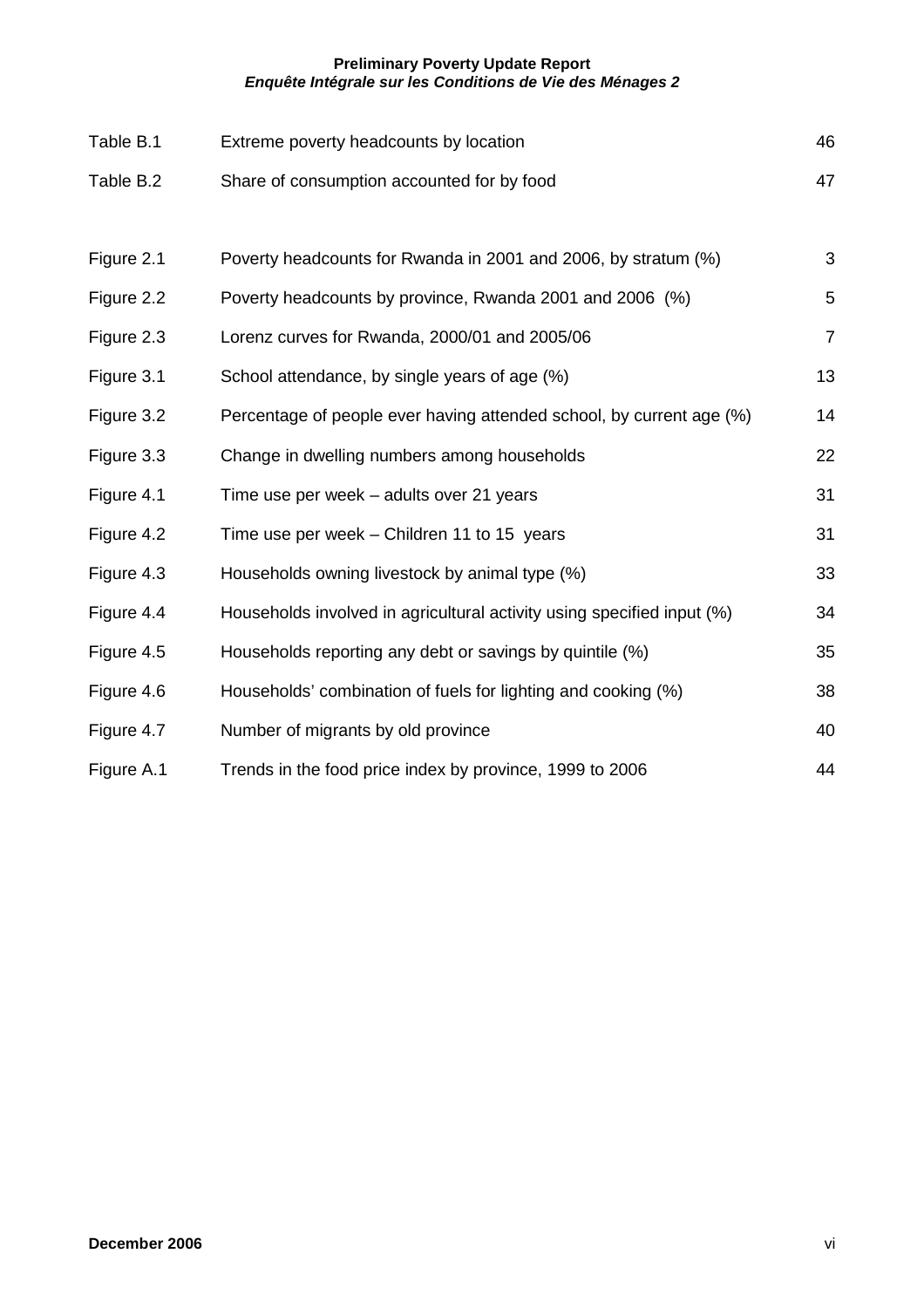# **Acknowledgements**

This report represents the result of the efforts of many individuals. Many staff members of the National Institute of Statistics worked on the 2005/06 EICV2 Survey. It was managed by Mr Innocent Niyonsaba, and the professional team included Mr.Juvenal Ntambara and Mr Jacques Gashaka. Data entry and cleaning was managed by Mr Augustine Twagirumukiza, Mr Pascal Semucyo and J.M.V Nkurunziza. Many other members of the Institute contributed to the success of the survey.

Thanks go to Oxford Policy Management (UK) and its partners, who assisted with sampling, data processing, analysis and report writing. Particular thanks go to Geoffrey Greenwell, Professor Andy McKay of the University of Sussex U.K, David Megill (US Bureau of the Census), Patrick Ward, Clare O'Brien and the OPM project manager Mary Strode.

Particular thanks also go to the long-term advisers on the project, Paul-Henri Wirrankoski, Omar Sarr and Miriam Babita.

The survey was assisted by our development partners. I would especially like to thank the United Kingdom Department for International Development (Rwanda), who in addition to providing finance for the survey also funded its analysis and assisted in responding to challenges throughout the process.

The second EICV has been an important achievement for Rwanda and the National Institute of Statistics. This report has been completed within two months of the end of fieldwork, and outstanding performance by world standards. II would like to express our gratitude to all the households and enumerators who provided and collected information across the country.

This report contains the initial survey findings and will be followed by several specialist publications which follow up in-depth several specialist topics including poverty and economic activity.

Dr. Louis Munyakazi

Director General,

National Institute of Statistics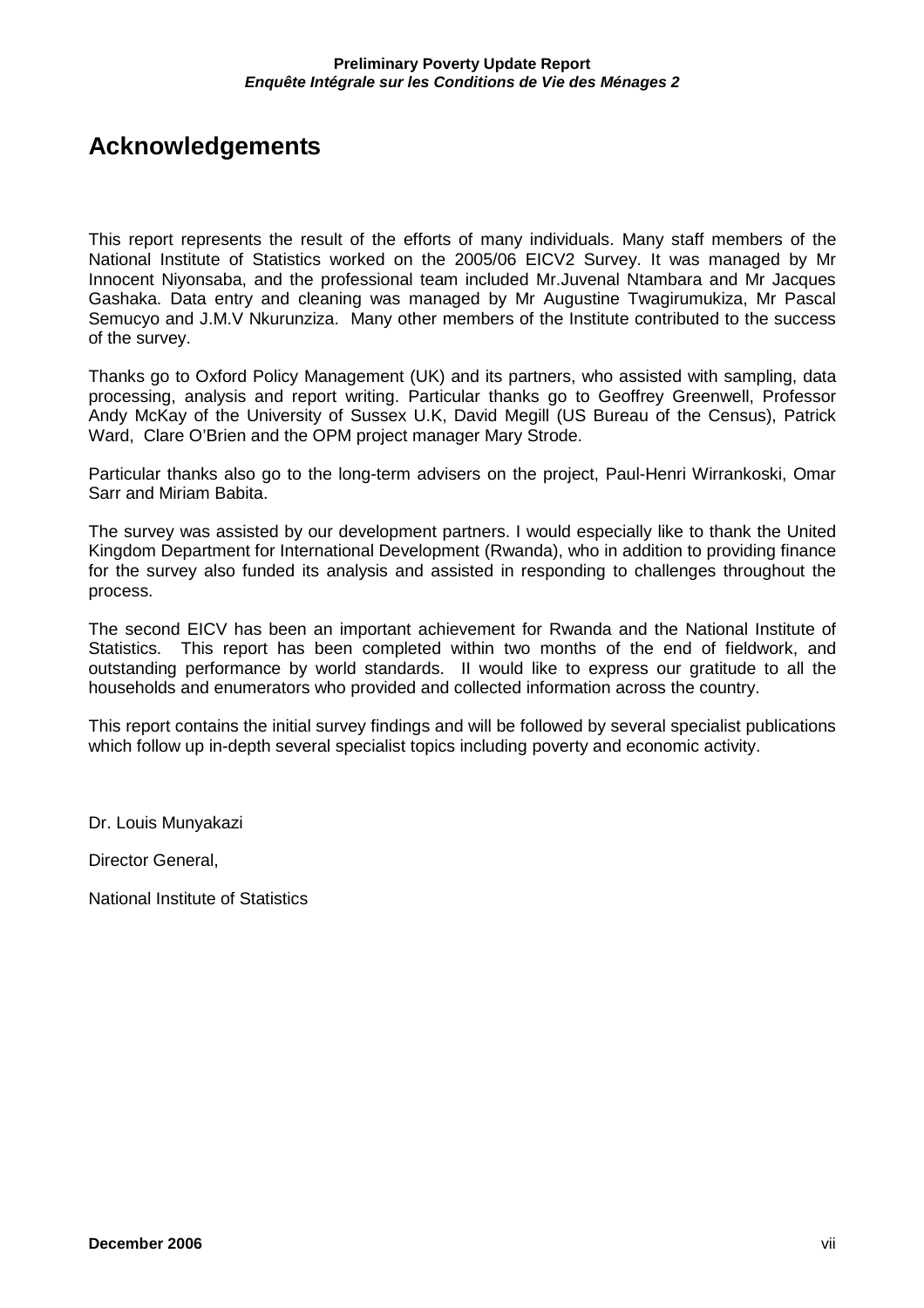# **Summary of findings**

This Preliminary Poverty Update Report presents the preliminary findings of the second Integrated Household Survey on Living Conditions (Enquête Intégrale sur les Conditions de Vie des Ménages (EICV), conducted in 2005/06. It compares key results with the first EICV, conducted in 2000/01 and so provides information on changes in the well-being of the population of Rwanda between the two surveys.

The surveys interviewed some 6,900 and 6,400 households respectively and provided nationally representative estimates. The key findings are summarised here and in the table of key estimates that follows. In the main body of the report, results are also presented separately for Kigali, other urban and rural areas. Information on the statistical significance of changes is given in the Annexe.

## **Poverty and Inequality**

The surveys collected detailed information on household consumption, including the consumption of home produced items. This information is used to quantify households' standard of living in monetary terms and is the basis for measuring income (consumption) poverty.

The surveys show that consumption per capita has grown, in real terms, at an average rate of around 3.0 percent per annum. Growth was highest in rural areas, and varied between provinces, with Eastern Province highest at 6.1 percent; and Northern Province lowest at 1.2%.

Poverty has declined as a result. Using comparable measures of consumption and poverty lines, the surveys showed that the proportion of individuals in poverty declined from 60.4 to 56.9 percent over the period. Extreme poverty, using a lower poverty line, also declined. Poverty declined most in other urban areas in proportionate terms. In rural areas, poverty declined from 66.1 to 62.5 percent. Progress in rural areas is critical to having on overall impact on poverty, since most of the poor are located there. Poverty remains an overwhelmingly rural phenomenon: even with the decline, over 90 percent of the poor are living in rural areas.

At the provincial level a large and statistically significant reduction of poverty occurred over this period in the Eastern province. Poverty in most other provinces also fell but at slower rates, except in the Southern province where poverty rose modestly. Although poverty has declined, growth has also been associated with an increase in inequality. The Gini coefficient, which measures inequality, has increased from 0.47 to 0.51, and inequality increased in most provinces, especially in the Southern provinces. Growth was therefore unequally distributed. This fact, plus the high initial level of inequality, moderated the impact on poverty reduction of a reasonable growth performance over this period.

The surveys also collected information on the ownership of various durable goods. The analysis of selected items presented in this report shows that ownership of many goods has increased, although many items remain rare. Some 53 percent of households now own a radio, although only six percent own a telephone. Poorer households show increased ownership of more basic items, including radios.

The proportion of the population living in female- and widow-headed households has declined. Poverty levels in these groups are higher than average, but have decline by more than in the population as a whole.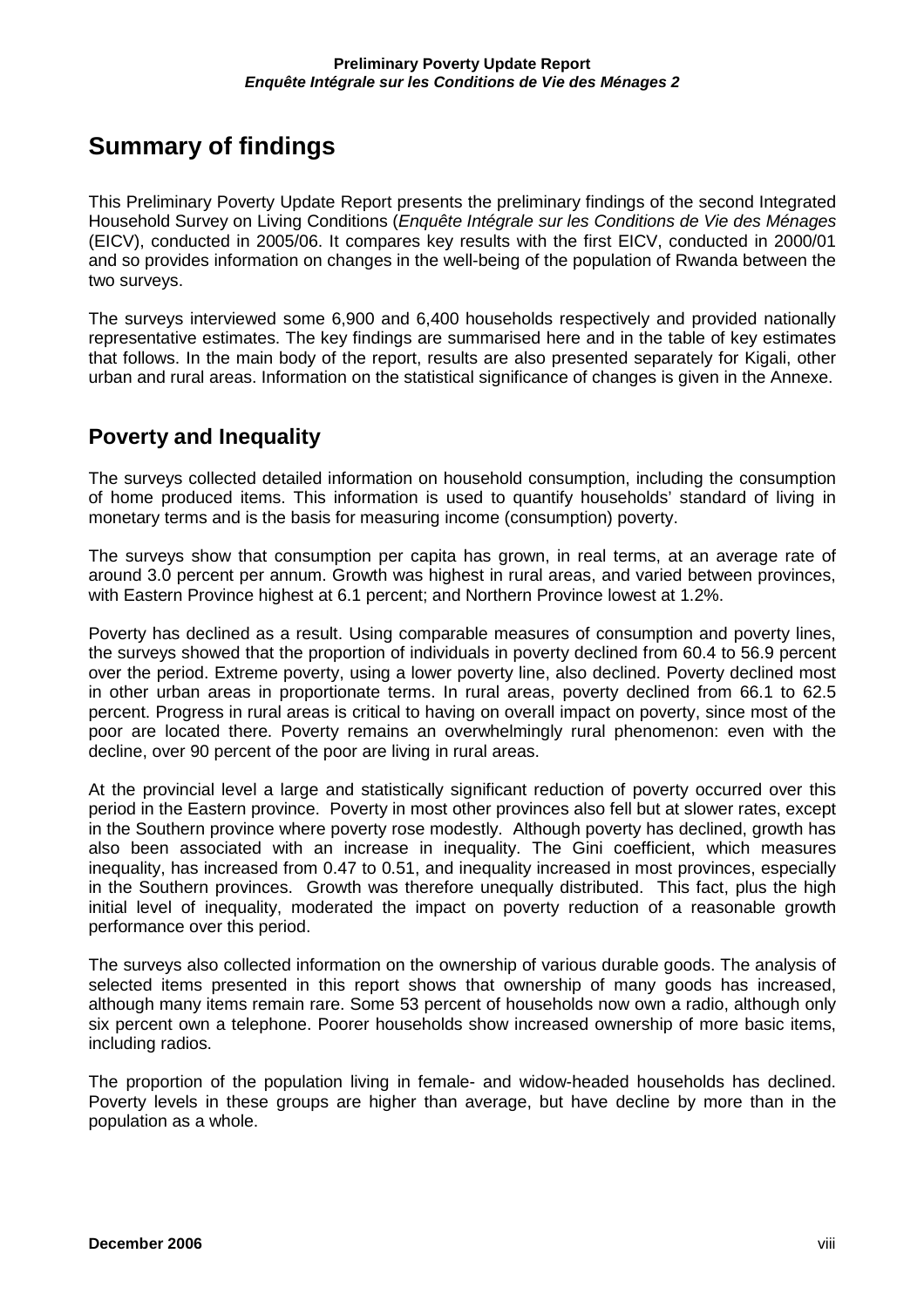### **Social indicators**

The surveys collected information on education, health and housing conditions. They show that enrolment in primary schools has increased substantially over the period, with a rise in the net enrolment rate from 74 to 86 percent. These trends are consistent with MINEDUC data, although the level is lower. Both urban and rural populations have seen an increase in enrolment rates. However, many children in primary school are above the official primary school age range, due to late entry and delays in their schooling.

A small fraction of children complete primary education and go on to secondary education. The surveys show that the secondary net enrolment rate has shown only a small increase over the period, from 7 to 10 percent. In rural areas, only 8 percent of children aged 13 to 18 years are in secondary education.

Household expenditure on primary school students has remained approximately constant once adjusted for inflation, standing at an average 1,845 FRw per student per year. Uniform is the largest single element of this expenditure. The cost of secondary schooling is much higher, with households spending an average of around 68,000 FRw each year on secondary school students. Wealthier households spend much more than poorer households on secondary schooling.

The frequency of medical consultations has increased only marginally, despite the incidence of reported illness having risen. However the use of antenatal services has increased substantially and differences in utilisation between poorer and less poor households have narrowed.

Some 47 percent of individuals are now covered by health insurance, the vast majority by mutual insurance arrangements. This seems to have substantially reduced out-of-pocket payments for health care.

Users are broadly satisfied with most government services. Overall, satisfaction is highest with the district administration and primary education and health services and lowest with drinking water supplies.

There has been little change overall in the provision of safe of drinking water. Some 64 percent of households have access to a safe source, the same percentage as in 2000/01. Almost 10 percent fewer households collect their water from a free public pump or standpipe, and more are collecting water from a public spring or buying it. The change from free to purchased water is particularly marked in urban areas outside Kigali. In Kigali there has been a decline in the proportion of households using protected sources.

There has been a move towards enclosing pit latrines, with 58 percent of households using them in 2005/06 compared with 50 percent in 2000/01. This increase is most pronounced in rural areas.

### **Economic activity and time use**

In employment, there has been some movement out of agricultural activities, with a decline from 88 to 80 percent of working adults reporting it as their main occupation. There has been an increase in people working in commerce and sales, in the skilled service sector and in unskilled elementary occupations. In terms of industry, growth has been largest in wholesale and retail trade and domestic services have seen the largest increase.

Men have moved out of agriculture to a greater degree than have women and 86 percent of women continue to work in agriculture and fisheries.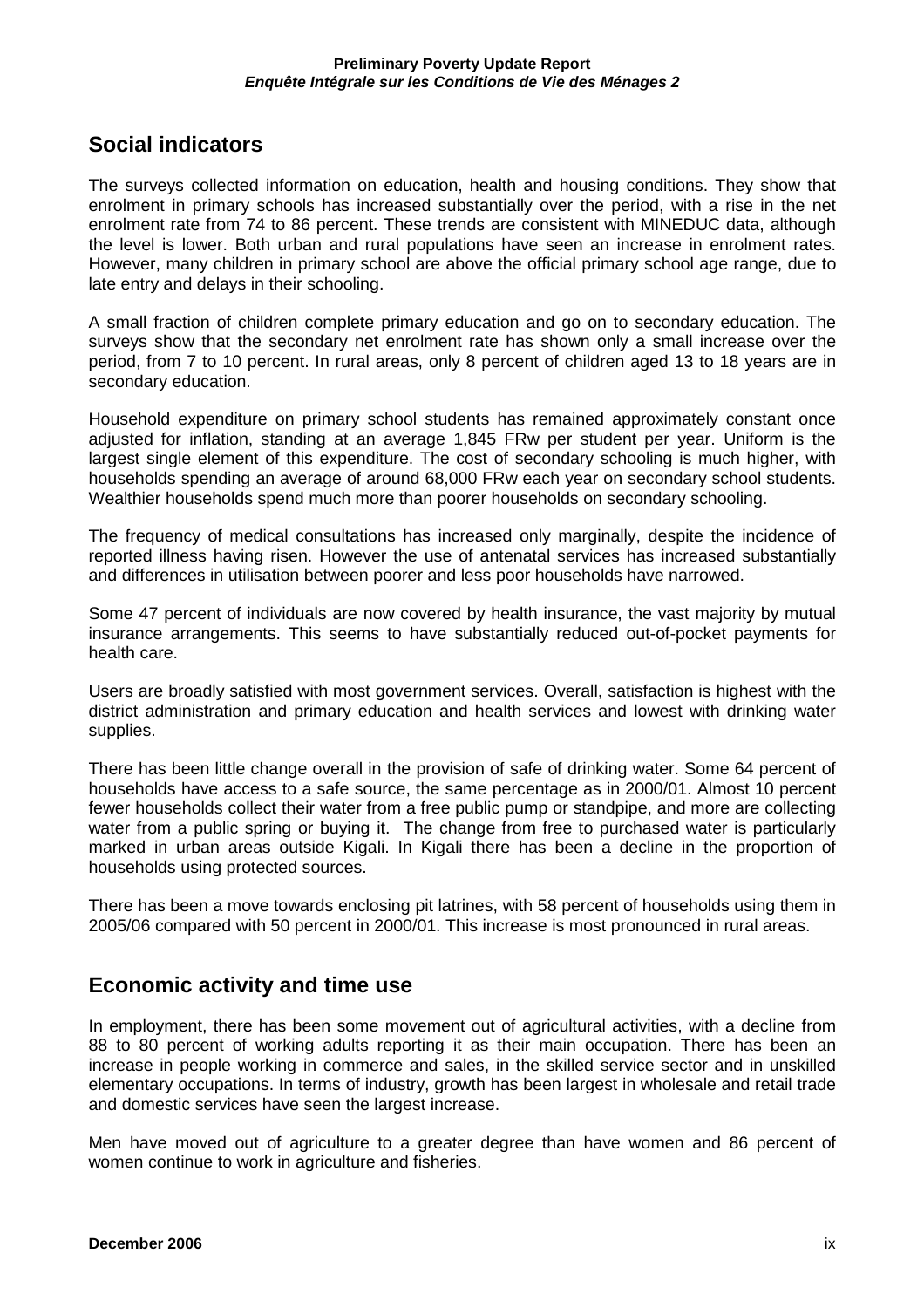Information collected on time use shows that workers in agriculture work the shortest number of hours, at 27 hours per week, compared with an overall average of 31 hours. This suggests underemployment. Perhaps reflecting this, rural dwellers are particularly likely to have more than one job.

Women work fewer hours than men in employment – 28 compared with 35 hours per week. However, this is compensated by domestic labour, on which women spend 21 hours per week compared with nine hours men.

Children provide a significant amount of domestic labour, rising from 9 hours per week for children aged 7 to 10 years to 15 hours per week for children aged 16 to 20. Girls do substantially more than boys; 23 hours per week compared with 10 hours for boys. Children under 11 years old do very little paid work, but 11 percent of 11 to 15 year olds do some paid work.

The proportion of households owning livestock has increased from 60 to 71 percent. The average number of animals owned by households that own them has changed little. There has been an appreciable increase in the utilisation of agricultural inputs (seeds, insecticides and fertiliser), with reported use of chemical fertilizers among agricultural households having increased from 5 to 11 percent.

Some 19 percent of adults over 15 years old have changed their district of residence in the last five years. Migration is mostly due to work postings and family reasons. The main destination of migrants within Rwanda is the City of Kigali.

### **Conclusions**

In conclusion, the EICV surveys have been able to assess changes in a number of measures of welfare between 2000/01 and 20005/06. They have shown improvements in a number of important areas. They include a decline in income poverty, an increase in the ownership of some consumer goods, improvements in the welfare of some vulnerable groups. It has also shown an increase in primary school enrolment; enrolment at secondary level has also increased although it remains low. A higher proportion of people have been able to find jobs outside the agricultural, sector, however the main challenge for the future will be ensuring that the poor benefit from growth equitably.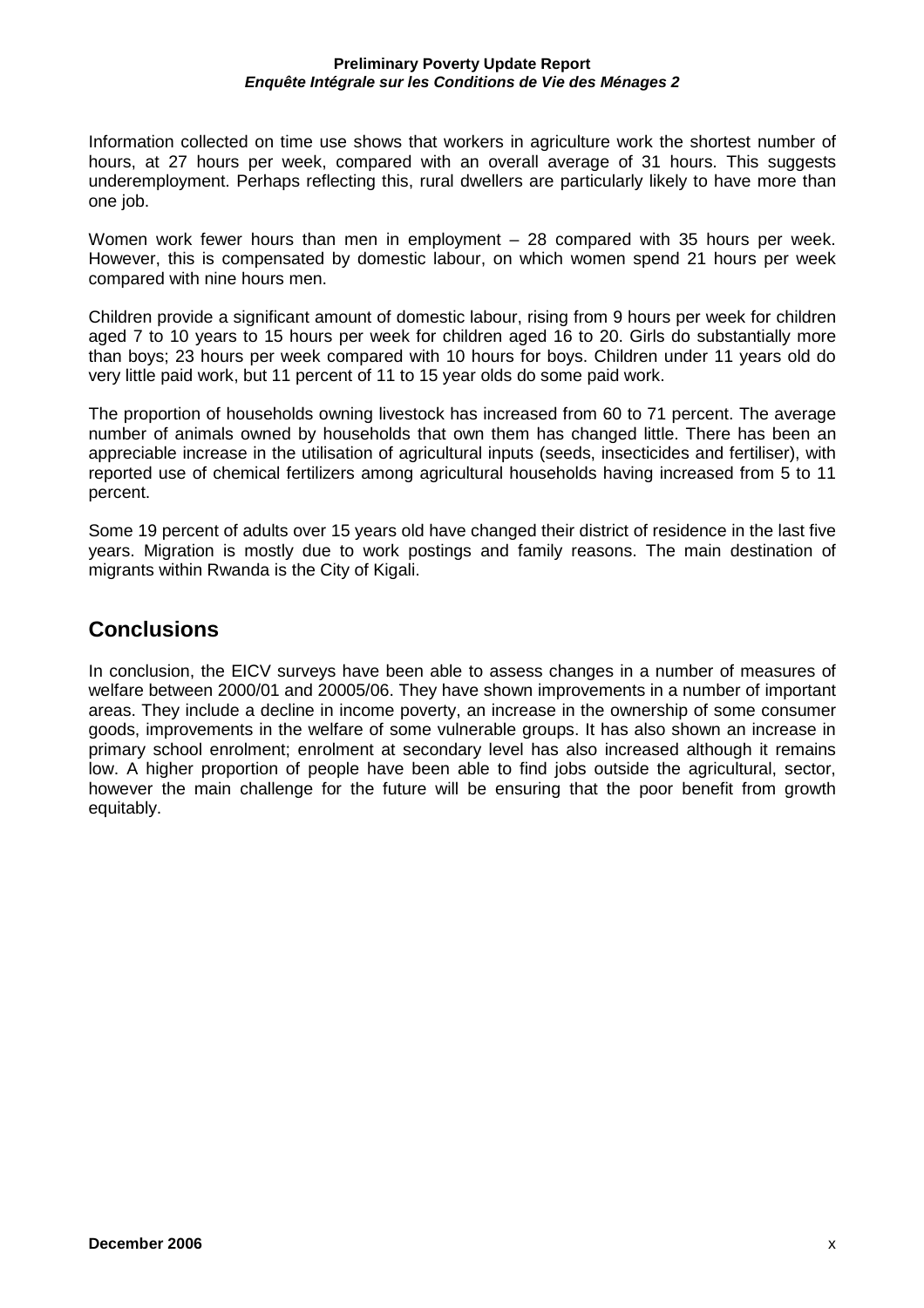# **1. Introduction**

The first Enquête Intégrale sur les Conditions de Vie des Ménages (EICV1) was conducted in 2000/01 in a nationally representative sample of 6,420 households, to measure household expenditures, consumption and income, as well as demographic and socioeconomic characteristics of the population of Rwanda. The EICV data were used for poverty studies, determination of the market basket and weights for the consumer price index (CPI), and for national accounts estimation. This survey was followed about five years later (2005/06) by the second EICV (EICV2), conducted in a national sample of 6,900 households. This second survey had similar objectives to the first and is primarily intended to capture national changes in consumption and poverty levels on a national basis. The design of the second survey followed that of the first as closely as possible. The distribution of the sample households by residential strata for each survey is presented in Table 1.1.

Each of these surveys was designed to be geographically representative over a 12-month period, in order to take into account seasonality in consumption patterns and other characteristics. The second EICV started data collection in October 2005 and finished a year later in October 2006.

#### **Table 1.1 Distribution of sample households by residential stratum for EICV1 and**   $EICV2<sup>1</sup>$

|                | EICV <sub>1</sub> | EICV <sub>2</sub> |
|----------------|-------------------|-------------------|
| City of Kigali | 720               | 900               |
| Other Urban    | 450               | 720               |
| Rural          | 5,280             | 5,280             |
| All            | 6,450             | 6,900             |

Source: EICV1 and EICV2.

The sampling frames for both surveys were stratified by the 12 old provinces, urban and rural, and the sample was allocated fairly equally among the provinces and over the 12 months of the year, given that they were the main geographic domains at that time. The sample was not designed to be representative at the level of the new Districts. To enable comparisons to be made, and to provide a greater level of disaggregation, the results in this report are presented using the new provinces and the 12 old provinces.

The data are routinely analysed by three domains of study: the City of Kigali, Other Urban, and Rural. These are based on the 2002 census definitions of urban and rural and the corresponding city boundaries. These boundaries do not correspond exactly with those used for the first survey, which used the 1991 census. We have recoded the EICV1 data to enable exact geographical comparisons to be made. In some cases the EICV1 estimates do not correspond exactly with that presented in the EICV1 report published in 2002, because of these boundary changes. Further details of this recoding can be found in Annex A.5.

 $1$  For both of EICV1 and EICV2 the non-interviewed households were replaced with other random households within the same ZD (*zone de denombrement*). However, in the case of EICV1 30 noninterviews were not replaced, so that the total number of households interviewed was 6420. For EICV2 all 6900 households were interviewed.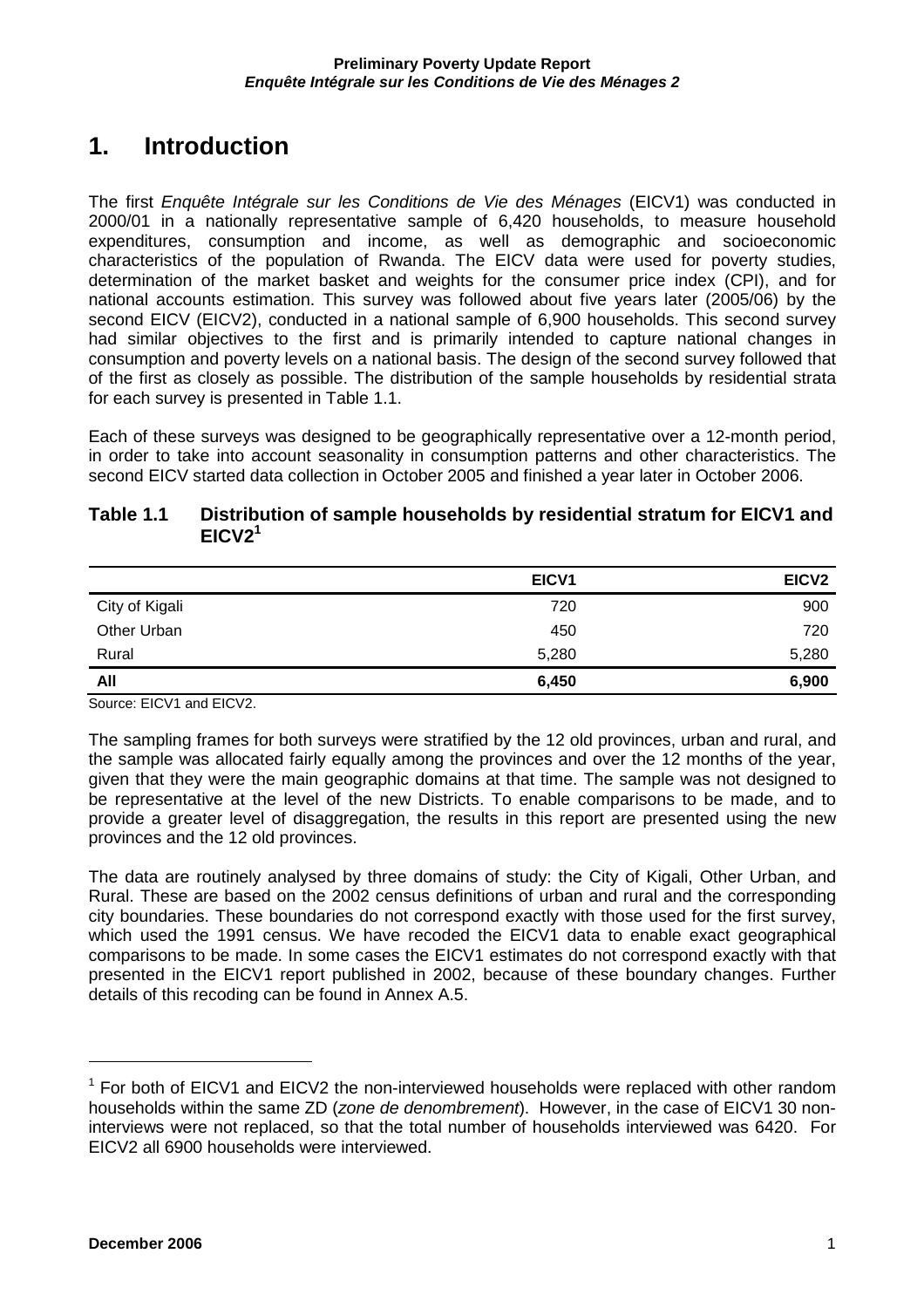# **2. Poverty and inequality in Rwanda: 2001 to 2006**

This chapter focuses on the pattern of income poverty in Rwanda and its changes over the past five years, based on a comparison between the recent EICV household survey and the previous round of the same survey conducted in 2000/01. It builds on the poverty profile study published by the Government of Rwanda in 2002, and follows the same methodology for both surveys to enable comparability. The methodology for assessing poverty is briefly discussed in section 2.1, with more detail being provided in Annex A: The chapter then presents the key poverty results in section 2.2, and some summary measures of inequality in section 2.3. The chapter considers a different indicator of household wellbeing in section 2.4, by looking at the pattern of household ownership of key durable goods. Finally, in section 2.5, it considers the position of vulnerable groups in relation to these poverty indicators, focusing specifically on female, widowed and child headed households.

## **2.1 Summary of methods for poverty and inequality analysis**

The analysis of poverty and inequality in this paper is based on the total consumption expenditure of each household, expressed on a per adult basis in comparable prices. The household consumption expenditure measure includes purchases of food and the value of food consumed from own production, as well as all categories of non-food expenditures (excluding the purchase of durable goods) and the rental value of houses. It is adjusted to take account of differences in household size and composition to create a per capita consumption estimate<sup>2</sup>, and then adjusted to take account of differences in prices paid between different regions and different months, as well as changes in prices between the EICV1 and EICV2 period. This means that all consumption values can be expressed on a comparable basis, calculated at the national average prices applying in Rwanda in January 2006.

Comparable information is available for both survey years, as the consumption data collected is the same for both surveys and the same adult equivalence scale<sup>3</sup> and sources of price data are used for both. This consumption measure, therefore, should be comparable between both surveys. It forms the basis for the analysis of poverty in Rwanda, using exactly the same absolute poverty line as was used for the EICV1 poverty profile, now re-expressed in January 2006 prices. The consumption measure also forms the basis for an analysis of inequality based on the Gini coefficient and the Lorenz curve, as well as for dividing the population into quintile groups (where the first quintile includes the poorest 20% of the Rwandan population and the fifth quintile the richest 20%).

As the poverty results can be sensitive to the precise assumptions made, a sensitivity analysis is also presented in Annex A.2. In all cases the results are computed using sample weights, so that the results represent the entire Rwandan population.

## **2.2 A summary of recent poverty trends and patterns**

In the analysis of poverty based on the EICV1 survey, a poverty line of FRw 64,000 per adult per year was used in January 2001 prices. This was estimated following the internationally used cost

 $2$  The household consumption is divided by the number of adult equivalent persons in each household

 $3$  To obtain a value for individual members of households the household total is divided by the number of adult equivalents resident there. Details of these calculations can be found in Annex A.3.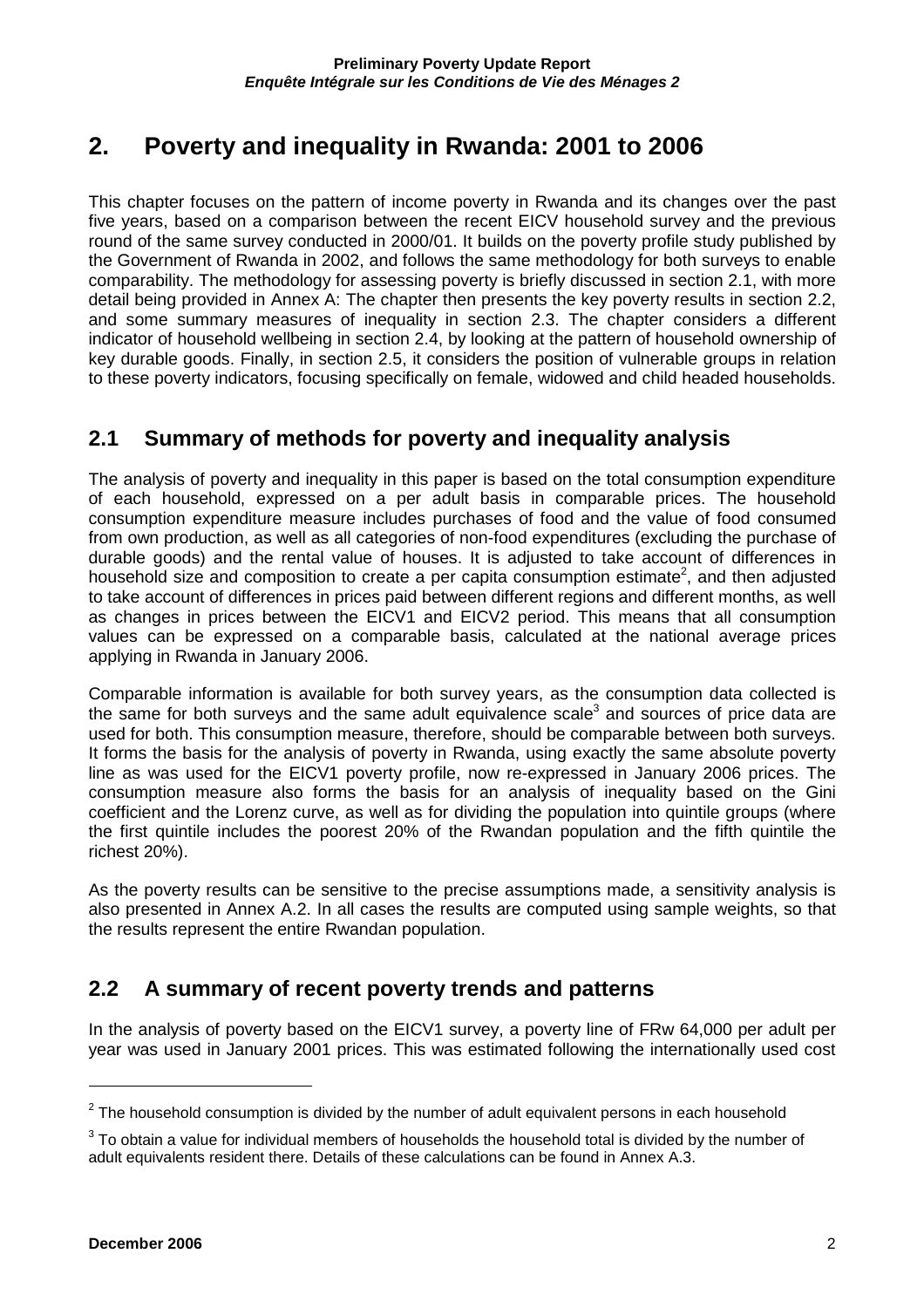of basic needs method, based on a basket of food commodities sufficient to provide 2500kcal per adult, and to meet basic non-food requirements. Full details of the estimation of the poverty line are provided in Annex 2 of the EICV1 poverty profile. An extreme poverty line of FRw 45,000 per adult was also used, representing the level of expenditure needed to consume the basic food basket. These same poverty lines in real terms have been retained for this analysis to enable a comparison of poverty levels relative to the same thresholds; but the lines have been converted into January 2006 prices, giving values of 90,000 FRw per adult per year for the poverty line and 63,500 FRw for the extreme poverty line. This translates to a poverty line of 250 FRw per day per adult and 175 FRw for the extreme poverty line.





Source: EICV1 and EICV2

At the national level the proportion of the Rwandan population identified as poor fell from 60.4% in 2000/01 to 56.9% in 2005/06 (Figure 2.1 and Table 2.1), a reduction of 3.5 percentage points. This reduction is statistically significant at the 95% level of confidence. Poverty fell in each stratum of study; Kigali, other urban and rural areas, with the largest percentage point reduction in urban areas outside Kigali. The rural poverty reduction is also statistically significant, though those in urban areas are not, in part reflecting the smaller sample sizes there.

While this represents reasonable progress in poverty reduction terms, it is important to remember that there has also been significant population growth over this period at an average of around 3.5% per annum. Therefore though the percentage of the population has fallen, due to population growth, the total number of Rwandans living in poverty is estimated to have increased from around 4.8 million in 2000/01 to 5.4 million in 2005/06.

A geographic disaggregation of poverty changes reveals important differences between different parts of the country. The poverty headcount is much lower in Kigali than in other urban areas; but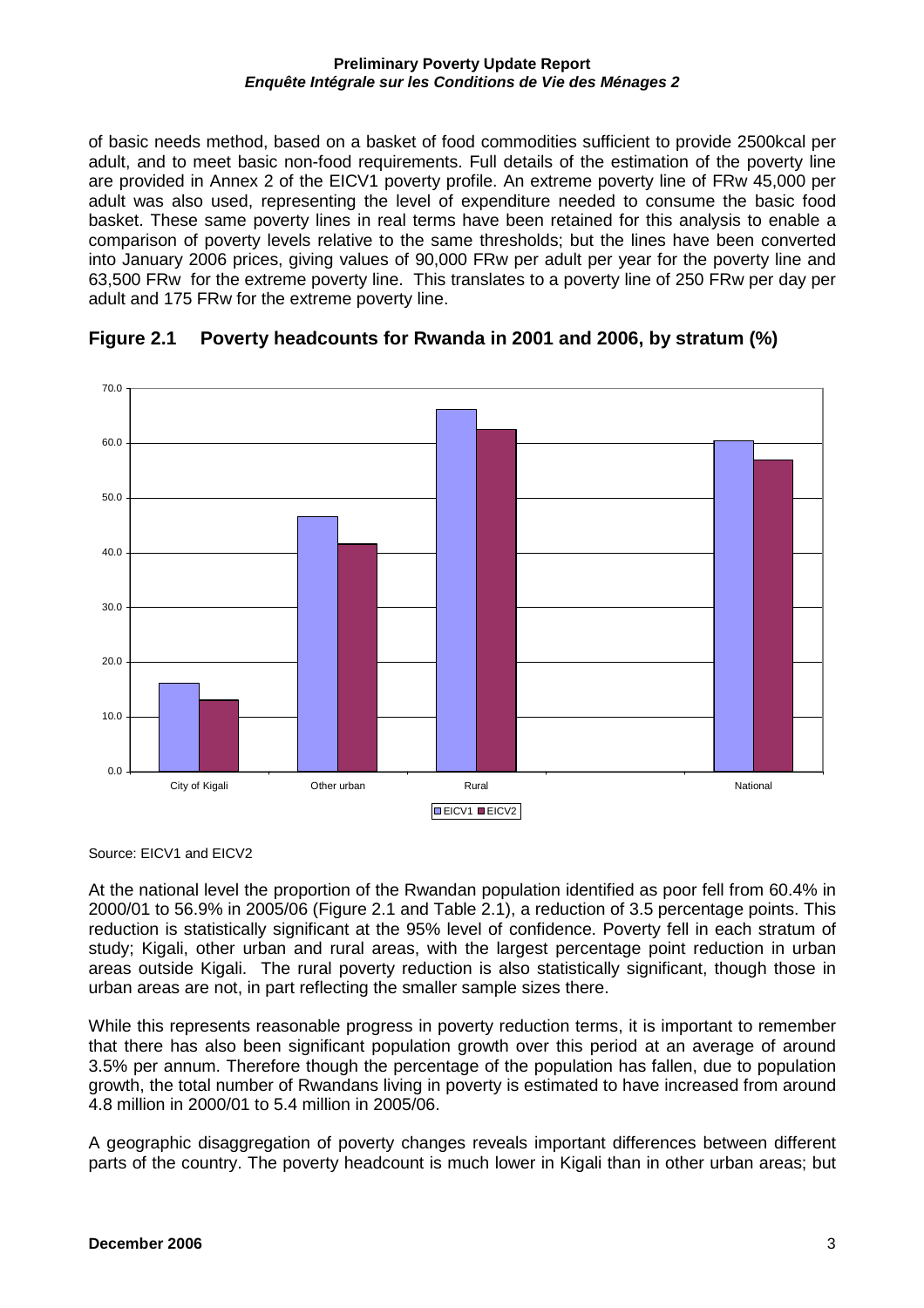poverty levels in rural areas are much higher than urban areas. It is also possible to calculate what proportion of the poor live in each area, (last two columns of Table 2.1). Nearly 92% of the poor in Rwanda live in rural areas, a proportion which changed little over this period and which is somewhat greater than the share of the population living in rural areas (around 83% in 2005/06). Poverty in Rwanda remains disproportionately a rural phenomenon.

|                   | Poverty headcount (share of<br>population, %) |                   |       | Share of the poor (%) |
|-------------------|-----------------------------------------------|-------------------|-------|-----------------------|
|                   | EICV1                                         | EICV <sub>2</sub> | EICV1 | EICV <sub>2</sub>     |
|                   |                                               |                   |       |                       |
| by stratum        | 16.1                                          | 13.0              | 2.2   | 1.7                   |
| Kigali            | 46.5                                          |                   | 6.0   |                       |
| Other urban       |                                               | 41.5              |       | 6.7                   |
| Rural             | 66.1                                          | 62.5              | 91.8  | 91.6                  |
| by province       |                                               |                   |       |                       |
| City of Kigali    | 24.4                                          | 20.2              | 4.1   | 3.4                   |
| Southern province | 65.8                                          | 67.3              | 27.1  | 30.2                  |
| Western province  | 63.1                                          | 62.0              | 24.9  | 26.3                  |
| Northern province | 66.9                                          | 62.7              | 23.5  | 20.3                  |
| Eastern province  | 61.8                                          | 50.4              | 20.4  | 19.7                  |
|                   |                                               |                   |       |                       |
| by old province   |                                               |                   |       |                       |
| City of Kigali    | 16.1                                          | 13.0              | 2.2   | 1.7                   |
| Kigali Ngali      | 70.7                                          | 46.5              | 11.9  | 8.4                   |
| Gitarama          | 53.8                                          | 56.5              | 9.4   | 9.9                   |
| <b>Butare</b>     | 73.5                                          | 70.6              | 10.0  | 11.4                  |
| Gikongoro         | 76.1                                          | 79.2              | 8.0   | 9.1                   |
| Cyangugu          | 63.9                                          | 61.4              | 8.0   | 7.3                   |
| Kibuye            | 73.1                                          | 64.5              | 6.9   | 6.7                   |
| Gisenyi           | 54.9                                          | 61.8              | 8.7   | 11.5                  |
| Ruhengeri         | 71.2                                          | 64.5              | 13.7  | 11.3                  |
| <b>Byumba</b>     | 64.7                                          | 67.2              | 9.9   | 9.9                   |
| Umutara           | 53.7                                          | 45.4              | 3.7   | 4.7                   |
| Kibungo           | 53.7                                          | 50.3              | 7.6   | 8.1                   |
|                   |                                               |                   |       |                       |
| <b>National</b>   | 60.4                                          | 56.9              | 100.0 | 100.0                 |

#### **Table 2.1 Poverty headcounts for Rwanda, disaggregated by location (%)**

Source: EICV1 and EICV2 surveys.

According to the new provincial classification, the largest reduction is observed in the Eastern province (Figure 2.2 and Table 2.1), a fall which is statistically significant at the 95% level. Quite large reductions are also observed in the poverty headcounts in the Northern province and the City of Kigali. But in the Southern province, which was one of the poorest in 2000/01, the poverty headcount increased slightly. In addition, the southern province has the highest share of poverty in Rwanda; this was already the case in 2000/01 and is even more so now. The Western province has the second highest share of the poor in Rwanda; while in contrast the new Kigali province only accounts for 3.4% of the national poverty headcount.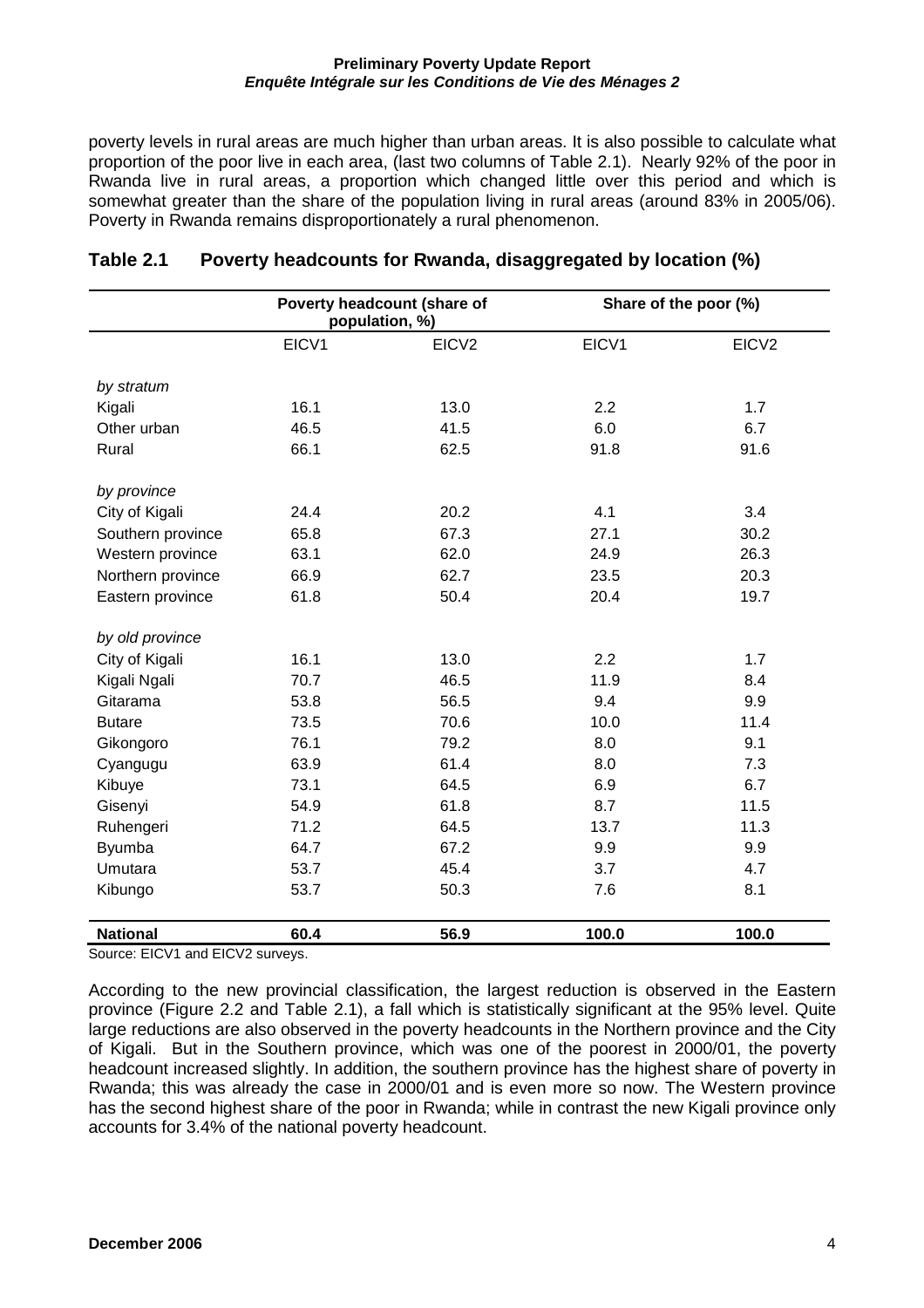



Source: EICV1 and EICV2

There is substantial heterogeneity among these new provinces in poverty levels. For example, in the Southern province in 2000/01, poverty levels were substantially higher in the old provinces of Butare and Gikongoro than in Gitarama (Table 2.1). There are important differences across the old provinces in the experience of poverty changes. For instance, a large (and statistically significant) reduction in poverty is observed in Kigali Ngali; but it is important to recognise that a part of this may reflect the severe drought which affected this province in 2000/01. Large percentage point reductions in poverty are also observed in the former provinces of Umutara, Kibuye and Ruhengeri. The reduction in Kibuye is also statistically significant; it may in part be a consequence of the new road which was completed since the EICV1 survey. In Ruhengeri the reduction may reflect in part the insecurity problems that affected part of that province in 2000/01 now having been overcome. In other areas, though poverty increased, notably in Gisenyi, Gikongoro and Gitarama. Gikongoro, the poorest of the former provinces to begin with has become poorer over the period. While Gikongoro is now the poorest of the former provinces by some margin, the highest contributions to national poverty now come from the former provinces of Butare, Ruhengeri and Gisenyi, reflecting a combination of high population shares and relatively high poverty headcounts.

When a similar analysis is conducted for the extreme poverty line (the line below which households' total consumption expenditure falls even below the cost of the minimum food basket) this shows a fall of 4.2 percentage points, from 41.3% in 2000/01 to 36.9% in 2005/06 (Annex Table B.1). This reduction still means an estimated increase of 200,000 in the number of Rwandans living in extreme poverty, as a consequence of continued fast population growth. Extreme poverty reduction was faster in rural areas than in urban areas; but apart from this the geographic pattern of change in extreme poverty is similar to that for overall poverty. As the trends in extreme poverty are similar to those of general poverty, the messages about changes in poverty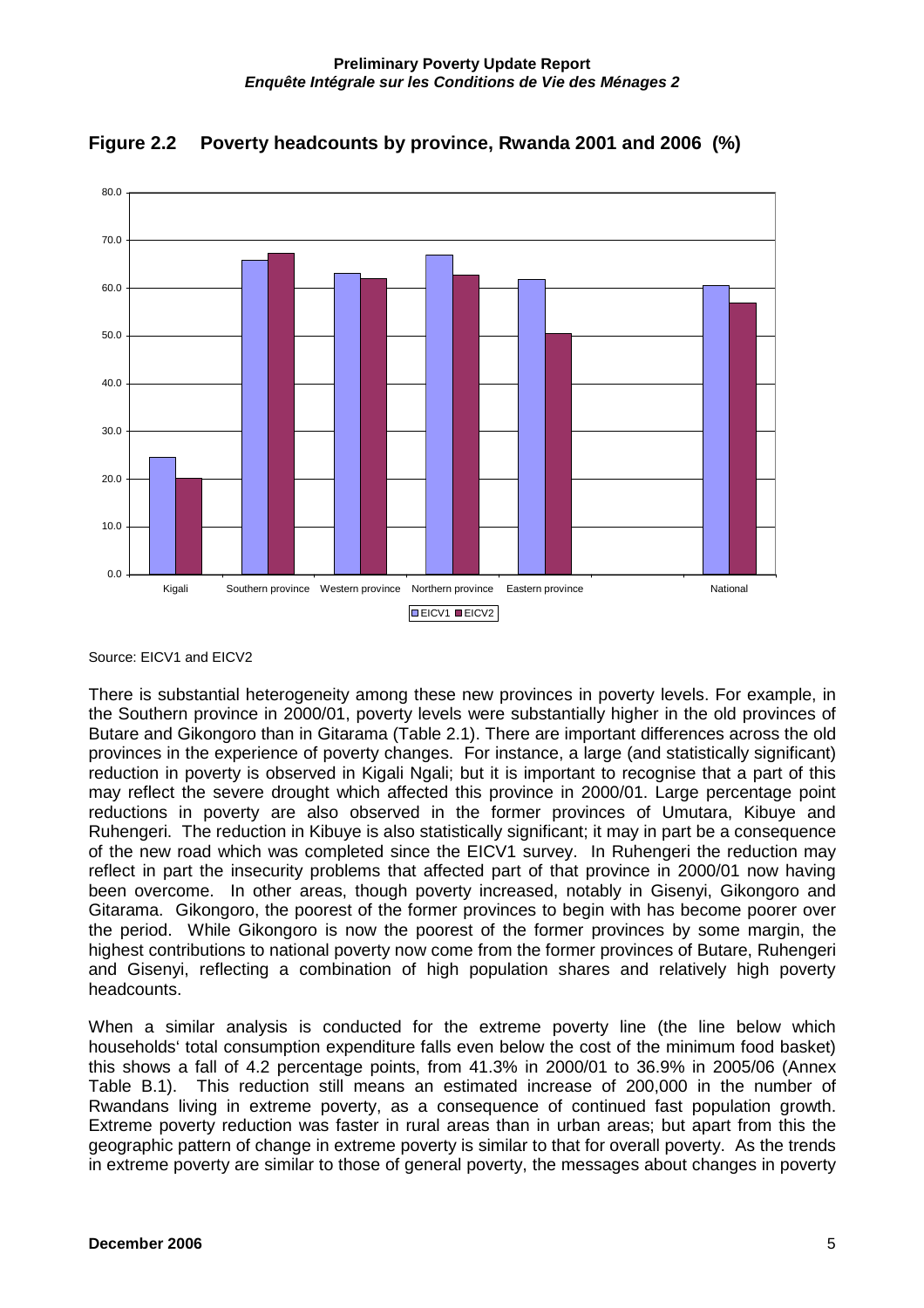do not appear to be sensitive to the precise poverty line used. What is most striking in Annex Table B.1 is the very high levels of extreme poverty in the Southern Province in general, and specifically in the former provinces of Butare and Gikongoro.

|                   | poverty depth |                   |  |  |
|-------------------|---------------|-------------------|--|--|
|                   | EICV1         | EICV <sub>2</sub> |  |  |
|                   |               |                   |  |  |
| by stratum        |               |                   |  |  |
| Kigali            | 34.4%         | 29.3%             |  |  |
| Other urban       | 36.0%         | 37.3%             |  |  |
| Rural             | 42.1%         | 40.4%             |  |  |
| by province       |               |                   |  |  |
| City of Kigali    | 39.9%         | 32.1%             |  |  |
| Southern province | 42.5%         | 42.7%             |  |  |
| Western province  | 40.0%         | 41.0%             |  |  |
| Northern province | 42.4%         | 40.1%             |  |  |
| Eastern province  | 41.5%         | 36.1%             |  |  |
| <b>National</b>   | 41.5%         | 40.0%             |  |  |

### **Table 2.2 Depth of poverty by location (% of poverty line)**

Source: computed from EICV1 and EICV2

The average poor person had a consumption level 41.5% below the poverty line in EICV1. The corresponding figure, a measure of the depth of poverty, fell marginally to 40.0% in EICV2 (Table 2.2). The largest reductions in the depth of poverty occurred in the City of Kigali and the Eastern Province, while the depth of poverty increased modestly in the Western Province.

## **2.3 Geographic patterns of inequality and their evolution over time**

Over the period between the two surveys consumption per adult grew at a national annualised average rate of 3.0% (Table 2.3). The average consumption growth rate was positive in each stratum, but somewhat higher in rural areas compared to urban areas. It was positive in all provinces, and unsurprisingly highest in the Eastern province at 6.1%.

This growth in average consumption at the national level and across each of the provinces, though, was not shared equally. Inequality in Rwanda was already high in 2000/01, as represented by a Gini coefficient of around 0.47, and this increased to around 0.50 in 2005/06. These are high levels of Gini coefficients by global standards. The level and change in inequality is represented by the Lorenz curves plotted in Figure 2.3; the Lorenz curve for EICV2 lies outside that for EICV1 for most of the range, consistent with an increase in inequality.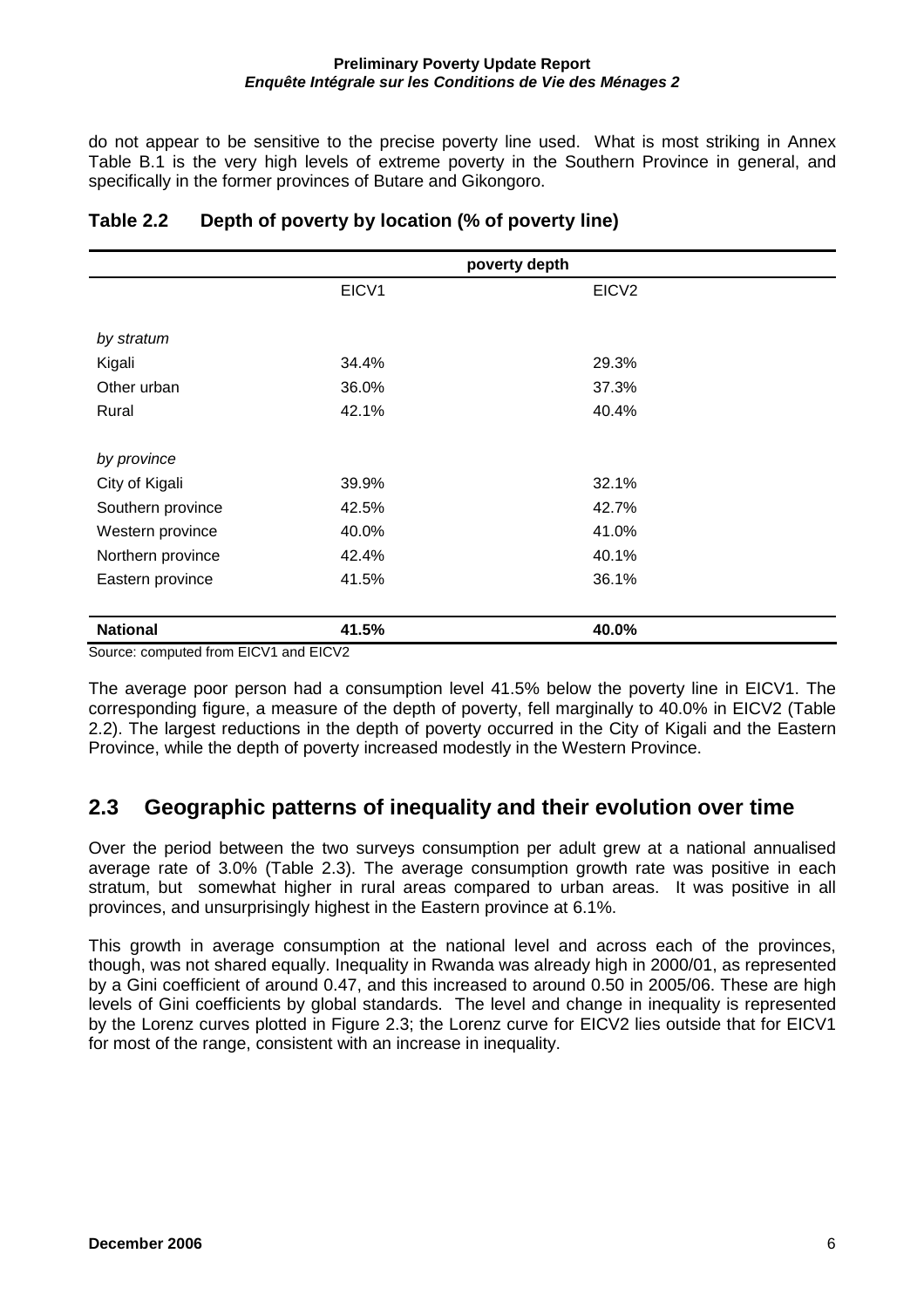

**Figure 2.3 Lorenz curves for Rwanda, 2000/01 and 2005/06** 

Source: computed from EICV1 and EICV2 survey results.

At a disaggregated level, the Gini coefficients fell in urban areas over this period, and the ruralurban differential fell. There was a large increase in inequality in rural areas, and increases in the Gini coefficient in three of the four provinces outside Kigali (Table 2.3). Although growth in average consumption levels in the Southern Province was above average, there was a particularly large increase in the Gini coefficient. Growth in this Province was clearly very unequally distributed, to such an extent that poverty rose slightly despite the overall growth. Very few of the poor in the Southern Province appear to have participated in the growth.

line of equality

The fast growth in the Eastern Province was also accompanied by increasing inequality so moderating the poverty reduction impact of growth there; with a similar pattern applying in the slower growing Western province. Growth in consumption in the Eastern and Western provinces was also unequally distributed. Only Kigali and Northern Provinces have shown decreases in inequality

Growth in Rwanda has reduced poverty, but it has also been unequally distributed. He high existing level of inequality limits the extent to which growth can be translated into poverty reduction. Because growth over this period has been accompanied by increasing inequality, this has reduced its impact on the reduction of poverty levels.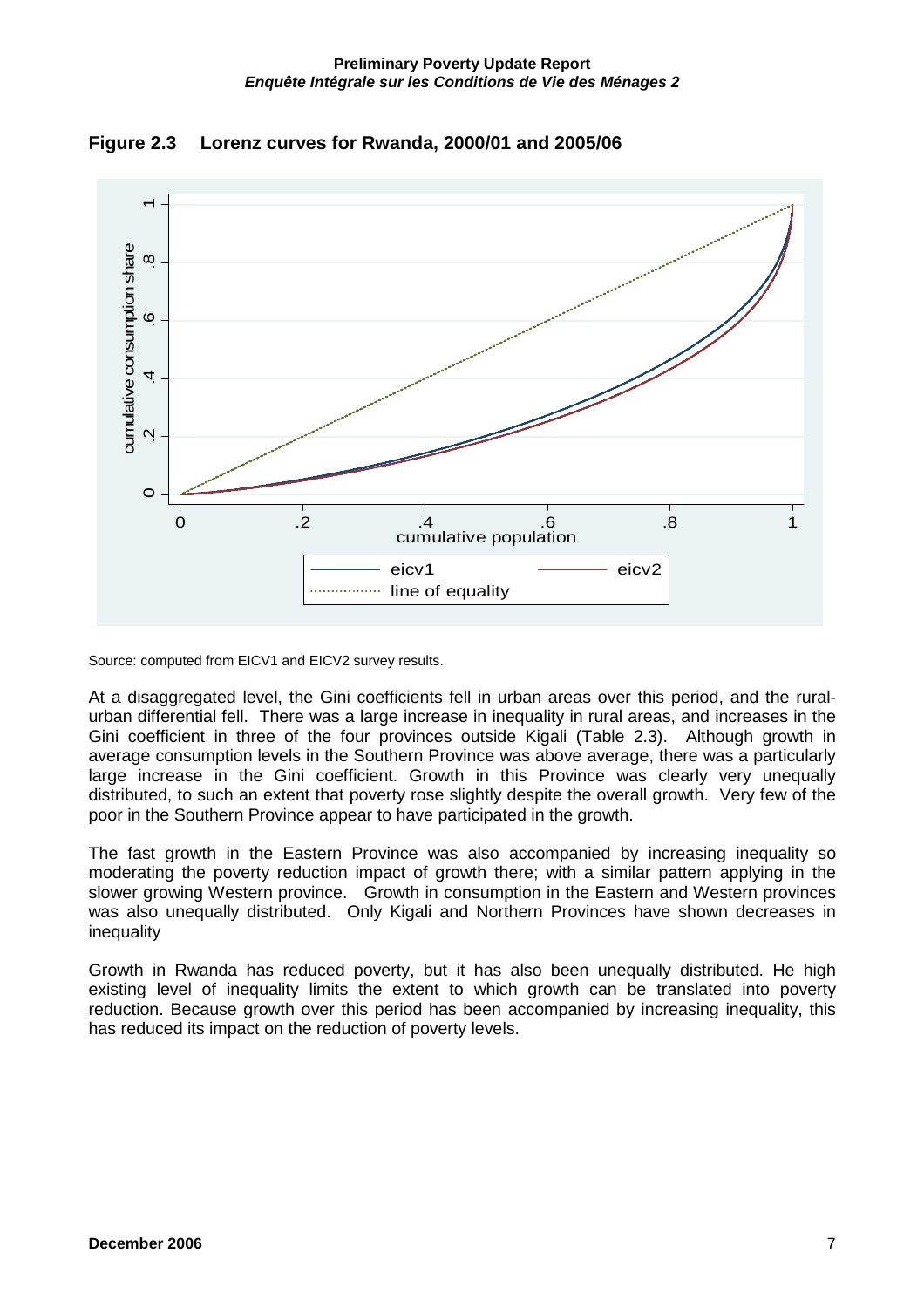|                   | estimated annualised<br>consumption growth<br>2000/01<br>rate,<br>to<br>2005/06 | gini coefficient |                   |
|-------------------|---------------------------------------------------------------------------------|------------------|-------------------|
|                   |                                                                                 | EICV1            | EICV <sub>2</sub> |
| By stratum        |                                                                                 |                  |                   |
| Kigali            | 2.1%                                                                            | 0.486            | 0.474             |
| Other urban       | 1.5%                                                                            | 0.521            | 0.515             |
| Rural             | 3.7%                                                                            | 0.374            | 0.439             |
|                   |                                                                                 |                  |                   |
| By province       |                                                                                 |                  |                   |
| City of Kigali    | 1.7%                                                                            | 0.520            | 0.499             |
| Southern province | 4.3%                                                                            | 0.394            | 0.510             |
| Western province  | 2.0%                                                                            | 0.418            | 0.465             |
| Northern province | 1.2%                                                                            | 0.417            | 0.407             |
| Eastern province  | 6.1%                                                                            | 0.382            | 0.434             |
|                   |                                                                                 |                  |                   |
| <b>National</b>   | 3.0%                                                                            | 0.473            | 0.508             |

### **Table 2.3 Consumption growth rates and inequality: 2000/01 to 2005/06**

The shares of the different quintile groups by locality (Table 2.4) illustrate more clearly the changes in inequality. By stratum, in 2001 71% of the population of the City of Kigali was in the richest quintile group, and this increased to 73% by 2006. Very few Kigali residents are in the first quintile group. Other urban households are generally disproportionately located in the higher quintile groups, but much less strikingly so than in the case of Kigali. Rural households are overrepresented in lower quintile groups, and underrepresented in the top quintile. In rural areas the proportions in each quintile group change very little over the period 2000/01 – 2005/06.

There are larger changes at the level of the new provinces, corresponding to patterns described above. The proportion of the population of the Southern and Western provinces that are in the lowest quintile increased sharply over the period, and the numbers in higher quintile groups reduced. An opposite pattern is observed in the Eastern province, where there are fewer households found in the first quintile group and more in the middle and upper national quintiles. More than 60% of households in the new Kigali province are in the richest quintile, and this increased slightly over the period. Separate calculations show that 30% of households in the fifth quintile are in the new Kigali province, though this only represents around 10% of the national population.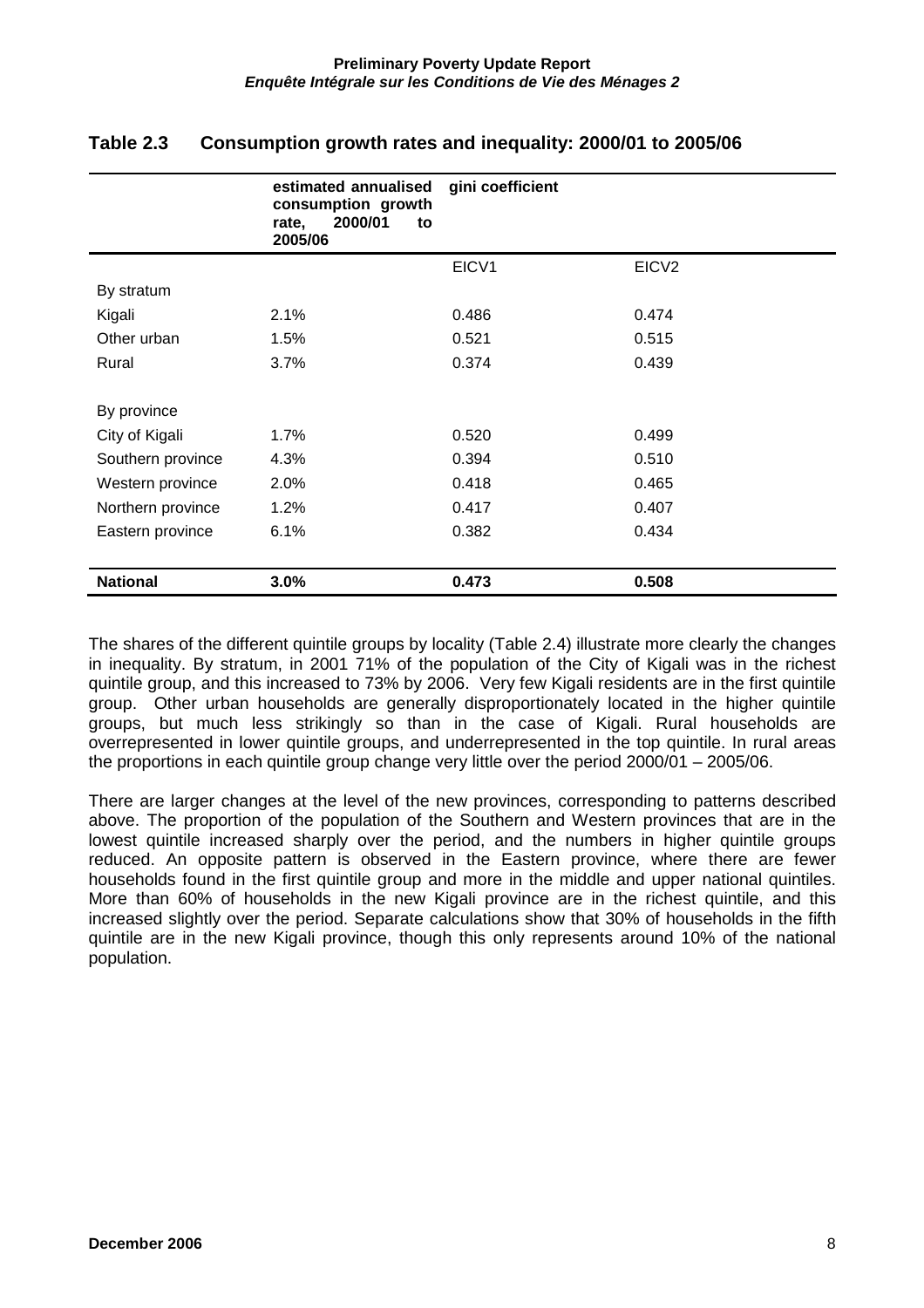|                   | Year              | <b>Expenditure quintile</b> |                             |                 |                 |                     | All   |
|-------------------|-------------------|-----------------------------|-----------------------------|-----------------|-----------------|---------------------|-------|
|                   |                   | Lowest<br>Quintile          | 2 <sub>nd</sub><br>Quintile | 3rd<br>Quintile | 4th<br>Quintile | Highest<br>Quintile |       |
| by stratum        |                   |                             |                             |                 |                 |                     |       |
| Kigali            | EICV1             | 3.7                         | 4.5                         | 7.5             | 13.0            | 71.3                | 100.0 |
|                   | EICV <sub>2</sub> | 1.9                         | 5.1                         | 6.5             | 13.5            | 72.9                | 100.0 |
| Other urban       | EICV1             | 11.0                        | 16.4                        | 19.1            | 22.1            | 31.5                | 100.0 |
|                   | EICV <sub>2</sub> | 12.1                        | 15.0                        | 16.4            | 20.3            | 36.2                | 100.0 |
| Rural             | EICV1             | 22.4                        | 21.9                        | 21.3            | 20.5            | 13.9                | 100.0 |
|                   | EICV <sub>2</sub> | 22.5                        | 21.9                        | 21.6            | 20.6            | 13.5                | 100.0 |
| by new province   |                   |                             |                             |                 |                 |                     |       |
| City of Kigali    | EICV <sub>1</sub> | 8.2                         | 7.0                         | 8.7             | 15.4            | 60.7                | 100.0 |
|                   | EICV <sub>2</sub> | 3.8                         | 8.3                         | 8.5             | 16.3            | 63.1                | 100.0 |
| Southern province | EICV1             | 22.8                        | 21.5                        | 20.8            | 20.6            | 14.3                | 100.0 |
|                   | EICV <sub>2</sub> | 26.2                        | 24.9                        | 18.8            | 16.7            | 13.3                | 100.0 |
| Western province  | EICV1             | 18.8                        | 21.9                        | 22.1            | 21.4            | 15.9                | 100.0 |
|                   | EICV <sub>2</sub> | 23.1                        | 21.6                        | 20.3            | 20.5            | 14.6                | 100.0 |
| Northern province | EICV1             | 22.6                        | 22.6                        | 21.3            | 18.6            | 14.9                | 100.0 |
|                   | EICV <sub>2</sub> | 22.5                        | 21.1                        | 22.4            | 20.1            | 13.9                | 100.0 |
| Eastern province  | EICV1             | 21.1                        | 19.5                        | 20.9            | 21.5            | 17.0                | 100.0 |
|                   | EICV <sub>2</sub> | 14.4                        | 16.9                        | 24.0            | 24.9            | 19.9                | 100.0 |

### **Table 2.4 Geographic distribution of population by quintile group (%)**

Source: computed from EICV1 and EICV2 surveys.

This pattern of growth in average consumption over the period is consistent with a reduction in the food share nationally, and across all regions (Table B.2), even without taking account of the increased relative price of food compared to non-food over this period. Nationally the share of food in the consumption basket fell from 66.6% in EICV1 to 62.3% in EICV2.

## **2.4 Patterns of ownership of core durable goods**

Households' ownership of durable goods provides further insight into the living conditions of households and offers comparisons with their consumption poverty status. Households provided information about their ownership of a list of common household durable goods. From this list of goods, several key items were selected for analysis. These included basic household furniture, communication equipment, and basic means of transport. Ownership of all these goods increased between the two surveys, although, depending on the items, patterns differ between poor and nonpoor households.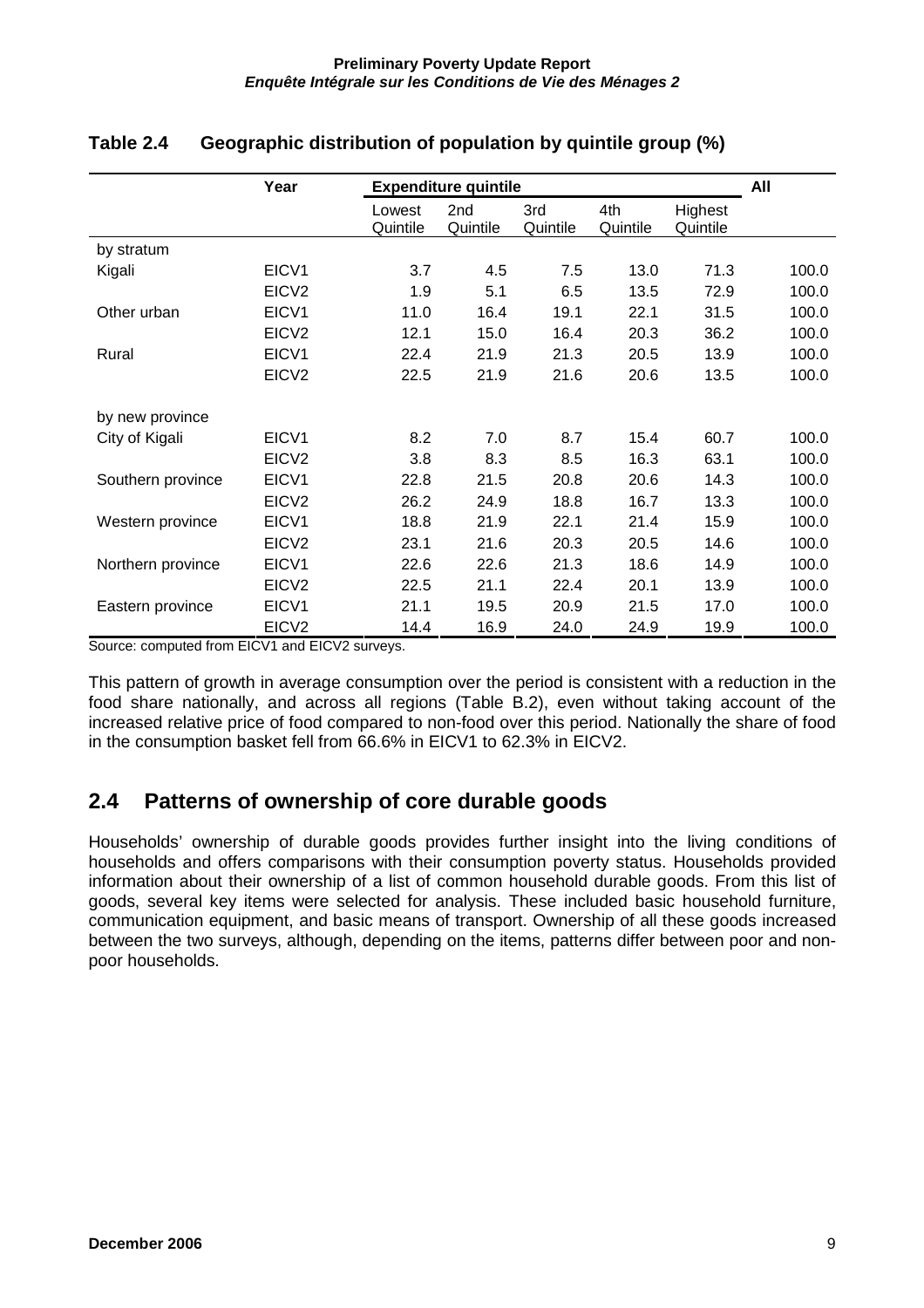|                         | Non-poor<br>Poor households<br>households<br><b>National</b> |                   |                   |                   |                   |                   |
|-------------------------|--------------------------------------------------------------|-------------------|-------------------|-------------------|-------------------|-------------------|
| Ownership               |                                                              |                   |                   |                   |                   |                   |
|                         | EICV <sub>1</sub>                                            | EICV <sub>2</sub> | EICV <sub>1</sub> | EICV <sub>2</sub> | EICV <sub>1</sub> | EICV <sub>2</sub> |
| <b>Bicycle</b>          | 3.5                                                          | 6.5               | 10.7              | 20.4              | 6.6               | 12.9              |
| Radio                   | 22.8                                                         | 40.6              | 53.3              | 67.2              | 35.9              | 52.9              |
| Television              | 0                                                            | 0                 | 3.6               | 5.2               | 1.5               | 2.4               |
| Telephone or Cell Phone | $\star$                                                      | 0.5               | $\star$           | 13.0              | $\star$           | 6.2               |
| Computer                | $\star$                                                      | 0                 | $\star$           | 0.7               | $\star$           | 0.3               |
| Living Room Suite       | 0.8                                                          | 1.6               | 14.9              | 19.0              | 6.8               | 9.6               |
| <b>Bed</b>              | 29.3                                                         | 40.3              | 63.0              | 71.2              | 43.8              | 54.5              |
| Source: EICV1 and EICV2 |                                                              |                   |                   |                   |                   |                   |

### **Table 2.5 Household ownership of selected durable goods (%)**

\* Data not collected

Bicycle ownership increased from 7% in 2000/01 to 13% in 2005/06. Although ownership levels among both and non-poor almost doubled, the ownership gap between the two did not change: 20% of non-poor households own a bicycle in 2006 compared to 6.5% among the poor.

By 2005/06 more than half of all Rwanda households owned a radio (53%). Seventeen percent more poor households now own a radio than was the case in 2000/01. While radios are to be found in both poor and non-poor households, ownership of a television set is still very low (2%) and concentrated among the non-poor. Telephone or cell phone ownership at national level stood at only 6% in 2005/06, with the ownership pattern illustrating the telecommunications gap between the poor (less than 1%) and the non-poor (13%). Nationally, less than 1% of households had a computer available a home, and this will be a challenge in developing a national information technology culture.

Ownership of basic furniture has also improved nationally: by 2005/06 more that 54% of households had at a least one standard bed, compared to 44% in 2000/01. The poor are acquiring beds at a faster rate than their non-poor counterparts, although still only 40% of poor households had one in 2005/06. Formal living room furniture is still very uncommon, with only 10% of households owning a suite of furniture by 2005/6, an increase of less than 3% since 2000/01.

# **2.5 The situation of specific vulnerable groups**

The changes in the poverty status of vulnerable sub-population groups illustrates the effectiveness of policies designed to reach the most vulnerable in society. In the survey it is possible to distinguish three types of vulnerable groups: households headed by women, by widows, and by children (children are defined here as persons of less than 21 years). Between 2000/01 and 2005/06, poverty levels in all three vulnerable groups fell, as did the share of the population living in these vulnerable households. However, the pattern of change differed by group, bringing some groups closer in terms of poverty levels. The population in female and widow headed households started out with different poverty levels (68% for widow headed households and 66% for female headed ones) but by 2005/06 poverty levels in both groups were at approximately 60%. These two groups tend to have higher than average poverty levels, even in 2005/06, however, the decline in poverty was better than the national average: around 6% compared to 3.5% at national level. Poverty levels among child headed households closely resembled the national trend; the change in poverty levels between the two surveys was virtually the same as the national trend.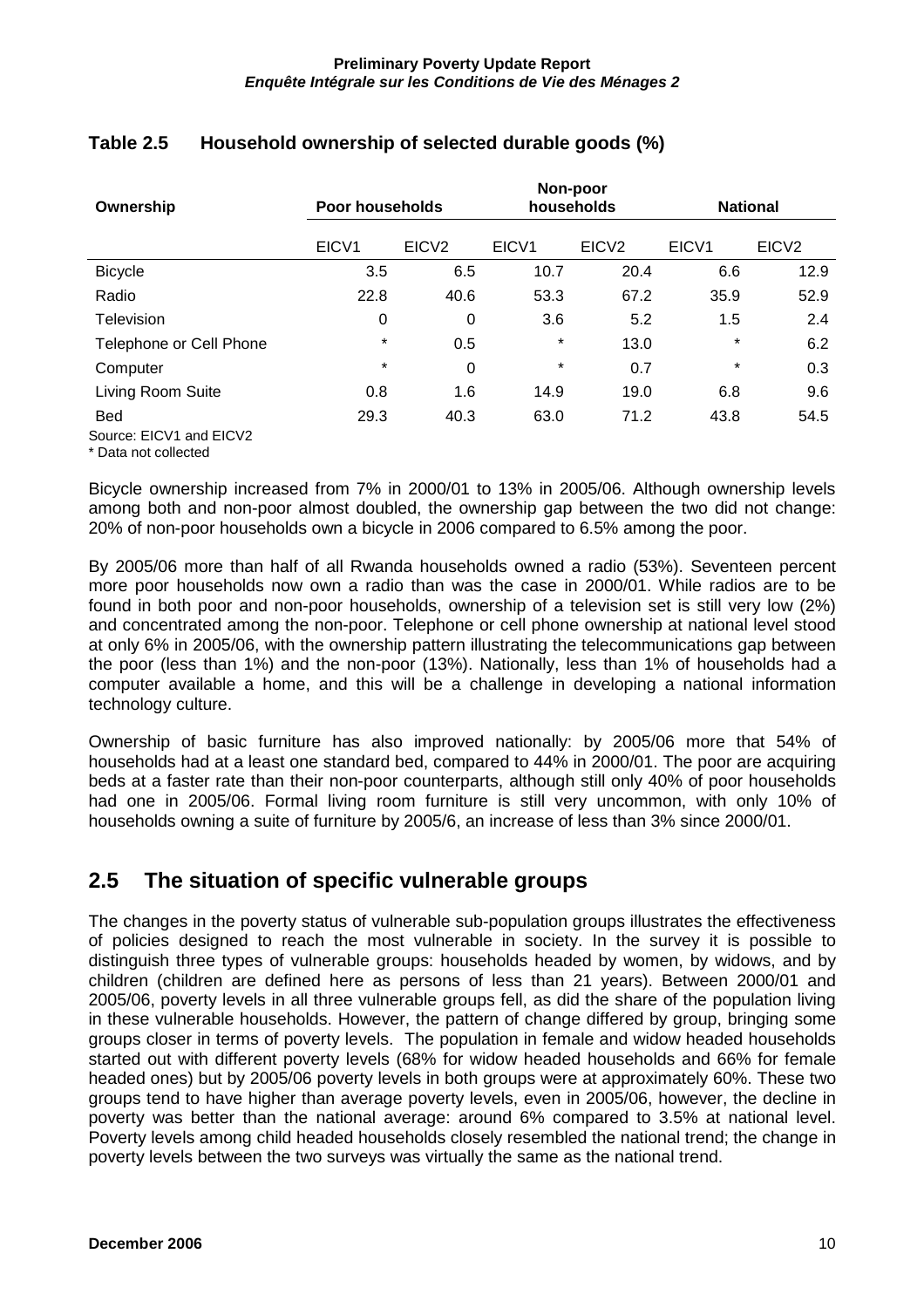| Household type |                   | <b>Population share</b> | <b>Poverty Status</b> |
|----------------|-------------------|-------------------------|-----------------------|
| Female headed  | EICV1             | 27.6                    | 66.3                  |
|                | EICV <sub>2</sub> | 23.4                    | 60.2                  |
| Widow headed   | EICV1             | 22.0                    | 67.7                  |
|                | EICV <sub>2</sub> | 18.7                    | 59.9                  |
|                |                   |                         |                       |
| Child headed   | EICV1             | 1.3                     | 60.1                  |
|                | EICV <sub>2</sub> | 0.7                     | 56.9                  |
|                |                   |                         |                       |
| National       | EICV <sub>1</sub> | 100.0                   | 60.4                  |
|                | EICV <sub>2</sub> | 100.0                   | 56.9                  |

#### **Table 2.6 Population share and poverty status of vulnerable groups (%)**

Source: EICV1 and ECV2

Compared to the other two groups, the population share of child headed households is extremely small and showed a 50% decline between the two years (1.3 % in 2000/01, 0.7% in 2005/06). The downward trend in child headed households shows the recovery from the events of 1994 for this vulnerable group. The urban–rural profile of child headed households is also different from the general population, showing a higher rise in urban residence (from 19% to 23%) compared to the 16% to 17% national level. On the other hand, female and widow-headed households reflect the national pattern of predominantly rural residence, with no change in this pattern between the two surveys.

| <b>Household type</b> |                   | <b>Urban</b> | Rural | <b>National</b> |
|-----------------------|-------------------|--------------|-------|-----------------|
| Female headed         | EICV1             | 16.9         | 83.1  | 100.0           |
|                       | EICV <sub>2</sub> | 17.3         | 82.7  | 100.0           |
|                       |                   |              |       |                 |
| Widow headed          | EICV <sub>1</sub> | 15.9         | 84.1  | 100.0           |
|                       | EICV <sub>2</sub> | 16.0         | 84.0  | 100.0           |
|                       |                   |              |       |                 |
| Child headed          | EICV <sub>1</sub> | 19.0         | 81.0  | 100.0           |
|                       | EICV <sub>2</sub> | 22.9         | 77.1  | 100.0           |
|                       |                   |              |       |                 |
| National              | EICV <sub>1</sub> | 16.1         | 83.9  | 100.0           |
|                       | EICV <sub>2</sub> | 16.6         | 83.4  | 100.0           |

#### **Table 2.7 Distribution of vulnerable groups by urban and rural (%)**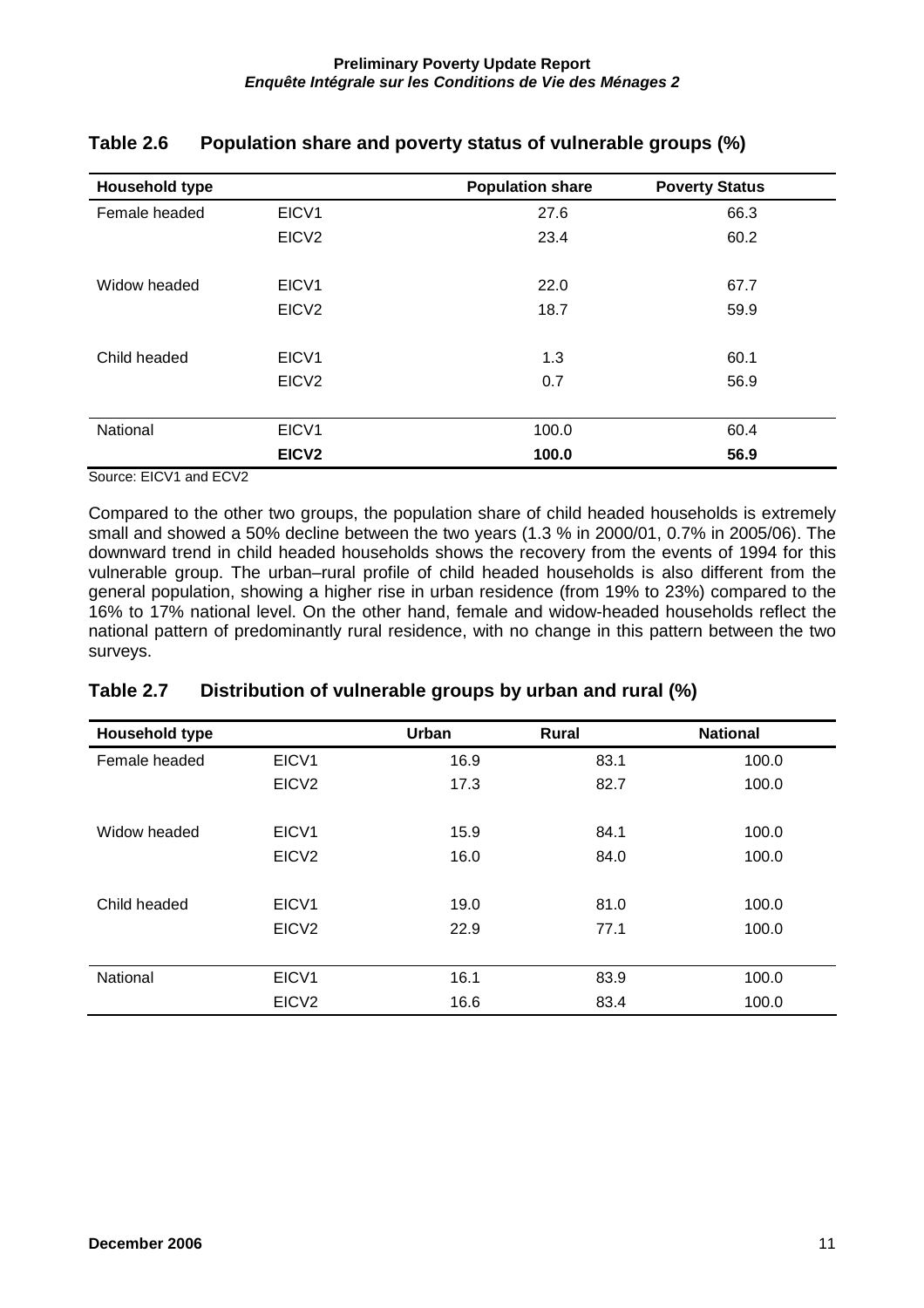# **3. Social indicators**

### **3.1 Education**

### **Enrolment**

Enrolment rates in both primary and secondary schools have increased substantially between 2000/01 and 2005/06. More than eight out of every ten children of the official primary school age (i.e. aged 7–12 years) are now reported to be attending primary school (Table 3.1). The considerable improvement in this net enrolment rate between the two surveys indicates that Rwanda is making good progress towards the second Millennium Development Goal (MDG) of universal primary education. The data suggest, too, that the net primary enrolment rate for female students, which had already achieved parity with those of male students in 2000/01, has now slightly overtaken the male enrolment rate, with 87% of female students of primary age reportedly attending primary school, compared with 85% of male students. The City of Kigali still has higher enrolment rates than other urban and rural areas, but the rural areas have narrowed the gap considerably since the time of EICV1, with an enrolment rate now approximately five percentage points lower than that of the capital compared with 10 percentage points at the time of EICV1.

| <b>Stratum</b>  |      | EICV1  |      |             | EICV <sub>2</sub> |      |
|-----------------|------|--------|------|-------------|-------------------|------|
|                 | Male | Female | All  | <b>Male</b> | <b>Female</b>     | All  |
| City of Kigali  | 81.5 | 83.9   | 82.7 | 89.8        | 91.0              | 90.4 |
| Other urban     | 75.5 | 72.8   | 74.1 | 89.0        | 91.3              | 90.1 |
| Rural           | 72.9 | 73.0   | 72.9 | 84.0        | 86.2              | 85.1 |
| <b>National</b> | 73.7 | 73.7   | 73.7 | 84.8        | 86.9              | 85.9 |

#### **Table 3.1 Net enrolment rate at primary school, by gender and stratum (%)**

Source: EICV1 and EICV2 data. Notes: (1) Net enrolment rate shows children aged 7–12 who are reported to be attending primary school, as a proportion of all children aged 7–12. (2) Figures for EICV1 have been recalculated to make them comparable with EICV2. This results in a small difference (1 percentage point) between the figures presented here and those in the EICV1 report. (3) The strata have been reclassified since the EICV1 survey. This table uses the new strata for both sets of data.

The improvement in enrolment rates reported by households between the two time periods confirms the upward trend noted in the regular administrative data collected by the Ministry of Education (MINEDUC). Differences in actual rates may be a result of variations in the method of calculation<sup>4</sup> and the point in the school year at which figures are collected.

An even greater increase in primary enrolment is observed when looking at gross enrolment, which takes into account students who are outside the official primary school age as well as those aged 7–12 (Table 3.2). In 2005/06 the gross enrolment rate had reached 140% of the primary-age population. Since the net rate is 86%, this means that students of non-primary school age who attended primary school amount to an additional 54%. More than one-third of all students in primary schools are therefore under the age of seven or over 12 years. Schools in urban areas other than Kigali have a particularly high proportion of over- or under-age students.

<sup>&</sup>lt;sup>4</sup> Statistics from administrative records use denominators obtained from population projections, whereas survey estimates use a numerator and denominator derived from the same source, the survey itself.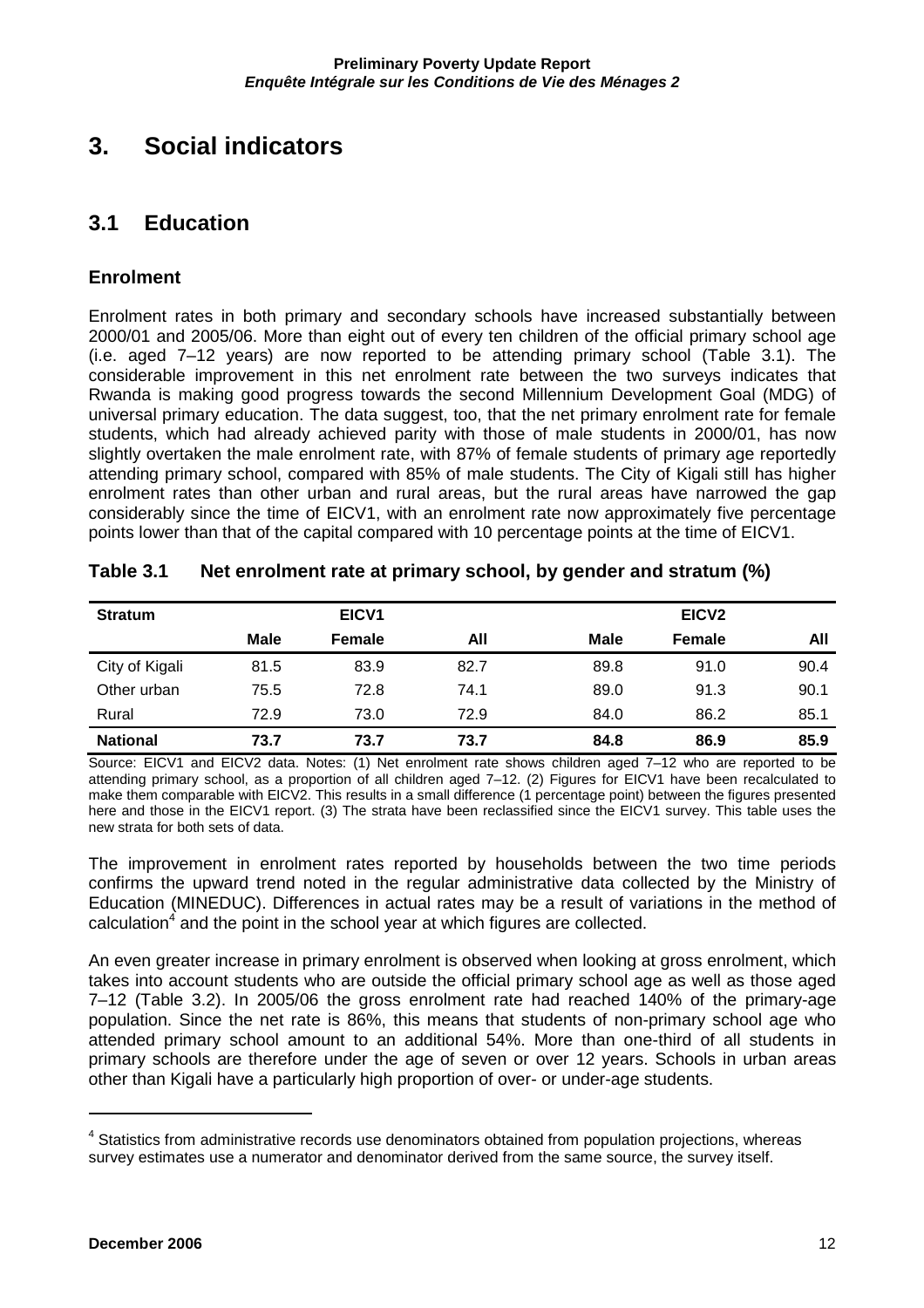| <b>Stratum</b>  |       | EICV <sub>1</sub> |       |       | EICV <sub>2</sub> |       |
|-----------------|-------|-------------------|-------|-------|-------------------|-------|
|                 | Male  | <b>Female</b>     | All   | Male  | <b>Female</b>     | All   |
| City of Kigali  | 107.4 | 118.3             | 112.8 | 129.3 | 131.7             | 130.5 |
| Other urban     | 117.8 | 112.6             | 115.2 | 149.4 | 149.7             | 149.6 |
| Rural           | 111.2 | 108.7             | 109.9 | 140.2 | 139.6             | 139.9 |
| <b>National</b> | 111.4 | 109.6             | 110.5 | 140.4 | 140.0             | 140.2 |

#### **Table 3.2 Gross enrolment rate at primary school, by gender and stratum (%)**

Source: EICV1 and EICV2 data. Notes: (1) Gross enrolment rate shows students of any age who are reported to be attending primary school, as a proportion of all children aged 7–12. (2) Figures for EICV1 have been recalculated using the denominator of all children aged 7–12, to make them comparable with EICV2. They therefore differ from those in the EICV1 report, for which children aged 13 were also included in the denominator. (3) The strata have been reclassified since the EICV1 survey. This table uses the new strata for both sets of data.

Figure 3.1 below confirms the picture presented above. Considerably more than half of all 13–15 year-olds are still in primary education; even some young adults are still attending primary school. This is likely to be due to a combination of repetition of classes and late starting or interruption of education.



**Figure 3.1 School attendance, by single years of age (%)** 

Source: EICV2. Note: 'above primary' includes vocational (post-primary), academic (secondary) and tertiary education.

Almost all primary students attend free public or subsidised schools; just 4% of students are reported to attend private schools.

Continuation of education beyond primary level, in contrast, is extremely low (Figure 3.1 and Table 3.3). Across Rwanda, only one in 10 people of secondary age attends secondary school. Secondary enrolment in Kigali is almost four times as high as in rural areas. The figures show that there has been a small improvement in net secondary enrolment since 2000/01: the proportion of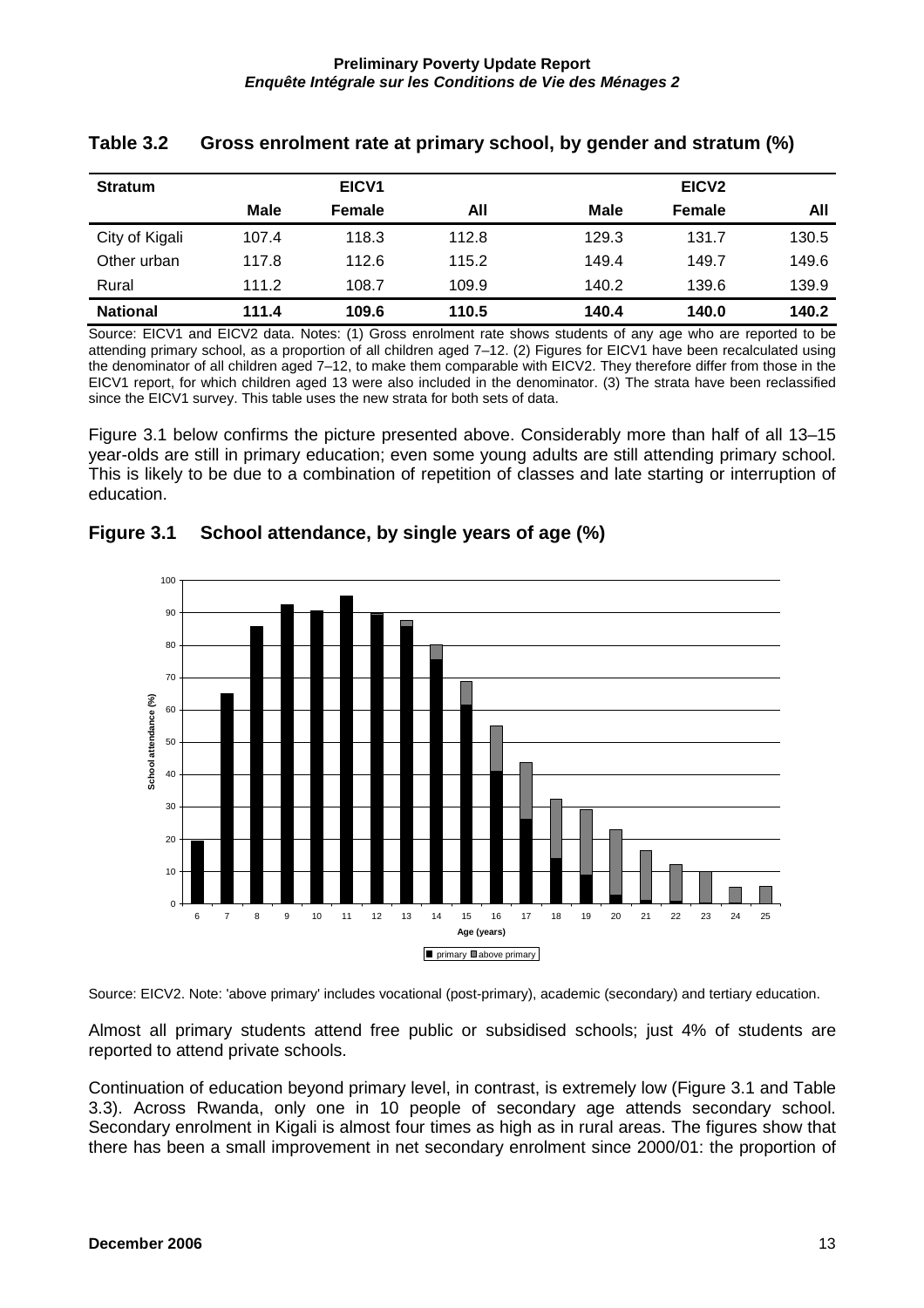13–18 year-old males attending secondary school in rural areas has doubled from 4.5% to 8.9%, and the proportion of females has also increased, though by a smaller amount, so their enrolment rate outside urban areas is now slightly behind that of male students. Nonetheless, the total figures are still very small.

| <b>Stratum</b>  |      | EICV1  |      |             | EICV <sub>2</sub> |      |
|-----------------|------|--------|------|-------------|-------------------|------|
|                 | Male | Female | All  | <b>Male</b> | <b>Female</b>     | All  |
| City of Kigali  | 24.9 | 22.7   | 23.6 | 29.2        | 29.0              | 29.1 |
| Other urban     | 7.4  | 11.3   | 9.3  | 12.6        | 14.9              | 13.8 |
| Rural           | 4.5  | 5.4    | 5.0  | 8.9         | 7.0               | 7.9  |
| <b>National</b> | 6.2  | 7.5    | 6.9  | 10.6        | 9.5               | 10.0 |

#### **Table 3.3 Net enrolment rate at secondary school, by gender and stratum (%)**

Source: EICV1 and EICV2 data. Notes: (1) Net enrolment rate shows children aged 13–18 who are reported to be attending secondary school, as a proportion of all children aged 13–18. (2) Figures for EICV1 have been recalculated to make them comparable with EICV2. This results in a small difference (about 0.5 percentage points) between the overall figures presented here and those in the EICV1 report. (3) The strata have been reclassified since the EICV1 survey. This table uses the new strata for both sets of data. (4) Figures do not include students on vocational 'post-primary' courses.

The improvement in enrolment rates between 2000/01 and 2005/06 is part of a much longer trend of gradually increasing school enrolment in Rwanda. Children, and especially females, of the official school age in 2005/06 are much more likely to have ever been to school than children in previous generations (Figure 3.2).

#### **Figure 3.2 Percentage of people ever having attended school, by current age (%)**



Source: EICV2.

One contributing factor in determining whether students remain in education, or attend at all, is the cost. This is discussed next.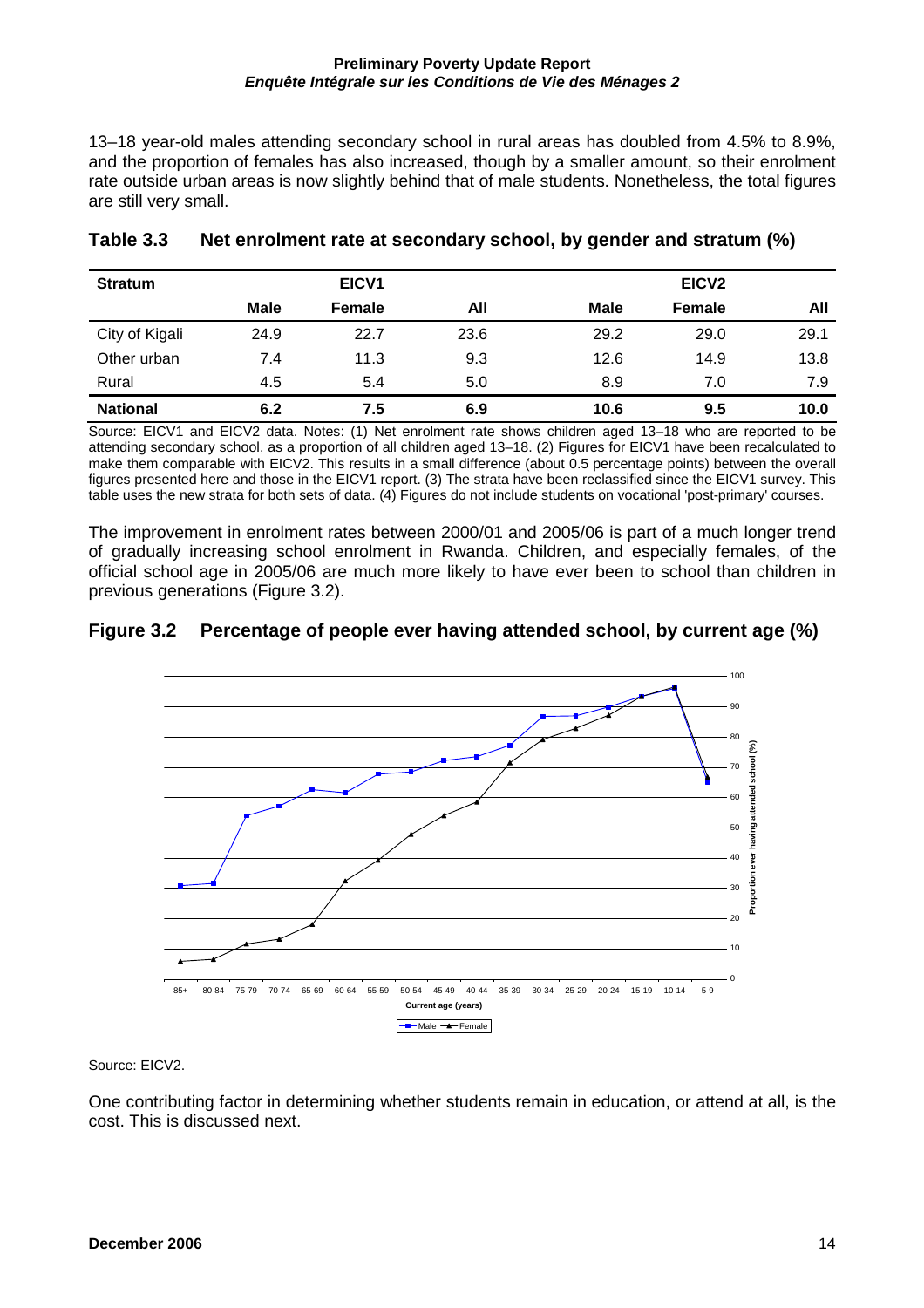### **Expenditure**

Tuition at public primary schools is free, and the Government of Rwanda is in the process of extending free tuition to the first three years of public secondary schooling (tronc commun). However, almost all households with members in school still incur some expenditure for their education. For students in private schools this includes the direct cost of tuition; for all students, regardless of school type, there may be indirect costs such as the purchase of school materials and supplies.

Expenditure on students in primary education has changed little in real terms since the previous survey: median expenditure over a 12-month period, at FRw 1,845 per student, compares closely to the median value of FRw 1,798 in 2000/01 (Table 3.4). There remains almost no difference in expenditure between male and female students. Median expenditure on students in the highest consumption quintile is about three times as high as that in the lowest quintile.

#### **Table 3.4 Median education expenditure per student in primary education in past 12 months, by gender and consumption quintile (FRw)**

|              |       | EICV <sub>1</sub> |       |             | EICV <sub>2</sub> |       |
|--------------|-------|-------------------|-------|-------------|-------------------|-------|
| Quintile     | Male  | <b>Female</b>     | All   | <b>Male</b> | <b>Female</b>     | All   |
| Lowest       | 975   | 928               | 950   | 1,233       | 1,136             | 1,174 |
| Second       | 1,335 | 1,417             | 1,412 | 1,516       | 1,729             | 1,616 |
| <b>Third</b> | 1,775 | 1,856             | 1,817 | 1,827       | 1,810             | 1,817 |
| Fourth       | 2,363 | 2,261             | 2,300 | 2,050       | 2,161             | 2,117 |
| Highest      | 3,558 | 3,491             | 3,505 | 3,653       | 3,327             | 3,466 |
| All          | 1,817 | 1,795             | 1,798 | 1,844       | 1,854             | 1,845 |

Source: EICV1 and EICV2 data. Notes: (1) All values are expressed in January 2006 prices using the consumer price index (CPI).

The total costs of primary education, however, are very unevenly distributed. For example, the average education expenditure for students in public or subsidised schools, at just under FRw 2,500, is 14 times lower than the average expenditure on the few percent of students who attend private (fee-paying) primary schools (FRw 35,000). The overall mean, which amounts to FRw 3,724 at January 2006 prices, is heavily skewed towards students in the highest quintile, which reflects the fact that they make up by far the highest proportion, some 47%, of students at private schools.

Mean expenditure shows a 36% increase in real terms compared with EICV1. This shows that mean education expenditure has risen at a far greater rate between the two survey periods than the *median* expenditure: in other words, while most people are spending similar amounts on education, the people with the highest expenditure in 2005/06 are now spending far more in real terms than those with the highest expenditure in 2000/01. Expenditure for students in private schools has increased massively between the two surveys, which may account for much of the difference.

On average, for each household in 2005/06, uniforms constitute the largest expense in primary education, at 42% of mean household expenditure on education. Books and stationery together contribute another 37% of the total cost. Remaining expenditure is devoted to a range of items including donations to the school for specific items or events, food and transport. For students in private schools, enrolment fees make up a large component of overall education expenditure.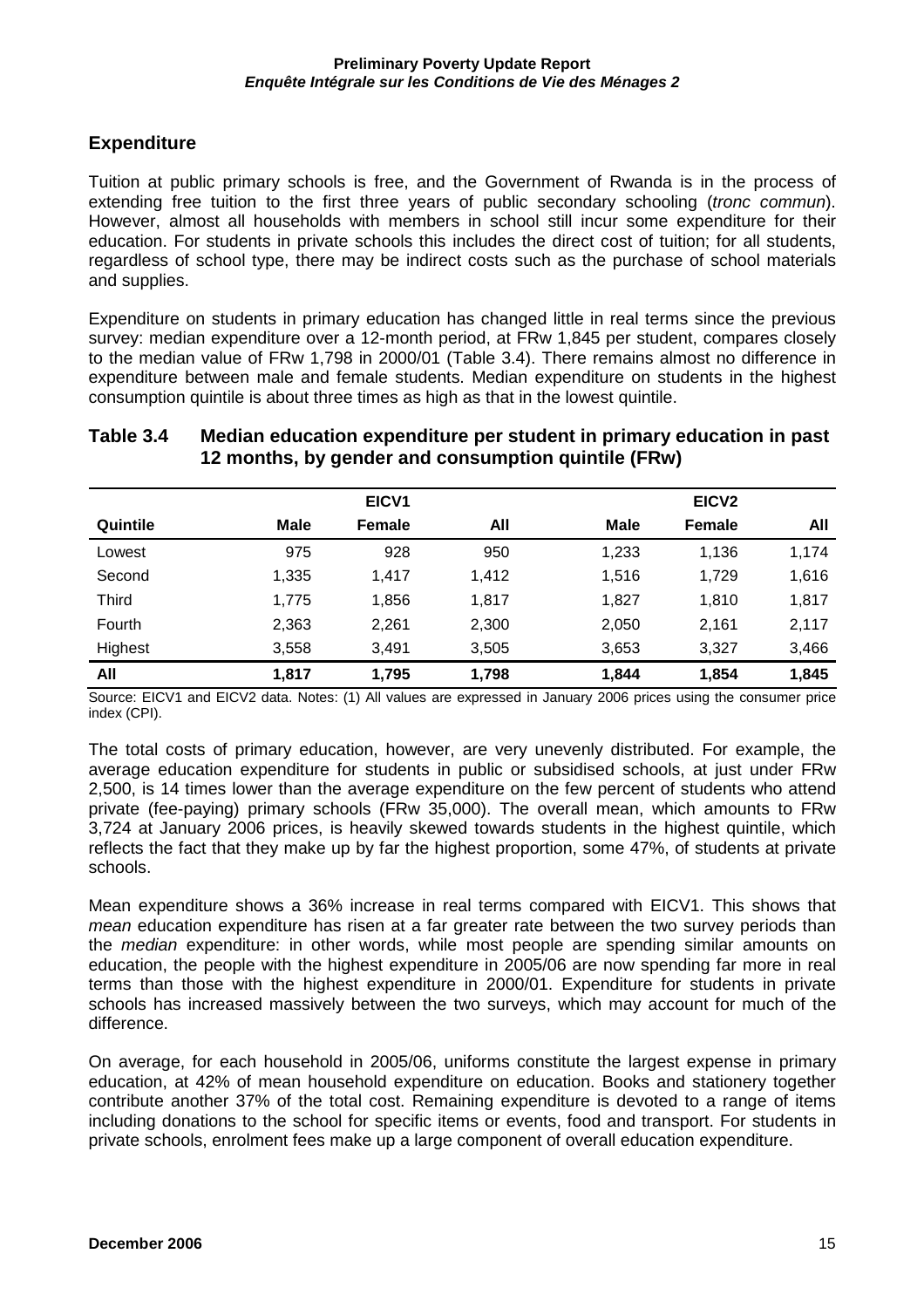Expenditure on secondary school students is much higher than on primary students. Median expenditure in the past year is over FRw 68,000, which is 37 times as much as households spend on primary students (Table 3.5). The pattern of expenditure is similar to that in primary schools. Again, there is little difference in cost for male and for female students: median expenditure for male students in EICV2 is FRw 65,000, while for females is just under FRw 70,000 (not shown). Households in the highest consumption quintile spend far more on education than those in any other quintile, which is due in part to the fact that they contain more than half the students in private schools. The increase in expenditure for the poorest households is very small compared with the increased expenditure for households in the other quintiles.

| past 12 months, by gender and consumption quintile (FRW) |                   |                   |  |  |  |
|----------------------------------------------------------|-------------------|-------------------|--|--|--|
| Quintile                                                 | EICV <sub>1</sub> | EICV <sub>2</sub> |  |  |  |
| Lowest                                                   | 32.344            | 20,916            |  |  |  |
| Second                                                   | 32,373            | 47,972            |  |  |  |
| Third                                                    | 27.315            | 60,195            |  |  |  |
| Fourth                                                   | 51,300            | 63,700            |  |  |  |

#### **Table 3.5 Median education expenditure per student in secondary education in past 12 months, by gender and consumption quintile (FRw)**

**All 50,920 68,298** Source: EICV1 and EICV2 data. Notes: (1) Figures do not include students on vocational 'post-primary' courses. (2) All values are expressed in January 2006 prices using the consumer price index (CPI).

Highest 66,834 81,971

#### **Literacy**

Approximately two-thirds of people aged 15 and over declare themselves to be literate (Table 3.6). The literacy rate reported by males is much higher than that of females, and literacy in Kigali is much more widespread than in rural areas. The rates reported here are much higher than those reported in 2000/01, when just over half (52%) of people considered themselves literate. The  $2000/01$  is thought to be too low<sup>5</sup>. They also show an improvement on the levels of literacy found by the census in August 2002, and by the Core Welfare Indicators Questionnaire (CWIQ) in 2003, when 59–60% of the population aged 15 and over was classified as literate.

#### **Table 3.6 Literacy rate among people aged 15+ years, by gender and stratum (%)**

|                 | All aged 15+ |               | Aged 15-24 |      |               |      |
|-----------------|--------------|---------------|------------|------|---------------|------|
| <b>Stratum</b>  | Male         | <b>Female</b> | All        | Male | <b>Female</b> | All  |
| City of Kigali  | 89.5         | 83.6          | 86.5       | 88.8 | 87.6          | 88.1 |
| Other urban     | 75.6         | 67.0          | 70.9       | 78.4 | 84.5          | 81.5 |
| Rural           | 69.1         | 57.1          | 62.5       | 75.5 | 74.7          | 75.1 |
| <b>National</b> | 71.5         | 60.1          | 65.3       | 76.9 | 76.8          | 76.8 |

Source: EICV2. Note: (1) Data are based on reported literacy rather than tested literacy.

A key indicator for measuring progress towards the MDGs is the literacy rate among young people aged 15–24. This may serve as a simple proxy of the effectiveness of primary education, and of

 $<sup>5</sup>$  It is thought that the rate derived from the EICV1 is unreliable; the rate obtained from the 2000 DHS is 76%</sup> for men and 66% for women aged 15-49 years.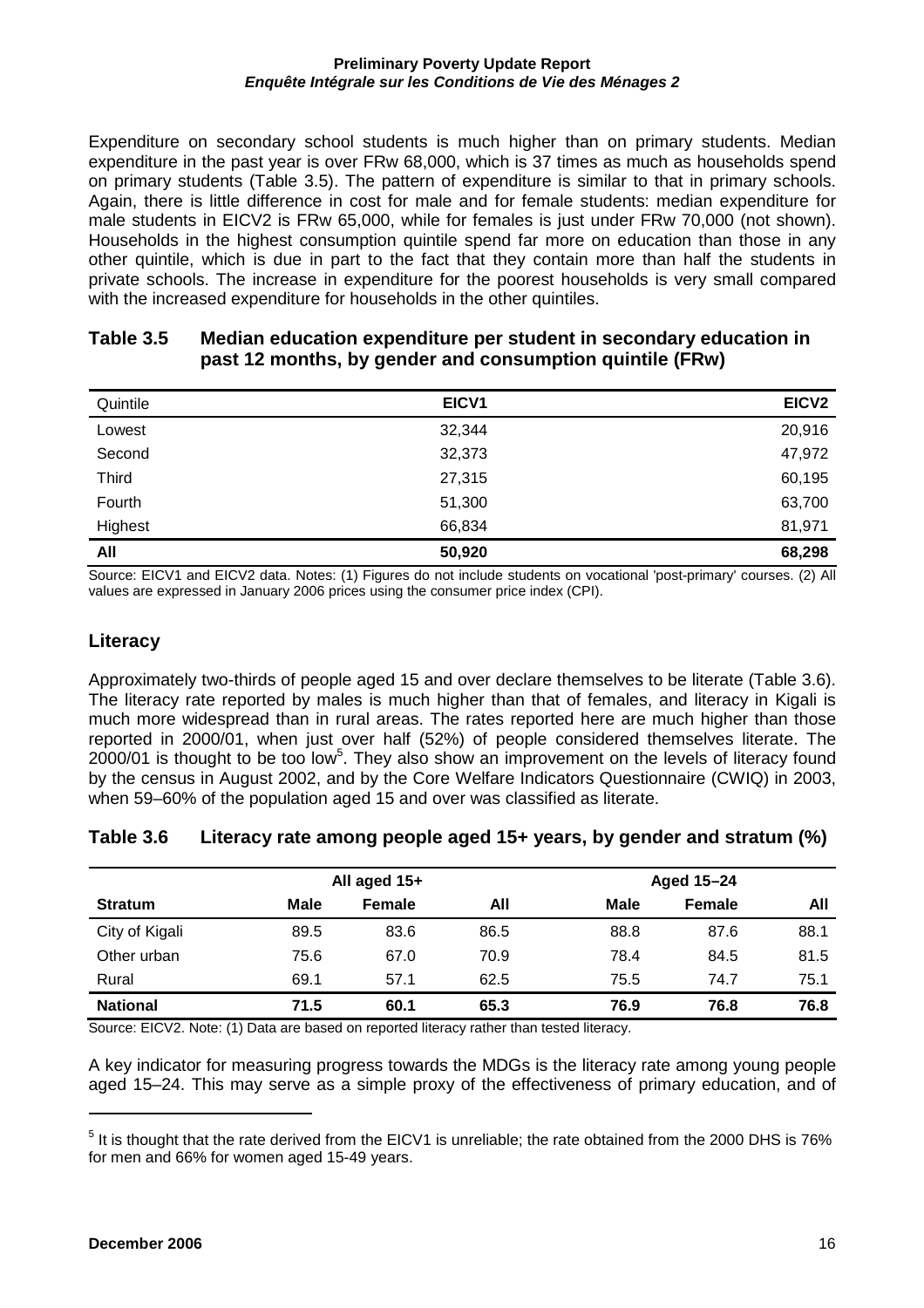economic and social progress. The overall rate for this age group is some 12 percentage points higher than that for the population as a whole, with the difference being particularly notable in rural areas.

## **3.2 Health**

#### **Illness and injury**

In any two-week period during 2005/06 almost 20% of the population reported themselves as suffering from an illness or injury (Table  $3.7)$ <sup>6</sup>. This self-reporting of illness is not a reliable indicator of the health status of the population, as it was not the result of any professional diagnosis or careful investigation of the symptoms; however the information sets the context for the analysis of people's access and satisfaction with health services which follows in this section. The reported illnesses in 2005/06 show a five-percentage-point reduction on the equivalent figure for 2000/01 (25%). Women are slightly more prone to report illness than men, and people in rural areas more than those in the City of Kigali, but these differences have narrowed during the period between the two surveys.

| Table 3.7 | Percentage of population reporting illness in the last two weeks, by |
|-----------|----------------------------------------------------------------------|
|           | gender and stratum (%)                                               |

| <b>Strata</b>   |      | EICV <sub>1</sub> |      |             | EICV <sub>2</sub> |      |
|-----------------|------|-------------------|------|-------------|-------------------|------|
|                 | Male | Female            | All  | <b>Male</b> | <b>Female</b>     | All  |
| City of Kigali  | 14.6 | 20.2              | 17.6 | 16.0        | 18.6              | 17.3 |
| Other urban     | 22.4 | 28.0              | 25.4 | 16.1        | 21.6              | 19.0 |
| Rural           | 23.5 | 26.9              | 25.4 | 18.7        | 21.0              | 19.9 |
| <b>National</b> | 22.7 | 26.5              | 24.7 | 18.3        | 20.9              | 19.6 |

Source: EICV1 and EICV2 data. Note: (1) Data are based on a subjective assessment of what it means to be ill. (2) The strata have been reclassified since the EICV1 survey. This table uses the new strata for both sets of data.

The prevalence of illness is approximately the same in every consumption quintile (not shown). However, there is a marked contrast in the tendency for people in the different quintiles to consult medical practitioners. Table 3.8 shows that people in the highest consumption quintile are more than twice as likely to have a medical consultation as those in the lowest (though in all cases, people tend to undertake such consultations more in 2005/06 than was the case in 2000/01). The same is true when one looks just at the people who report themselves to be ill, rather than at all people who have consultations (even if they are not ill): only 20.1% of ill people in the poorest quintile saw a medical practitioner, compared with 43.3% of ill people in the highest quintile. One factor that may influence the likelihood of consultation is proximity of medical facilities. People in the lowest quintile live an average of 15 minutes further away from the nearest health care centre, and an hour's walk further from the nearest district hospital, than those in the highest quintile.

 $^6$  For the sake of brevity in the remainder of this subsection 'illness' refers to both illness and injury. This selfreporting of illness is not thought to be a reliable indicator of health status, more accurate reporting of health conditions may be found in the 2005 DHS.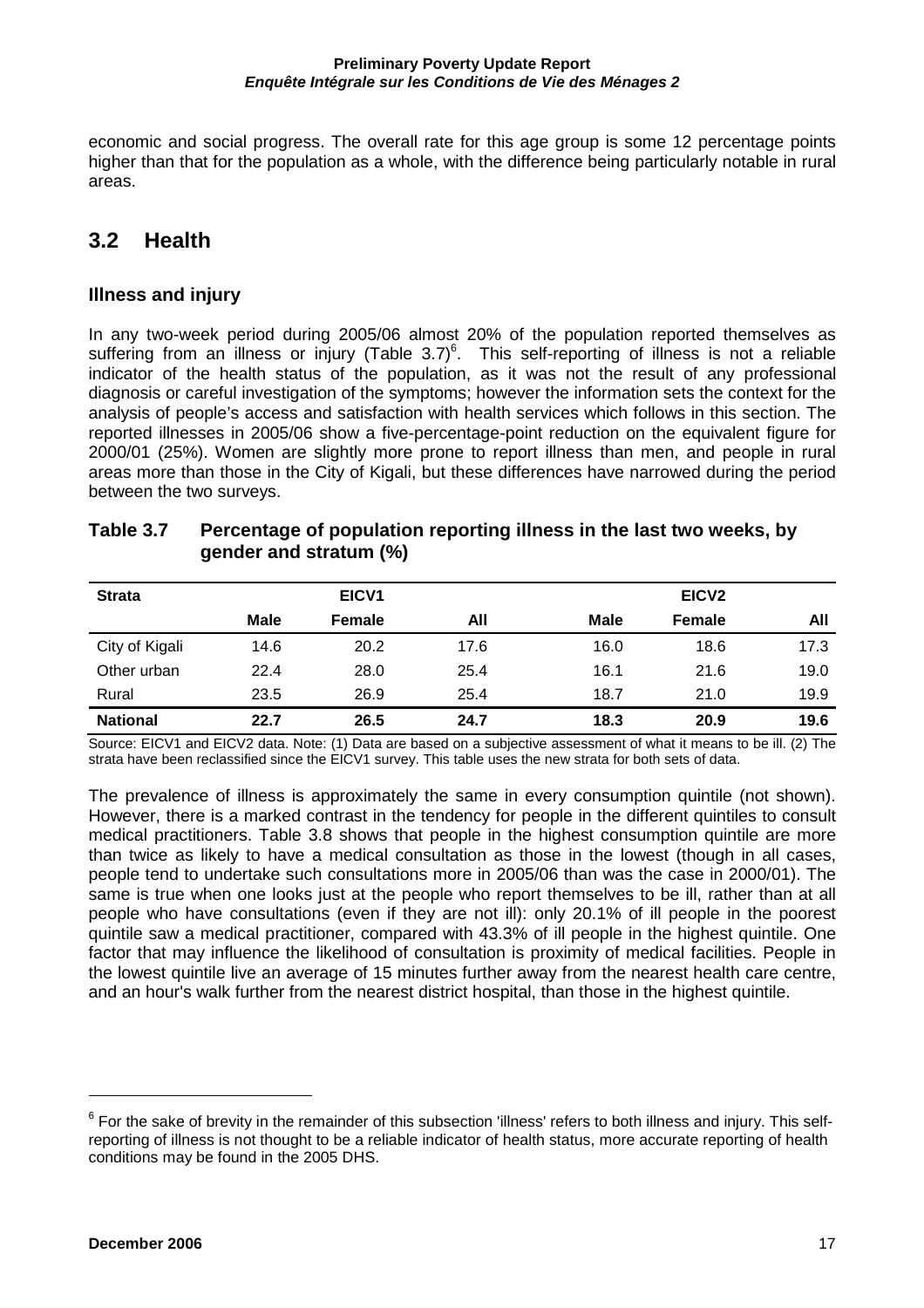|              |      | EICV1  |     |      | EICV <sub>2</sub> |     |
|--------------|------|--------|-----|------|-------------------|-----|
| Quintile     | Male | Female | All | Male | Female            | All |
| Lowest       | 4.0  | 3.3    | 3.6 | 3.8  | 4.2               | 4.0 |
| Second       | 4.1  | 4.2    | 4.1 | 5.6  | 5.5               | 5.6 |
| <b>Third</b> | 5.8  | 5.2    | 5.5 | 6.4  | 6.1               | 6.3 |
| Fourth       | 5.6  | 7.9    | 6.8 | 6.9  | 7.5               | 7.2 |
| Highest      | 7.0  | 9.2    | 8.1 | 7.8  | 10.8              | 9.3 |
| All          | 5.3  | 5.9    | 5.6 | 6.1  | 6.8               | 6.5 |

#### **Table 3.8 Percentage of population consulting a medical practitioner in the last two weeks, by gender and consumption quintile (%)**

Source: EICV1 and EICV2 data. Note: (1) Figures show the proportion of people consulting a medical practitioner, regardless of whether or not they were ill.

Over one-third of illnesses are ascribed by the household to malaria; a greater incidence of malaria is reported in rural areas than in Kigali (Table 3.9). In contrast, respiratory infections and accidents are more common in Kigali (relative to other illnesses) than in other areas of Rwanda.

| illness                | <b>City of Kigali</b> | Other urban | <b>Rural</b> | All  |
|------------------------|-----------------------|-------------|--------------|------|
| Malaria                | 26.0                  | 32.6        | 34.9         | 34.1 |
| Intestinal parasites   | 17.0                  | 19.6        | 21.9         | 21.4 |
| Respiratory infection  | 30.6                  | 22.6        | 16.8         | 18.2 |
| Skin disease           | 3.6                   | 3.0         | 4.0          | 3.9  |
| Accident or injury     | 4.1                   | 1.8         | 2.7          | 2.7  |
| Dental problem         | 0.8                   | 0.7         | 2.3          | 2.1  |
| Diarrhoea              | 1.2                   | 1.3         | 1.3          | 1.3  |
| Gynaecological problem | 1.6                   | 1.9         | 1.1          | 1.2  |
| Other                  | 15.0                  | 16.4        | 15.0         | 15.1 |
| <b>Total</b>           | 100                   | 100         | 100          | 100  |

#### **Table 3.9 Main illness in last two weeks (% of those that were ill)**

Source: EICV2. Note: (1) Symptoms as described by the household, not necessarily by a medical practitioner. (2) Data not available for EICV1.

#### **Antenatal care**

Nearly all women of reproductive age in Rwanda who have ever been pregnant received antenatal care during their last pregnancy (Table 3.10). The improvement in this indicator since 2000/01 is substantial for both poor and non-poor women, and the differences in the rate of receiving care between consumption quintiles have almost been eliminated.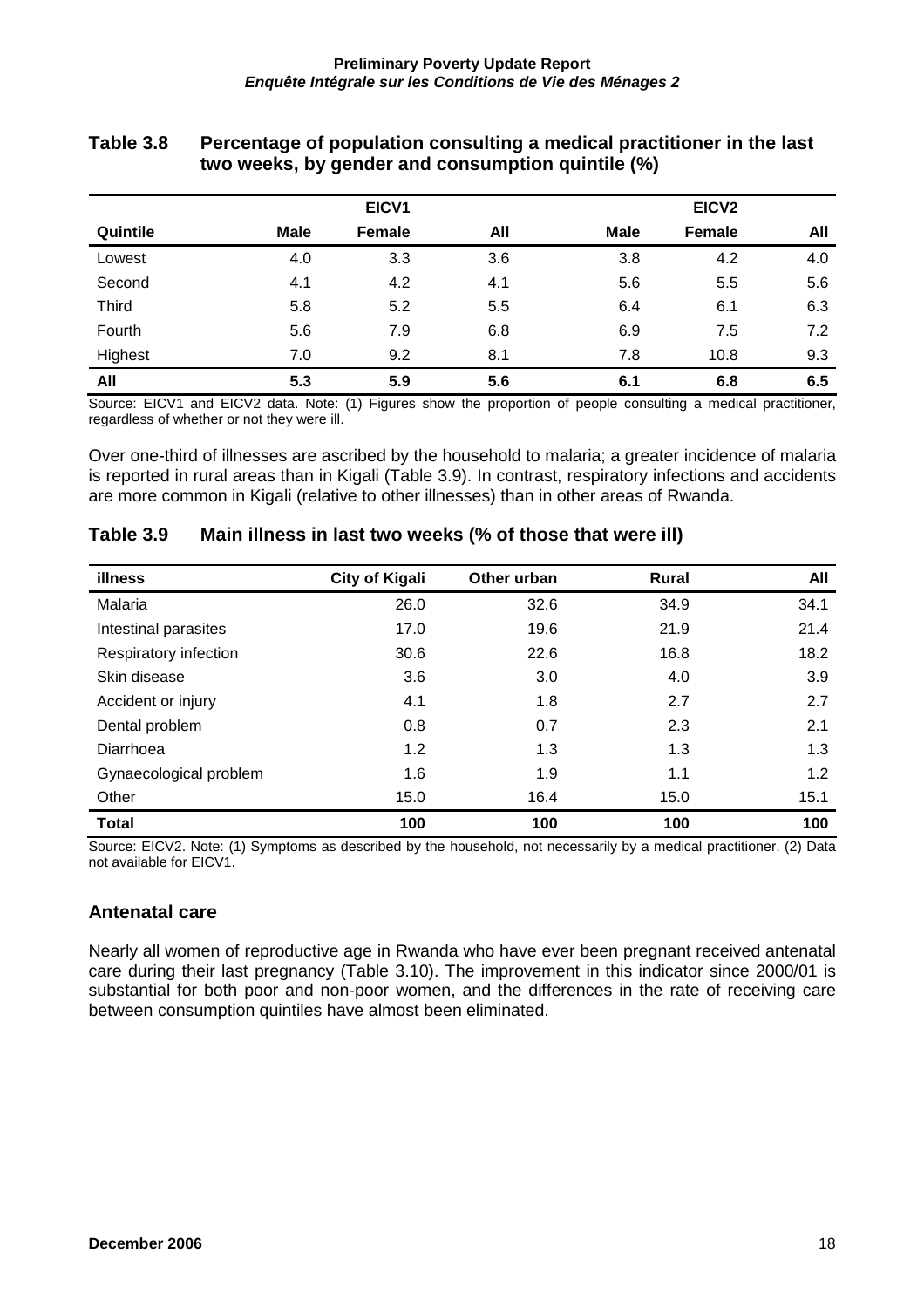| <b>Table 3.10</b> | Women receiving antenatal care during last pregnancy, by |
|-------------------|----------------------------------------------------------|
|                   | consumption quintile (%)                                 |

| Quintile | EICV1 | EICV <sub>2</sub> |
|----------|-------|-------------------|
| Lowest   | 81.0  | 93.3              |
| Second   | 81.1  | 95.2              |
| Third    | 75.5  | 94.5              |
| Fourth   | 86.2  | 96.5              |
| Highest  | 86.5  | 95.1              |
| All      | 82.4  | 94.9              |

Source: EICV1 and EICV2. Notes: (1) Data refer to women aged 12–49 who have ever been pregnant. (2) Figures for EICV1 have been recalculated to make them comparable with EICV2. This results in small differences in the figures for individual quintiles compared with those in the EICV1 report. (3) Figures for EICV2 are very closely comparable with those of the Demographic and Health Survey 2005, for which the reference group is all women who have had a live birth in the last five years.

#### **Health insurance**

Since the time of EICV1 there has been a great effort on the part of the public authorities in Rwanda to encourage households to take up insurance in order to mitigate the impact of health care costs. The result has been a widespread adoption of mutual insurance, especially in rural areas, which now reaches 38.2% of the population (Table 3.11). A further 5.3% of the population is covered by other forms of insurance.

|                |               | <b>With insurance</b> |                 |              | No insurance |              |
|----------------|---------------|-----------------------|-----------------|--------------|--------------|--------------|
|                | <b>Mutual</b> | <b>RAMA</b>           | <b>Employer</b> | <b>Other</b> |              | <b>Total</b> |
| Quintile       |               |                       |                 |              |              |              |
| Lowest         | 30.0          | 0.4                   | 0.0             | 2.7          | 67.0         | 100          |
| Second         | 33.9          | 0.8                   | 0.1             | 2.7          | 62.6         | 100          |
| <b>Third</b>   | 43.0          | 0.1                   | 0.1             | 1.7          | 55.2         | 100          |
| Fourth         | 46.3          | 1.6                   | 0.2             | 2.5          | 49.4         | 100          |
| Highest        | 37.8          | 8.0                   | 0.8             | 4.8          | 48.6         | 100          |
| <b>Stratum</b> |               |                       |                 |              |              |              |
| of<br>City     |               |                       |                 |              |              | 100          |
| Kigali         | 23.1          | 8.3                   | 1.8             | 5.4          | 61.3         |              |
| Other urban    | 25.2          | 5.5                   | 0.5             | 8.5          | 60.2         | 100          |
| Rural          | 41.0          | 1.3                   | 0.1             | 2.0          | 55.7         | 100          |
| All            | 38.2          | 2.2                   | 0.2             | 2.9          | 56.6         | 100          |

#### **Table 3.11 Prevalence of health insurance, by consumption quintile and by stratum (%)**

Source: EICV2. Note: (1) 'Other' includes private insurance policies.

Non-poor households are more likely to have insurance than poor households. In particular, the Rwandan national insurance, RAMA, which covers 85% of the health care costs of state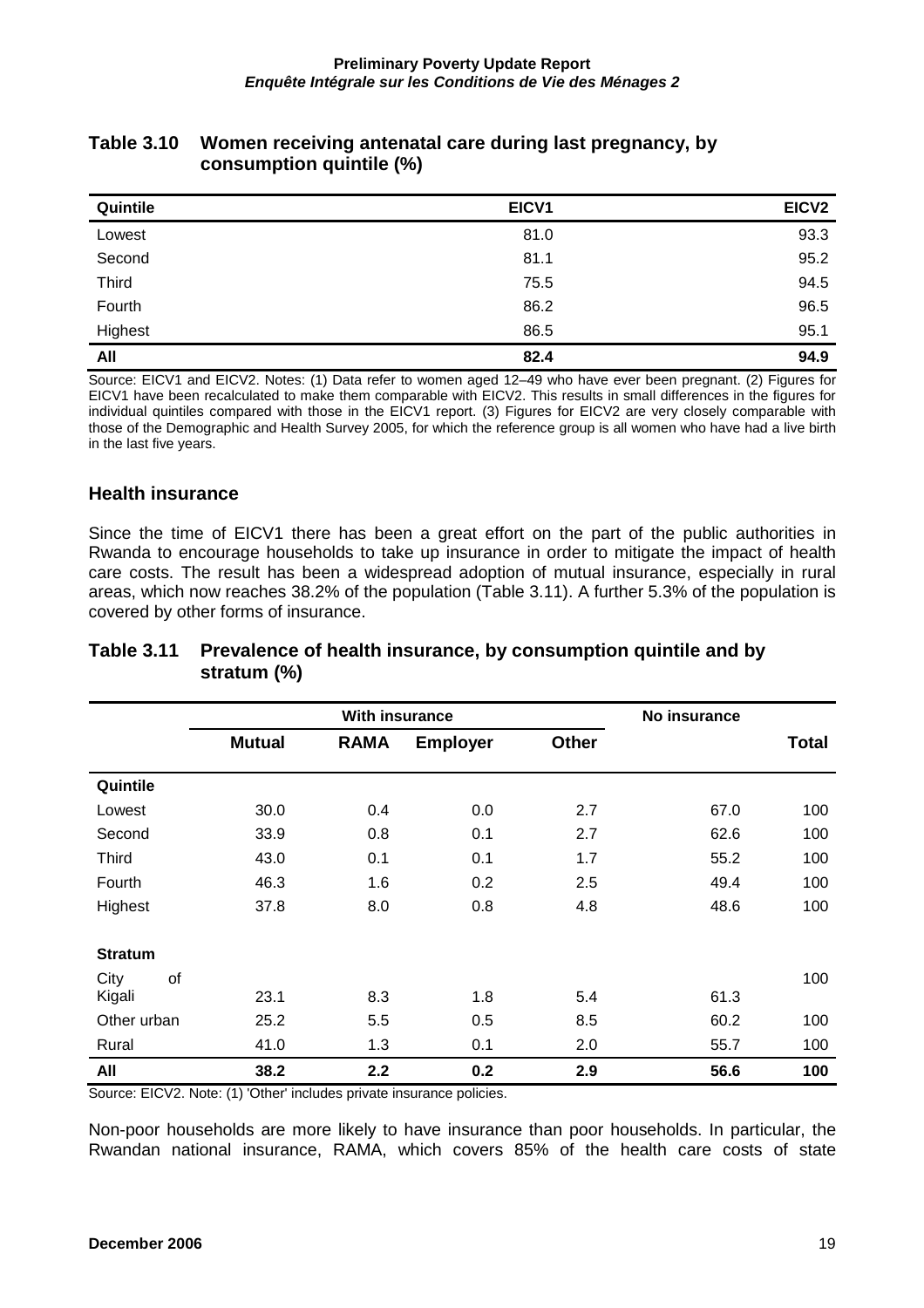employees, is found in a much greater proportion of households from the highest consumption quintile than from any other. Considerably more than half the population, however, still have no health insurance at all.

### **Expenditure**

About one in every 10 people in Rwanda incurs some expenditure on health-related items in a twoweek period. There is a clear trend of non-poor households spending more on health care than poor households. The median amount spent within a two-week period in 2005/06, for those who have spent anything on health care, is FRw 419 (at January 2006 prices). This represents a decrease of some 25%, in real terms, since 2000/01 (Table 3.12). One explanation for this may be the greater coverage of health insurance. For people with no insurance, the median expenditure of FRw 559 remains close to the overall median found in EICV1, whereas for people who are insured the median amount spent drops to half this figure (FRw 274)<sup>7</sup>.

Health-related costs vary very widely between individuals, even when considering only those who do pay something. Costs can mount rapidly. While some people spend just a few Rwandan francs on health care in a two-week period, others spend tens of thousands: mean expenditure, at FRw 1,319, is some FRw 900 greater than the median. In fact, the 1% of individuals with the highest costs had a mean expenditure of nearly FRw 38,000 each.

|          |             | EICV1  |       | EICV <sub>2</sub> |               |                |                       |     |  |
|----------|-------------|--------|-------|-------------------|---------------|----------------|-----------------------|-----|--|
| Quintile | <b>Male</b> | Female | All   | <b>Male</b>       | <b>Female</b> | <b>Insured</b> | <b>Not</b><br>insured | All |  |
| Lowest   | 399         | 266    | 348   | 289               | 281           | 186            | 369                   | 281 |  |
| Second   | 410         | 405    | 405   | 342               | 300           | 183            | 422                   | 305 |  |
| Third    | 521         | 449    | 487   | 373               | 380           | 204            | 475                   | 380 |  |
| Fourth   | 532         | 644    | 580   | 382               | 408           | 204            | 685                   | 400 |  |
| Highest  | 1,005       | 1,058  | 1,028 | 830               | 652           | 473            | 1,020                 | 745 |  |
| All      | 557         | 547    | 557   | 422               | 408           | 274            | 559                   | 419 |  |

#### **Table 3.12 Median health-related expenditure in previous two weeks, by consumption quintile (FRw)**

Source: EICV1 and EICV2 data. Notes: (1) Data refer to people who have incurred any health-related expenditure during the given time period. (2) All values are deflated to January 2006 prices using the consumer price index (CPI). (3) Figures include the cost of consultation, medical tests, hospitalisation, medicine and transport to medical appointments. They do not include payment of insurance premiums. (4) EICV1 does not include information on whether or not households have insurance.

## **3.3 User satisfaction with services**

Households were asked how satisfied they were with the public services that they used. In general most people who use each facility declare themselves to be satisfied with the services provided (Table 3.13). Satisfaction with health services is particularly high in rural areas compared with in Kigali; on the other hand, user satisfaction with transport facilities is greater in the capital than in

 $^7$  This excludes the cost of the insurance premium itself. Note also that the figures for EICV1 do not take into account whether or not the person is insured.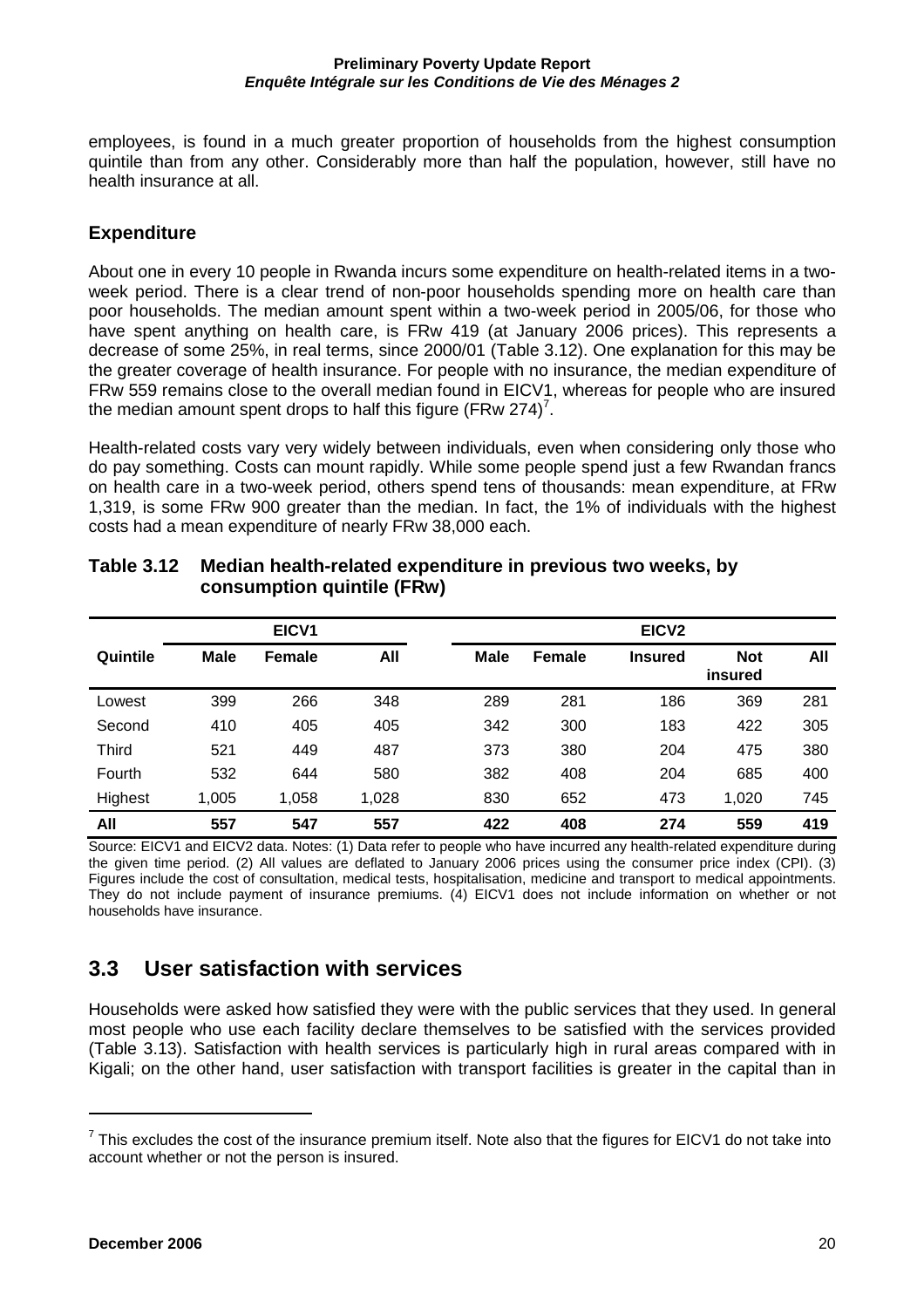rural areas. The least satisfactory service is the provision of drinking water, with which only half of all users declare themselves to be satisfied.

| <b>Service</b>          |                   |                | Users satisfied with service (%) |      | Users observing improvement in<br>service in last 12 months (%) |                |              |      |  |
|-------------------------|-------------------|----------------|----------------------------------|------|-----------------------------------------------------------------|----------------|--------------|------|--|
|                         | City of<br>Kigali | Other<br>urban | <b>Rural</b>                     | All  | City of<br>Kigali                                               | Other<br>urban | <b>Rural</b> | All  |  |
| District administration | 73.9              | 82.5           | 80.5                             | 80.2 | 37.4                                                            | 42.8           | 44.0         | 43.4 |  |
| Primary school          | 75.8              | 77.4           | 77.9                             | 77.8 | 31.4                                                            | 31.6           | 36.6         | 35.9 |  |
| Health care centre      | 69.0              | 75.3           | 77.9                             | 77.1 | 24.0                                                            | 31.9           | 37.9         | 36.5 |  |
| District hospital       | 57.6              | 72.0           | 75.7                             | 73.9 | 20.4                                                            | 28.5           | 32.8         | 31.4 |  |
| All-season road         | 74.1              | 74.3           | 65.2                             | 66.7 | 28.2                                                            | 24.4           | 23.5         | 24.0 |  |
| Food market             | 57.3              | 66.6           | 64.2                             | 64.0 | 15.2                                                            | 20.0           | 20.4         | 20.0 |  |
| Public transport        | 70.9              | 68.8           | 61.5                             | 63.0 | 24.7                                                            | 21.4           | 19.1         | 19.8 |  |
| Secondary school        | 69.7              | 56.9           | 55.4                             | 56.7 | 31.6                                                            | 23.7           | 23.6         | 24.2 |  |
| Drinking water          | 51.3              | 51.6           | 49.9                             | 50.1 | 14.7                                                            | 16.5           | 15.5         | 15.6 |  |

#### **Table 3.13 User satisfaction with services, by service type and stratum (%)**

Source: EICV2. Note: (1) Figures are calculated for people that use each facility. (2) Data refers to the quality of the nearest available service of each type.

Table 3.13 also notes whether users have seen an improvement in the provision of the various facilities in the last 12 months. This is correlated with overall levels of satisfaction: the facilities showing the greatest improvement are those with which users are now most satisfied, namely the district administration, health care facilities and primary schools. Again, drinking water facilities perform least well, with only one in six users observing an improvement in the last 12 months.

## **3.4 Housing and access to water and sanitation**

The surveys asked about household dwellings and access to basic services. It is important to note that the numbers of dwellings have grown between the surveys by approximately 280,000. This growth has been roughly proportionate between the strata, but the number of dwellings in 'other urban areas' has grown at a slightly faster rate, which may explain the slight deterioration in the provision of some basic services in these towns.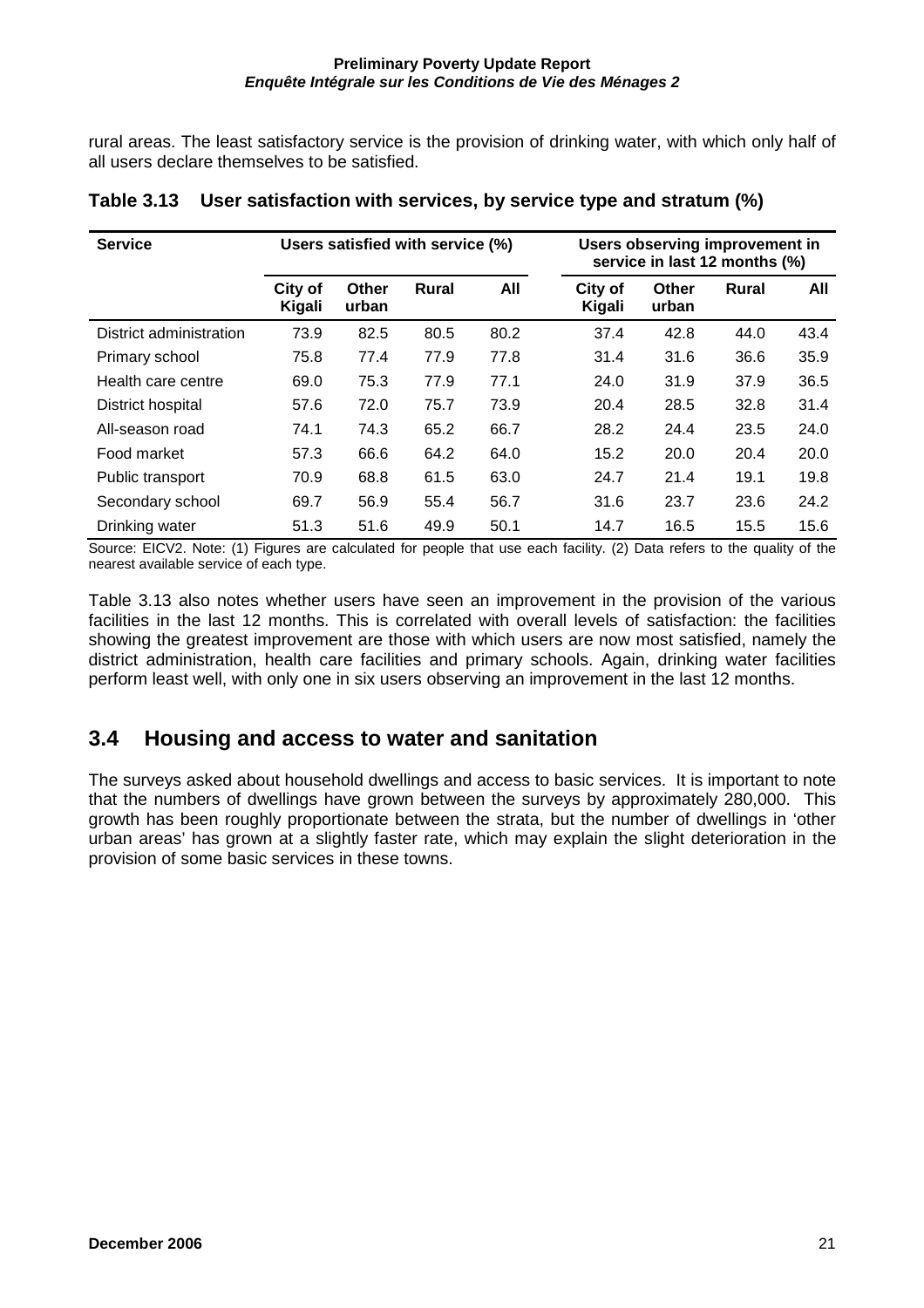



A few indicators have been selected for analysis in this report. The indicators chosen are roofing materials, toilet facilities, access to drinking water, and fuels for lighting and cooking. The roofing material used by households gives a good indication of the status of the household occupying the dwelling. Corrugated iron roofs are a largely urban feature, with 97% of households in the City of Kigali having an iron roof to their homes, and 55% with iron roofs in other urban areas. In other urban areas another 32% of households use tiles for their roofs, in rural areas the pattern of roofing materials is more mixed, with almost 50% using tiles, around 40% using iron and the remainder using thatch. Nationally tiled roofs have slightly increased their usage, compensated by a decline in thatched roofing. Iron roofs have remained at a constant 44% between the surveys.

| Roofing<br>material       | <b>City of Kigali</b> |                   |       | <b>Other Urban</b> |       | <b>Rural</b>      | <b>National</b> |                   |  |
|---------------------------|-----------------------|-------------------|-------|--------------------|-------|-------------------|-----------------|-------------------|--|
|                           | EICV1                 | EICV <sub>2</sub> | EICV1 | EICV <sub>2</sub>  | EICV1 | EICV <sub>2</sub> | EICV1           | EICV <sub>2</sub> |  |
| Corrugated<br>sheet metal | 96.6                  | 97.4              | 54.4  | 55.2               | 38.9  | 37.8              | 44.7            | 43.7              |  |
| Tile                      | 0.6                   | 1.6               | 37.2  | 32.1               | 42.7  | 48.1              | 38.9            | 43.3              |  |
| Thatch                    | 1.9                   | 0.6               | 5.9   | 4.6                | 12.4  | 11.2              | 11.0            | 9.8               |  |
| Other                     | 0.2                   | 0.1               | 2.5   | 8.0                | 5.8   | 2.8               | 5.1             | 3.1               |  |
| Concrete                  | 0.7                   | 0.4               | 0.0   | 0.1                | 0.1   | 0.0               | 0.2             | 0.1               |  |
|                           | 100.0                 | 100.0             | 100.0 | 100.0              | 100.0 | 100.0             | 100.0           | 100.0             |  |

#### **Table 3.14 Household roofing materials by stratum (%)**

Source: EICV1 and EICV2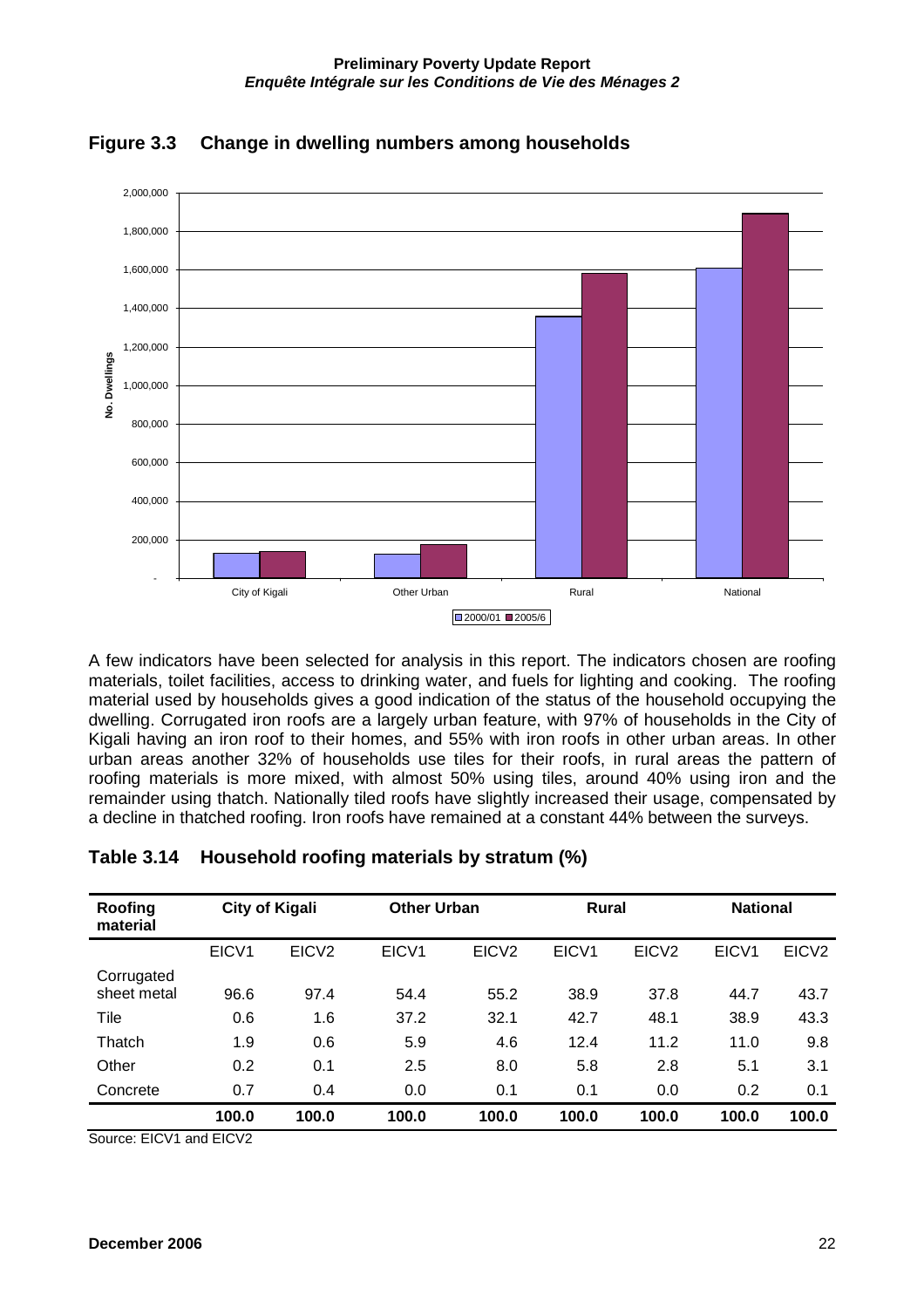There has been little change overall in the provision of safe of drinking water to households nationally. 64% of households now have access to a safe source, the same percentage as in 2000/01 (Table 3.15). Almost 10% fewer households now collect their water from a free public pump or standpipe. More are collecting water from a protected spring or buying their water. The change from the use of free public pipes to purchased water is particularly marked in other urban areas, where supply by Electrogaz has also increased. For those using unsafe water sources, there has been an increase in Kigali in the use of boreholes or unprotected springs, which is probably measures to reduce water costs.

| <b>Water Source</b>        | <b>City of Kigali</b> |                   | <b>Other Urban</b> |                   | <b>Rural</b> |                   | <b>National</b> |                   |
|----------------------------|-----------------------|-------------------|--------------------|-------------------|--------------|-------------------|-----------------|-------------------|
|                            | EICV1                 | EICV <sub>2</sub> | EICV1              | EICV <sub>2</sub> | EICV1        | EICV <sub>2</sub> | EICV1           | EICV <sub>2</sub> |
| Free public<br>standpipe   | 8.9                   | 5.4               | 39.0               | 25.5              | 40.8         | 29.9              | 38.1            | 27.7              |
| Protected spring           | 6.2                   | 5.0               | 10.4               | 12.3              | 17.4         | 22.7              | 16.0            | 20.5              |
| Purchased from<br>vendor   | 51.6                  | 53.1              | 12.7               | 26.5              | 3.4          | 8.8               | 7.9             | 13.6              |
| Electrogaz                 | 21.2                  | 18.0              | 6.7                | 9.5               | 0.2          | 0.2               | 2.4             | 2.3               |
|                            | 88.0                  | 81.6              | 68.8               | 73.7              | 61.7         | 61.6              | 64.4            | 64.2              |
| River/stream/lake/<br>pool | 6.3                   | 5.7               | 18.8               | 12.7              | 20.5         | 19.4              | 19.3            | 17.8              |
| Unprotected spring         | 1.2                   | 4.7               | 4.1                | 4.6               | 9.6          | 10.2              | 8.5             | 9.3               |
| Bore hole                  | 2.4                   | 6.3               | 6.4                | 7.0               | 5.9          | 6.0               | 5.7             | 6.1               |
| Plain well                 | 0.1                   | 0.5               | 1.4                | 1.1               | 2.0          | 1.6               | 1.8             | 1.5               |
| Other                      | 1.9                   | 1.2               | 0.4                | 0.8               | 0.2          | 1.1               | 0.3             | 1.1               |
|                            | 12.0                  | 18.4              | 31.2               | 26.3              | 38.3         | 38.4              | 35.6            | 35.8              |
| <b>ALL</b>                 | 100.0                 | 100.0             | 100.0              | 100.0             | 100.0        | 100.0             | 100.0           | 100.0             |

#### **Table 3.15 Households' drinking water supply by stratum (%)**

Source: EICV1 and EICV2.

#### **Table 3.16 Households' toilet facilities by stratum (%)**

| <b>Toilet Facilities</b> | City of Kigali    |                   | <b>Other Urban</b> |                   | <b>Rural</b>      | <b>National</b>   |       |                   |
|--------------------------|-------------------|-------------------|--------------------|-------------------|-------------------|-------------------|-------|-------------------|
|                          | EICV <sub>1</sub> | EICV <sub>2</sub> | EICV <sub>1</sub>  | EICV <sub>2</sub> | EICV <sub>1</sub> | EICV <sub>2</sub> | EICV1 | EICV <sub>2</sub> |
| Enclosed pit             |                   |                   |                    |                   |                   |                   |       |                   |
| latrine                  | 76.7              | 80.3              | 59.3               | 63.1              | 47.2              | 55.1              | 50.4  | 57.7              |
| Open pit latrine         | 13.7              | 11.6              | 32.9               | 26.9              | 44.6              | 37.7              | 41.3  | 34.8              |
| None                     | 1.3               | 2.1               | 4.7                | 7.0               | 6.5               | 6.7               | 5.9   | 6.4               |
| Flush toilet             | 7.7               | 6.0               | 2.9                | 2.8               | 0.3               | 0.2               | 1.1   | 0.8               |
| Other                    | 0.7               | 0.1               | 0.3                | 0.1               | 1.4               | 0.3               | 1.3   | 0.3               |
| <b>Total</b>             | 100.0             | 100.0             | 100.0              | 100.0             | 100.0             | 100.0             | 100.0 | 100.0             |

The majority of households use a latrine (92%); however there has been an improvement from open pit latrines to enclosed latrines over the period between the surveys (Table 3.17). In the City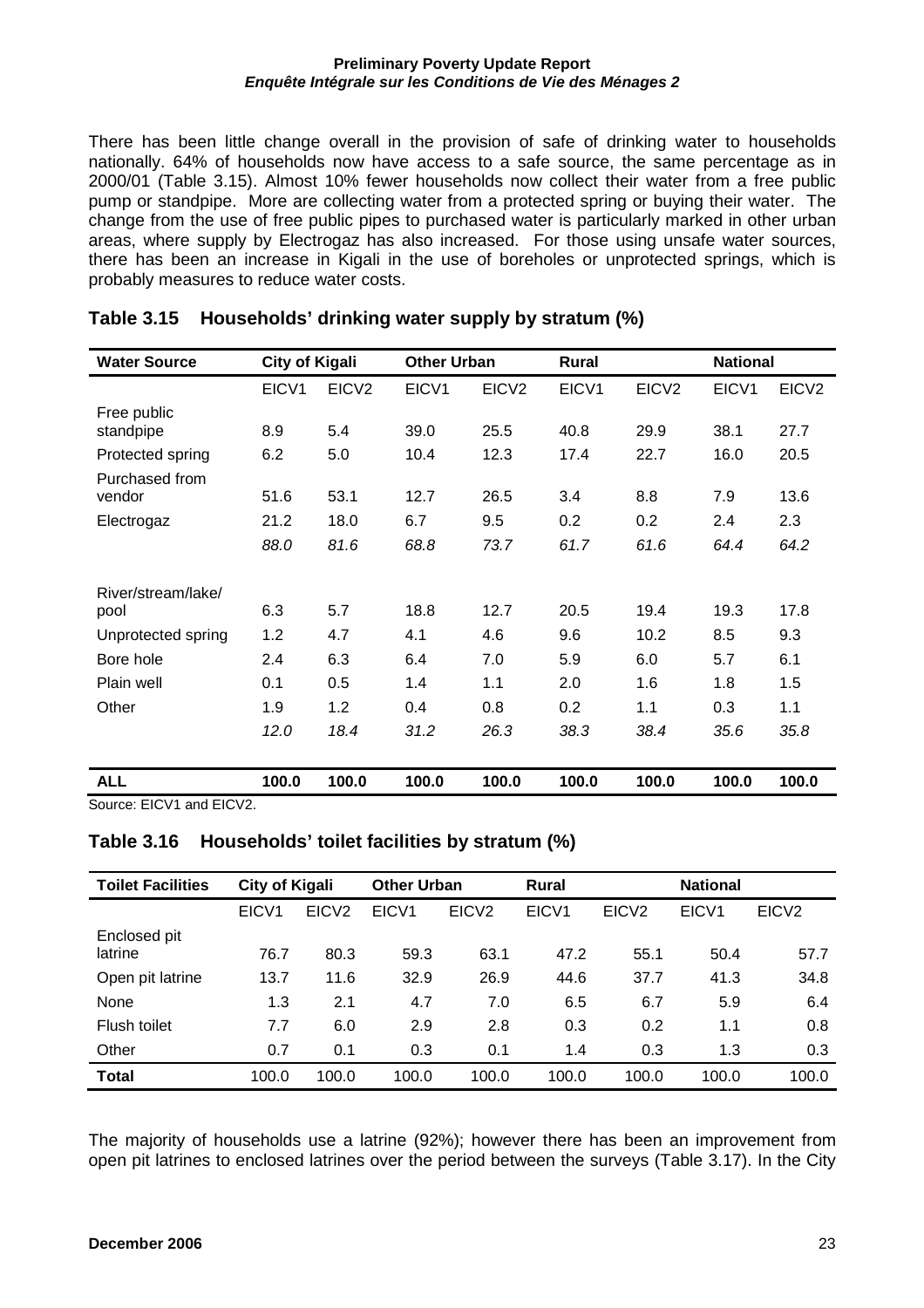of Kigali the situation has improved a little, with fewer households using open pit latrines although slightly more households are using no formal toilet at all. This situation is magnified in other urban areas, where 3% more households are using no formal facility. Toilet facilities have improved most for households in rural areas, with 8% more households having access to enclosed latrines than was the case in 2000/01.

|                                        | EICV1 | EICV <sub>2</sub> | EICV1 | EICV <sub>2</sub> | EICV1 | EICV <sub>2</sub> | EICV1 | EICV <sub>2</sub> |
|----------------------------------------|-------|-------------------|-------|-------------------|-------|-------------------|-------|-------------------|
|                                        |       | City of Kigali    |       | Other urban       |       | Rural             |       | National          |
| Public utility<br>(Electrogaz)         | 41.9  | 37.2              | 8.1   | 12.0              | 0.7   | 0.7               | 4.5   | 4.3               |
| Generator                              | 0.1   |                   |       |                   | 0.1   | 0.0               | 0.1   | 0.0               |
| Kerosene<br>lantern                    | 34.5  | 32.3              | 19.8  | 25.9              | 8.1   | 9.5               | 11.1  | 12.7              |
| Gas Lamp                               | 0.4   | 0.0               |       | 0.0               | 0.1   | 0.0               | 0.1   | 0.0               |
| Firewood                               | 0.8   | 0.1               | 11.4  | 5.7               | 25.7  | 17.6              | 22.6  | 15.2              |
| Candle                                 | 3.9   | 7.8               | 0.7   | 2.4               | 0.6   | 1.0               | 0.9   | 1.6               |
| <b>Traditional lamp</b><br>(Agatadowa) | 18.5  | 22.3              | 59.6  | 51.4              | 62.9  | 69.5              | 59.1  | 64.4              |
| Other                                  |       | 0.3               | 0.4   | 2.5               | 1.8   | 1.7               | 1.6   | 1.7               |
|                                        | 100.0 | 100.0             | 100.0 | 100.0             | 100.0 | 100.0             | 100.0 | 100.0             |

### **Table 3.17 Household fuel for Lighting (%)**

Source EICV1 and EICV2. All Households

The use of electricity for lighting has remained relatively constant between the two surveys (Table 3.17), although its use has increased in urban areas. In Kigali there has been a modest fall in the proportion of households using electricity. Nationally over two-thirds of households use the traditional lamp, a proportion that has risen since 2000/01. Firewood as a lighting fuel has also declined, especially in the rural areas, where households are now using the traditional lamp in greater proportions. The pattern of fuel use for cooking is relatively unchanged between the two surveys, although there is a slight decrease in the use of fossil fuels.

#### **Table 3.18 Household fuel use for cooking (%)**

|                          | EICV1          | EICV <sub>2</sub> | EICV <sub>1</sub> | EICV <sub>2</sub> | EICV1 | EICV <sub>2</sub> | EICV1    | EICV <sub>2</sub> |
|--------------------------|----------------|-------------------|-------------------|-------------------|-------|-------------------|----------|-------------------|
|                          | City of Kigali |                   | Other urban       |                   | Rural |                   | National |                   |
| Wood                     | 21.4           | 23.1              | 81.7              | 73.7              | 97.7  | 95.5              | 90.4     | 88.2              |
| Charcoal                 | 75.8           | 72.4              | 16.3              | 19.6              | 0.8   | 1.1               | 8.0      | 7.9               |
| Gas                      | 0.5            | 0.2               | 0.2               | 0.1               | 0.0   |                   | 0.1      | 0.0               |
| Electricity              | 0.5            | 0.2               | 0.2               | 0.3               | 0.2   | 0.0               | 0.2      | 0.1               |
| Kerosene                 | 0.3            | 0.8               | 0.1               | 0.3               | 0.1   | 0.0               | 0.1      | 0.1               |
| Miscellaneous<br>burning | 0.0            | 0.1               | 0.9               | 2.5               | 0.7   | 3.0               | 0.7      | 2.7               |
| Other                    | 1.5            | 3.3               | 0.6               | 3.4               | 0.5   | 0.4               | 0.6      | 0.9               |
|                          | 100.0          | 100.0             | 100.0             | 100.0             | 100.0 | 100.0             | 100.0    | 100.0             |

Source EICV1 and EICV2. All Households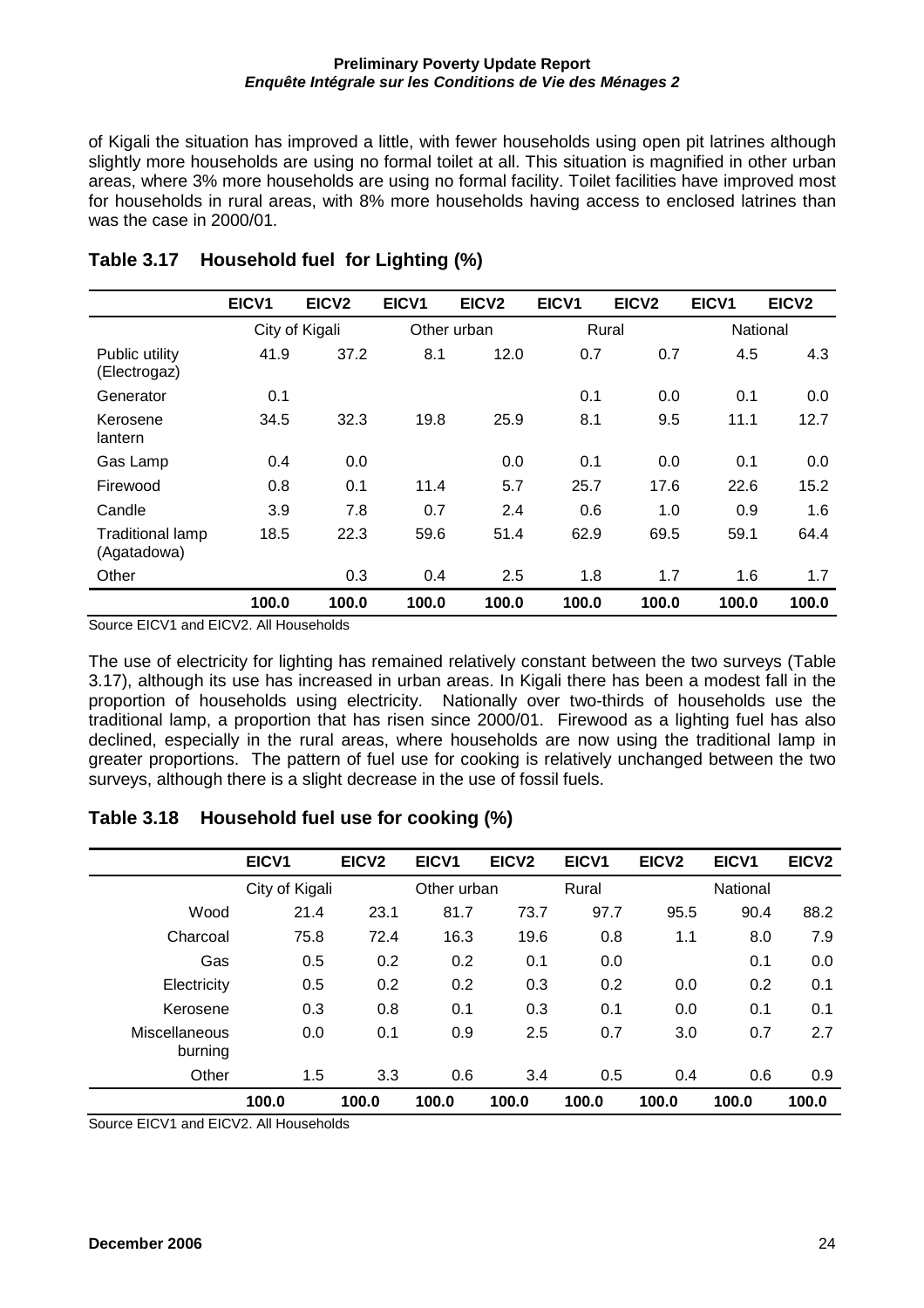# **4. Economic activity and time use**

This chapter explores the characteristics of the labour force, and changes observed since 2000/01; it also examines time use on both economic activities and domestic duties, and looks at some key agricultural indicators and expenditure on fuel. Further analysis of labour force and agricultural topics will take place in separate publications. The economic sections in the questionnaire of the EICV2 survey were not directly comparable with the questions asked in 2000/01; changes were made at the design stage in order to collect more complex information about the patterns of the population's economic activities. The data presented in this report use simple classifications of the working population's usual main jobs over a 12-month reference period in both surveys. A more detailed analysis will take place in another publication.

### **4.1 Jobs**

The data have been collated on the main jobs of persons aged 16 years and over, who had worked in the 12 month period previous to each survey. The results are presented by occupation, that is, the actual job a person does, and then by the industry in which the individual works. An office clerk working in a drinks factory would therefore take the occupation 'office clerk' and the industry 'manufacturing'. For farmers the industry and occupation tends to be the same.

The overwhelming majority of the country's working population is employed in agriculture, working as own account farmers. Some 90% of the country's population live in households in which at least one person works in agriculture, a proportion which has changed very little in the years between the surveys. There has been a significant movement<sup>8</sup> in the distribution of the main jobs of the working labour force<sup>9</sup>, with the largest change from the agricultural to other occupations, notably the service and trade sectors. The total number of persons whose main job is in agriculture has also grown significantly, the change in the proportions of occupations does not mean that the number of agricultural jobs has fallen, rather that more jobs are now available in other professions and industries. Further detail will be available in the forthcoming labour market report of the EICV surveys.

Some 80% of adults work in agriculture as their main occupation, but in the City of Kigali this falls to 15%, a proportion which has changed little over the period between the surveys. Movement away from agricultural has occurred mainly in other urban and rural areas.

The proportion of the employed labour force engaged in agricultural occupations fell by 9% nationally over the period between the surveys (Table 4.1). The fall is most dramatic in 'other urban' areas, but is also significant in rural locations. The occupational groups which now employ a larger proportion of working persons are sales personnel, skilled service workers and unskilled labourers not working in agriculture. The growth in these kinds of jobs is more marked in Kigali. There are also higher proportions of persons in trade and service industries in the higher income quintiles.

 $\overline{a}$ 

 $^8$  The EICV1 asked respondents to report on their main and secondary jobs, whereas EICV2 asked people to report on all their jobs over a twelve month period. The 'main' job for EICV2 was created synthetically using the time spent over both the long and short reference periods. In the event of time ties, employment status was used to determine the main job, with paid employment ranked highest and unpaid family work ranked lowest. Despite the comparability issues, there has been a substantial increase in the number of nonagricultural jobs created and in the number of agricultural jobs carried out nationally.

 $9$  Working labour force are those who have worked over the 12 month reference period.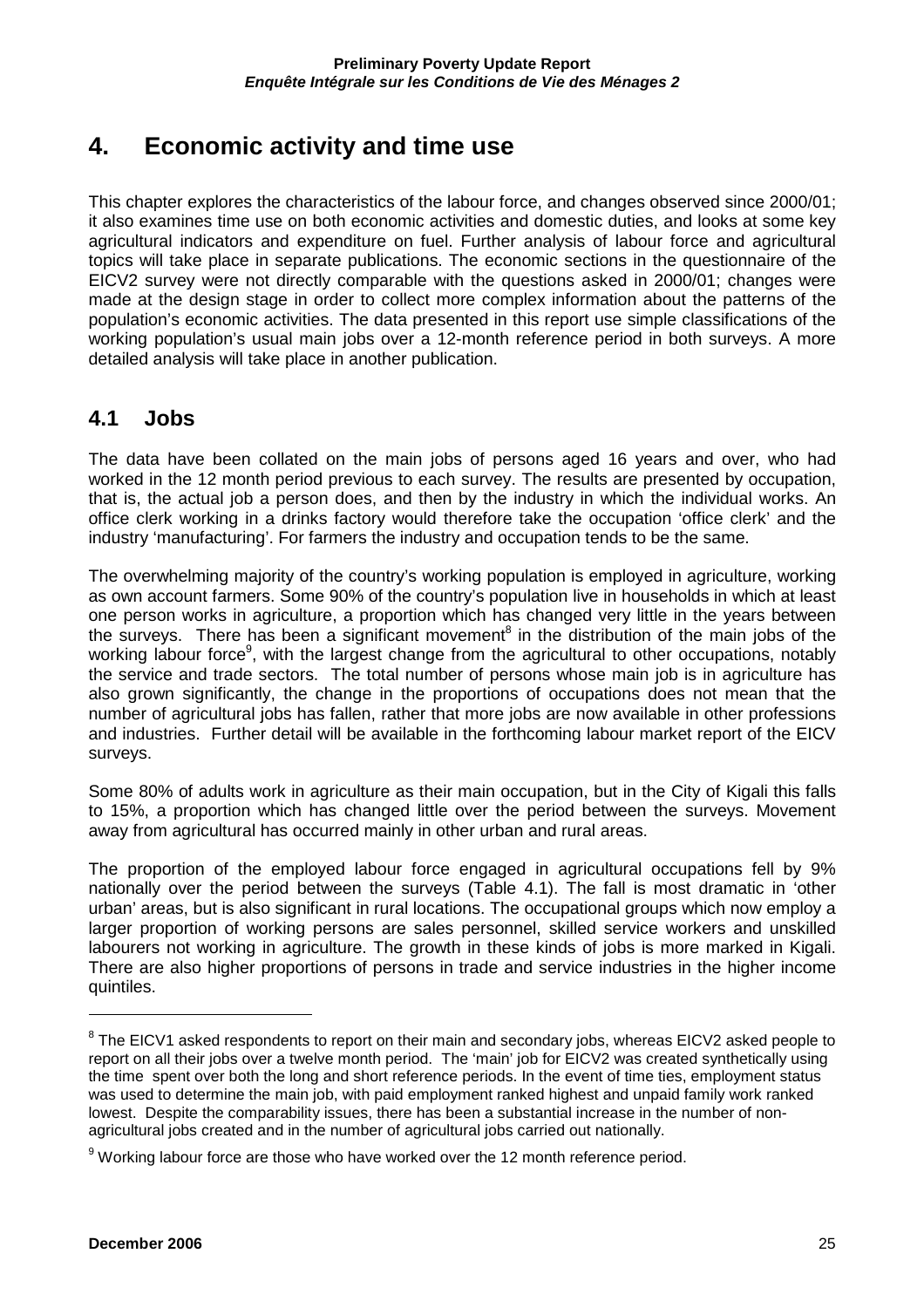| <b>Occupation</b>                            |                   | Occupation in Main Usual Job Over 12 Month Reference Period |                   |                   |       |                   |                   |                   |  |  |
|----------------------------------------------|-------------------|-------------------------------------------------------------|-------------------|-------------------|-------|-------------------|-------------------|-------------------|--|--|
|                                              | City of Kigali    |                                                             |                   | Other urban       |       | Rural             | National          |                   |  |  |
|                                              | EICV <sub>1</sub> | EICV <sub>2</sub>                                           | EICV <sub>1</sub> | EICV <sub>2</sub> | EICV1 | EICV <sub>2</sub> | EICV <sub>1</sub> | EICV <sub>2</sub> |  |  |
| Professionals                                | 6.5               | 7.5                                                         | 3.9               | 4.5               | 1.4   | 1.3               | 1.9               | 2.0               |  |  |
| Senior Officials and<br>Managers             | 0.2               | 0.9                                                         | 0.1               | 0.1               | 0.0   | 0.0               | 0.0               | 0.1               |  |  |
| <b>Office Clerks</b>                         | 6.0               | 4.2                                                         | 1.3               | 1.5               | 0.2   | 0.2               | 0.7               | 0.6               |  |  |
| <b>Commercial and Sales</b>                  | 21.3              | 19.4                                                        | 4.7               | 11.8              | 1.1   | 4.2               | 2.7               | 5.9               |  |  |
| <b>Skilled Service Sector</b>                | 24.5              | 30.6                                                        | 6.3               | 16.1              | 0.9   | 2.4               | 2.8               | 5.5               |  |  |
| <b>Agricultural &amp; Fishery</b><br>Workers | 16.9              | 14.7                                                        | 79.0              | 56.0              | 94.8  | 87.3              | 88.6              | 79.6              |  |  |
| Unskilled Elementary                         | 24.6              | 22.7                                                        | 4.7               | 10.0              | 1.5   | 4.7               | 3.3               | 6.4               |  |  |
| <b>Total</b>                                 | 100.0             | 100.0                                                       | 100.0             | 100.0             | 100.0 | 100.0             | 100.0             | 100.0             |  |  |

#### **Table 4.1 Main occupation of usually working persons aged 16 years and above (%)**

Source: EICV1 and EICV2. All Persons Aged 16 and Over Working in Previous 12 Months

|                                      | <b>Male</b> |                   | <b>Female</b> |                   | Poor  |                   |       | Non-poor          | <b>National</b> |                   |
|--------------------------------------|-------------|-------------------|---------------|-------------------|-------|-------------------|-------|-------------------|-----------------|-------------------|
|                                      | Col %       | Col %             | Col %         | Col %             | Col % | Col %             | Col % | Col %             | Col %           | Col %             |
|                                      | EICV1       | EICV <sub>2</sub> | EICV1         | EICV <sub>2</sub> | EICV1 | EICV <sub>2</sub> | EICV1 | EICV <sub>2</sub> | EICV1           | EICV <sub>2</sub> |
| Professionals                        | 2.4         | 2.6               | 1.5           | 1.5               | 0.5   | 0.4               | 3.9   | 3.8               | 1.9             | 2.0               |
| Senior<br>Officials and<br>Managers  | 0.1         | 0.1               | 0.0           | 0.0               | 0.0   | 0.0               | 0.1   | 0.2               | 0.0             | 0.1               |
| <b>Office Clerks</b>                 | 0.9         | 0.6               | 0.5           | 0.5               | 0.0   | 0.1               | 1.6   | 1.2               | 0.7             | 0.6               |
| Commercial<br>and Sales              | 3.3         | 6.5               | 2.3           | 5.4               | 0.8   | 3.2               | 5.6   | 9.1               | 2.7             | 5.9               |
| <b>Skilled</b><br>Service<br>Sector  | 3.4         | 7.2               | 2.4           | 4.1               | 0.4   | 2.5               | 6.3   | 9.2               | 2.8             | 5.5               |
| Agricultural &<br>Fishery<br>Workers | 83.5        | 71.2              | 92.4          | 86.3              | 96.4  | 88.9              | 77.1  | 68.2              | 88.6            | 79.6              |
| Unskilled<br>Elementary              | 6.4         | 11.8              | 0.8           | 2.1               | 1.8   | 4.9               | 5.3   | 8.3               | 3.3             | 6.4               |
| <b>Table Total</b>                   | 100.0       | 100.0             | 100.0         | 100.0             | 100.0 | 100.0             | 100.0 | 100.0             | 100.0           | 100.0             |

### **Table 4.2 Occupation by gender and poverty status (%)**

Source: EICV1 & EICV2. All Persons Aged 16 and Over Working in Previous 12 Months

Both the poor and the non-poor have moved away from agricultural occupations in roughly equal proportions, although it appears than men have been able to move away from agriculture at a higher rate than women (Table 4.2). Larger proportions of men have moved into skilled service jobs than have women, and men in particular have moved into unskilled labouring jobs. The poor are concentrated in agricultural occupations (90%).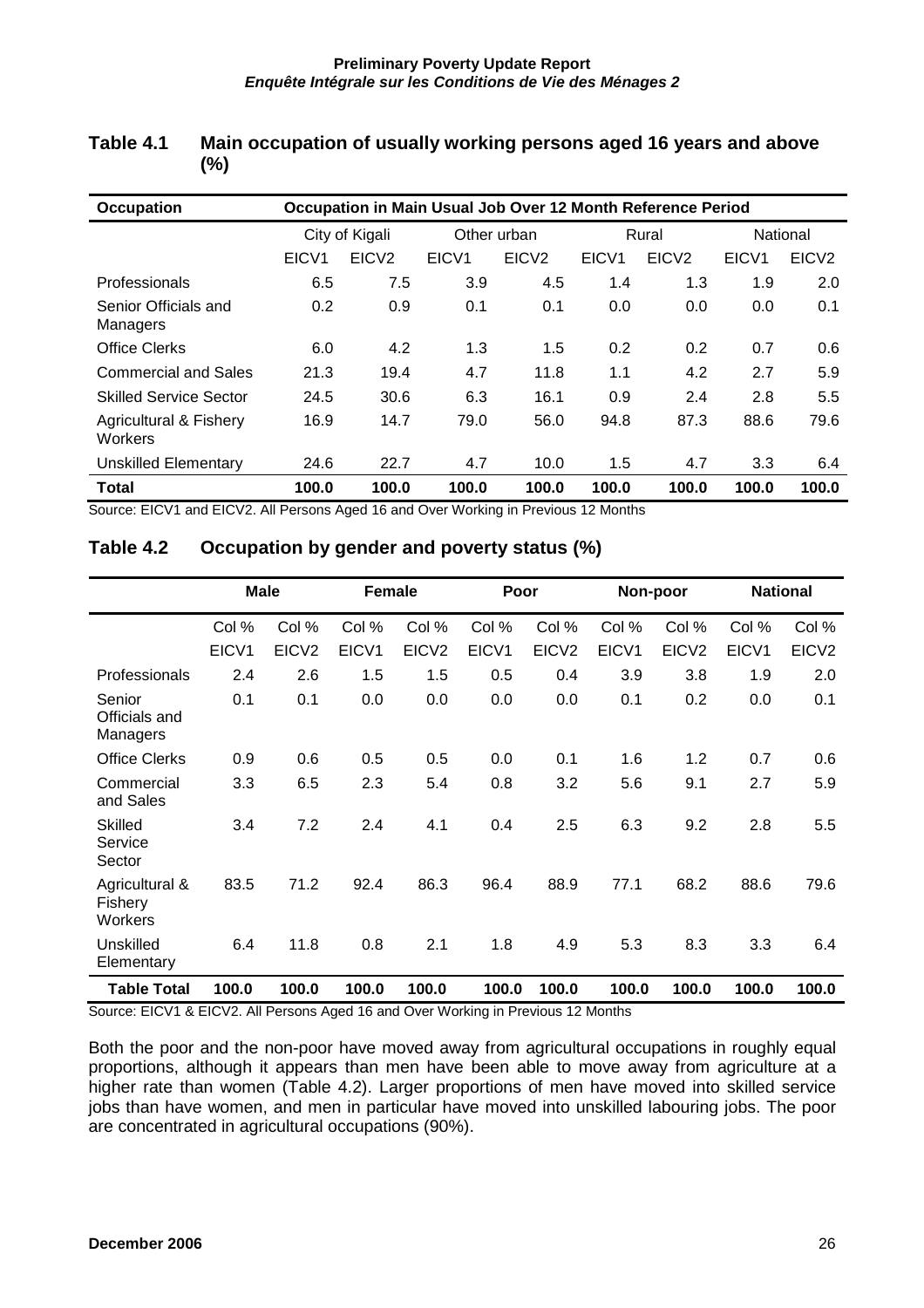This pattern is repeated in the industries in which people work, the results by industrial group are shown in Table 4.3. Nine percent fewer adults are working in agriculture than was the case in 2000/01; this matches the change in the occupational structure. Because of the overwhelming proportion of people working in agriculture it is difficult to determine a statistically significant pattern for job movement, but significant growth areas are the wholesale and retail trades, and the service sectors.

| <b>Industry</b>                            | <b>City of Kigali</b> |                   | Other urban |                   | <b>Rural</b> |                   | <b>National</b>   |                   |
|--------------------------------------------|-----------------------|-------------------|-------------|-------------------|--------------|-------------------|-------------------|-------------------|
|                                            | EICV <sub>1</sub>     | EICV <sub>2</sub> | EICV1       | EICV <sub>2</sub> | EICV1        | EICV <sub>2</sub> | EICV <sub>1</sub> | EICV <sub>2</sub> |
| A Agriculture, hunting and forestry        | 16.6                  | 14.8              | 79.5        | 55.4              | 94.9         | 87.0              | 88.6              | 79.3              |
| <b>B Mining &amp; Quarrying</b>            | 0.3                   | 0.4               | 0.4         | 0.1               | 0.2          | 0.4               | 0.2               | 0.4               |
| C Manufacturing                            | 5.2                   | 5.1               | 1.4         | 1.7               | 0.5          | 1.4               | 0.8               | 1.7               |
| D Gas, Water & Electricity Supply          | 0.7                   | 0.4               | 0.2         | 0.3               | 0.1          | 0.0               | 0.1               | 0.1               |
| E Construction                             | 7.4                   | 7.5               | 0.6         | 3.7               | 0.3          | 1.0               | 0.8               | 1.6               |
| F Wholesale & Retail Trade                 | 24.0                  | 23.1              | 5.1         | 13.1              | 1.2          | 4.9               | 3.0               | 6.9               |
| G Transport & Communications               | 6.8                   | 6.5               | 1.5         | 3.2               | 0.2          | 0.7               | 0.7               | 1.3               |
| H Banking Financial & Business<br>Services | 3.8                   | 2.4               | 0.8         | 1.0               | 0.1          | 0.1               | 0.4               | 0.3               |
| I Government, Admin & Social<br>Services   | 10.2                  | 11.9              | 4.4         | 8.0               | 1.6          | 1.9               | 2.4               | 3.1               |
| J Recreation & Tourism                     | 0.4                   | 0.4               | 0.1         | 0.7               | 0.1          | 0.1               | 0.1               | 0.2               |
| <b>K Domestic Services</b>                 | 23.9                  | 26.9              | 5.6         | 12.3              | 0.9          | 1.9               | 2.7               | 4.5               |
| Inadequately Described                     | 0.6                   | 0.8               | 0.2         | 0.5               | 0.1          | 0.7               | 0.1               | 0.7               |
| Total                                      | 100.0                 | 100.0             | 100.0       | 100.0             | 100.0        | 100.0             | 100.0             | 100.0             |

### **Table 4.3 Industry of work for usually working persons aged 16 years and above (%)**

Source: EICV1 & EICV2. All Persons Aged 16 and over working in the previous 12 Months

# **4.2 Time Usage**

The mean number of hours worked by adults in all their occupations averages 31 hours a week nationally (Table 4.4), however those working in agriculture work on average only 27 hours a week, compared to people in other occupations who average over 40 hours. This may indicate underemployment in the agricultural sector, although the physical nature of the work may limit the number of hours which can be worked in these occupations. Persons working in the skilled service sector work the longest hours of all, on average 58 hours a week. Comparable figures are not available from the EICV1 as information was not collected on all the jobs held by an individual. Women work shorter hours than men, but this is accounted for by the shorter hours worked in agricultural and labouring occupations. This is a reflection of the heavy nature of the work and the domestic duties of women, which are described below.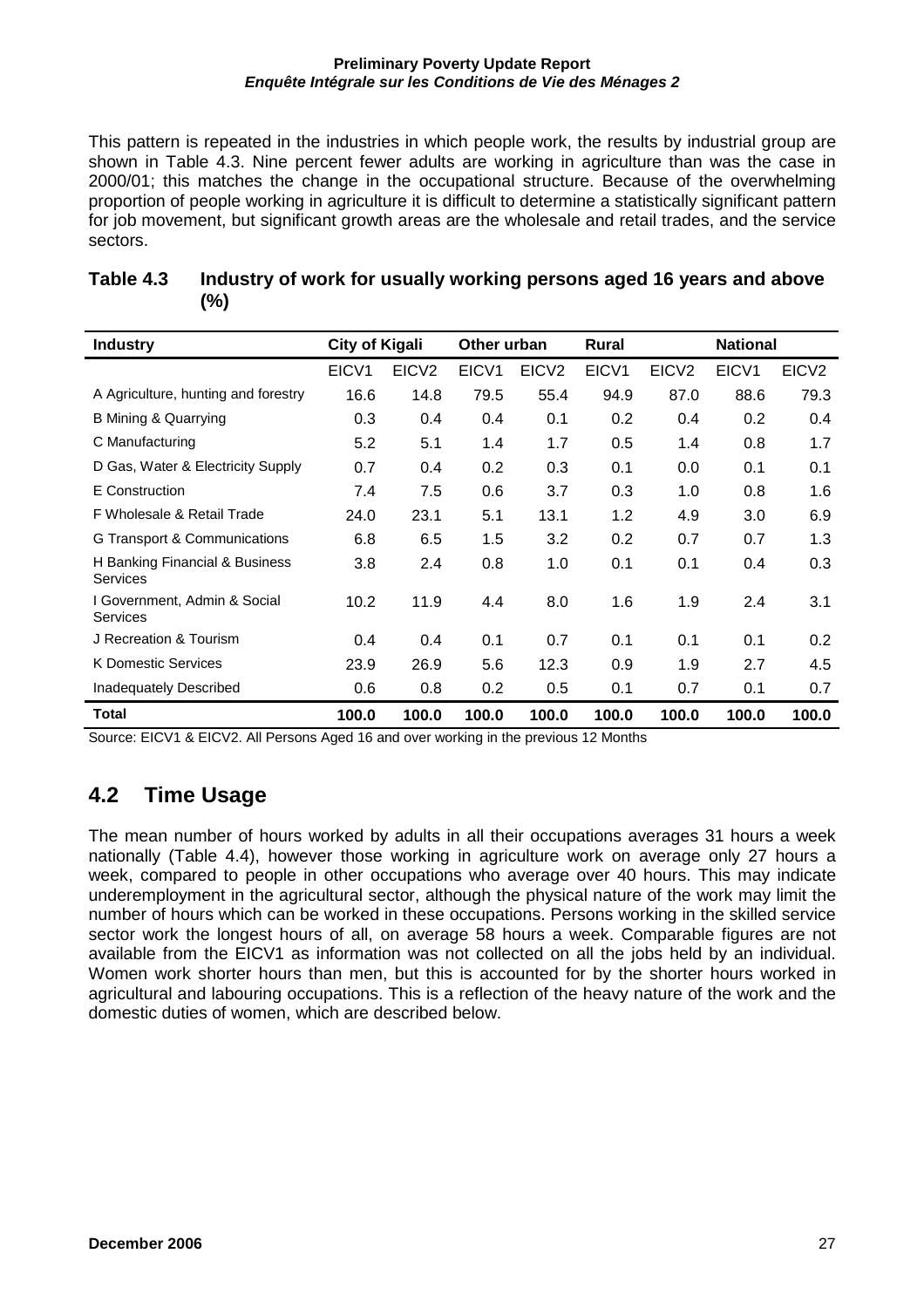|                                           | <b>Male</b> | Female  | <b>National</b> |
|-------------------------------------------|-------------|---------|-----------------|
| Professionals                             | 40          | 41      | 41              |
| Senior Officials and Managers             | 44          | $\star$ | 40              |
| <b>Office Clerks</b>                      | 45          | 47      | 46              |
| <b>Commercial and Sales</b>               | 47          | 42      | 44              |
| <b>Skilled Service Sector</b>             | 59          | 57      | 58              |
| <b>Agricultural &amp; Fishery Workers</b> | 30          | 25      | 27              |
| <b>Unskilled Elementary</b>               | 44          | 34      | 42              |
| <b>Table Total</b>                        | 35          | 28      | 31              |

### **Table 4.4 Mean hours worked by adults in last 7 days**

Source: EICV2 All Persons Aged 16 and over working in the previous 12 Months. Comparable EICV1 data not available. \* Cell size too small for reliable interpretation.

### **Table 4.5 Number of jobs worked by adults in the previous 12 months**

| <b>Number of Jobs</b> | <b>City of Kigali</b> |        | Other urban |        | <b>Rural</b> |        | <b>National</b> |
|-----------------------|-----------------------|--------|-------------|--------|--------------|--------|-----------------|
|                       | Male                  | Female | Male        | Female | Male         | Female |                 |
|                       | 84.5                  | 80.7   | 66.0        | 70.1   | 48.0         | 62.7   | 59.1            |
| 2                     | 13.5                  | 16.8   | 30.2        | 25.5   | 44.9         | 34.0   | 36.2            |
| 3                     | 1.8                   | 2.6    | 3.9         | 3.5    | 6.3          | 2.9    | 4.2             |
| 4 or more             | 0.2                   | 0.0    | 0.0         | 0.8    | 0.7          | 0.3    | 0.5             |
| <b>Table Total</b>    | 100.0                 | 100.0  | 100.0       | 100.0  | 100.0        | 100.0  | 100.0           |

Note: All Persons 16 years and above Working in 12 Months

Just over 40% of adults work in more than one job over the year (Table 4.5), and this is more pronounced in the rural stratum where almost half of people have more than one job. The multiplicity of jobs in rural areas probably reflects the seasonal nature of the work, but may also be another indication of underemployment in the agricultural sector, with people undertaking several jobs to boost their own farm incomes. Many fewer people work in multiple jobs in Kigali, although rather more do so in other urban areas. There is a gender dimension to multiple working with men in the rural areas being much more likely to have a second job than women, which partly explains the shorter hours worked by women.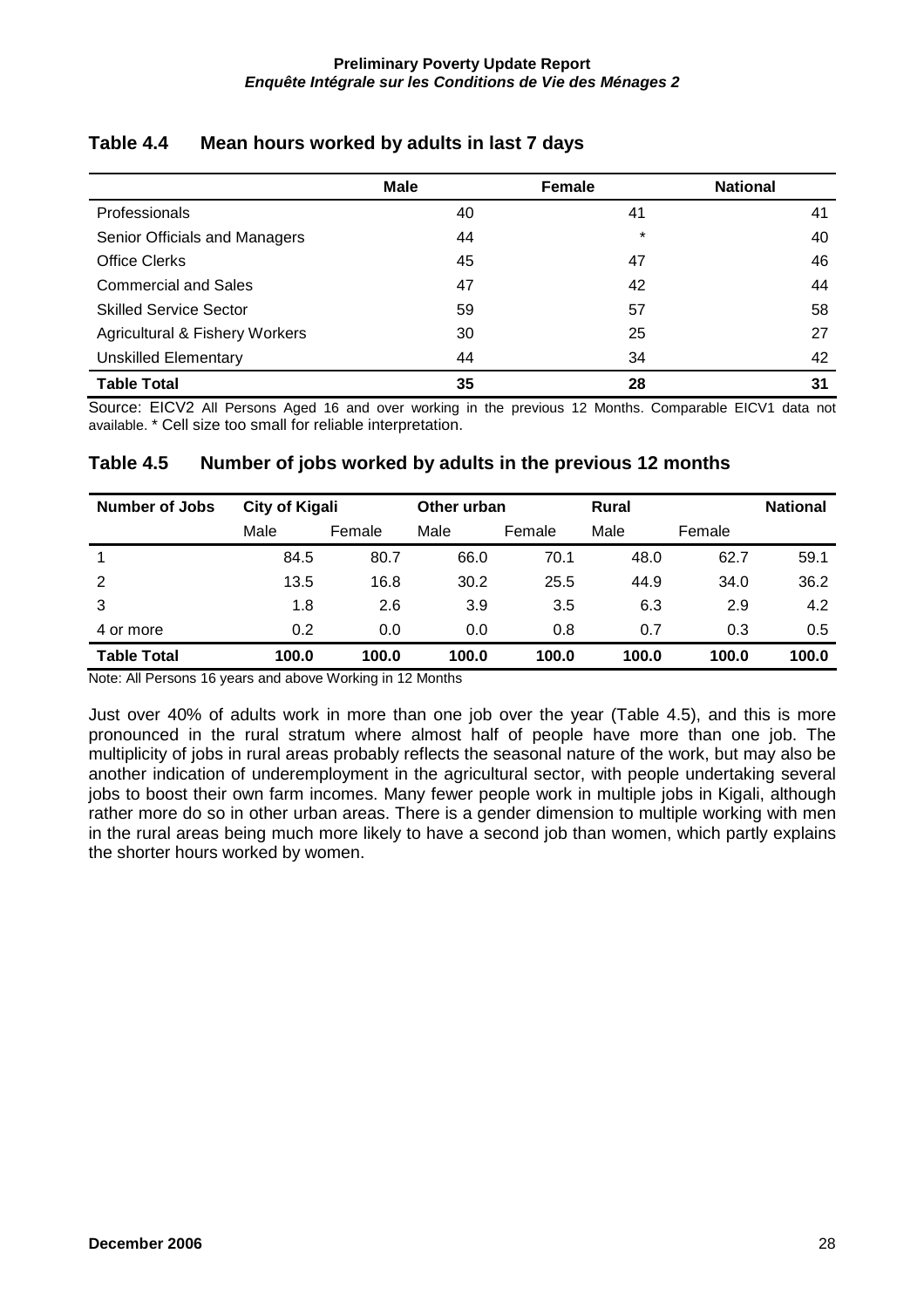| <b>Age Group</b> | <b>Working During the Week</b> |         |       |  |
|------------------|--------------------------------|---------|-------|--|
|                  | Not Working                    | Working |       |  |
| 7 to 10 years    | 98.9                           | 1.1     | 100.0 |  |
| 11 to 15 years   | 89.4                           | 10.6    | 100.0 |  |
| 16 to 20 years   | 48.8                           | 51.2    | 100.0 |  |
| Over 21 years    | 19.4                           | 80.6    | 100.0 |  |
| <b>National</b>  | 46.8                           | 53.2    | 100.0 |  |

### **Table 4.6 Economic activity rates – all ages (%)**

Source: EICV2 All persons 7 years and above.

Table 4.6 shows the proportion of all persons who worked in an income generating activity<sup>10</sup> for one or more hours in the seven days before the survey. Child labour is very rare in age groups under 11 years of age, with just 1% having worked, more children aged between 11 and 15 years worked, with 11% working. Over 50% of people aged 16 to 21 worked in the reference period, rising to 81% of adults over the age of 21.

Although a low proportion of children are economically active, children contribute significant amounts of domestic labour to the household. Table 4.7 shows that in 2005/6 children under ten worked an average of nine hours a week on domestic chores, with girls spending several more hours on their tasks than boys. In the 11 to 15 year-old age group, the total rises to almost 14 hours, with girls working five or six hours a week more than their male counterparts. This trend for females to do more domestic work than males accelerates over the older adult groups, with women over 21 years devoting around five times the amount of time to domestic duties, compared with men. The pattern does not vary greatly between members of poor and non-poor households. The previous section showed women working seven hours a week less than men in their economic activities, but this is more than offset by the 20 additional hours of work that adult women perform in running their homes and families.

| Age group          | Poor |        | Non-poor |        | <b>National</b> |
|--------------------|------|--------|----------|--------|-----------------|
|                    | Male | Female | Male     | Female |                 |
| 7 to 10            | 7.9  | 10.4   | 6.9      | 9.3    | 8.8             |
| 11 to 15           | 10.7 | 16.3   | 11.6     | 17.2   | 13.8            |
| 16 to 20           | 7.1  | 20.4   | 9.8      | 23.2   | 15.3            |
| Over 21 years      | 4.0  | 24.2   | 5.4      | 25.9   | 15.9            |
| <b>Table Total</b> | 6.5  | 20.3   | 7.2      | 22.2   | 14.5            |

#### **Table 4.7 Mean number of hours spent during week on domestic duties**

Source: EICV2.

 $\overline{a}$ 

 $10$  This is either paid work, self-employment or unpaid work in a family farm or business.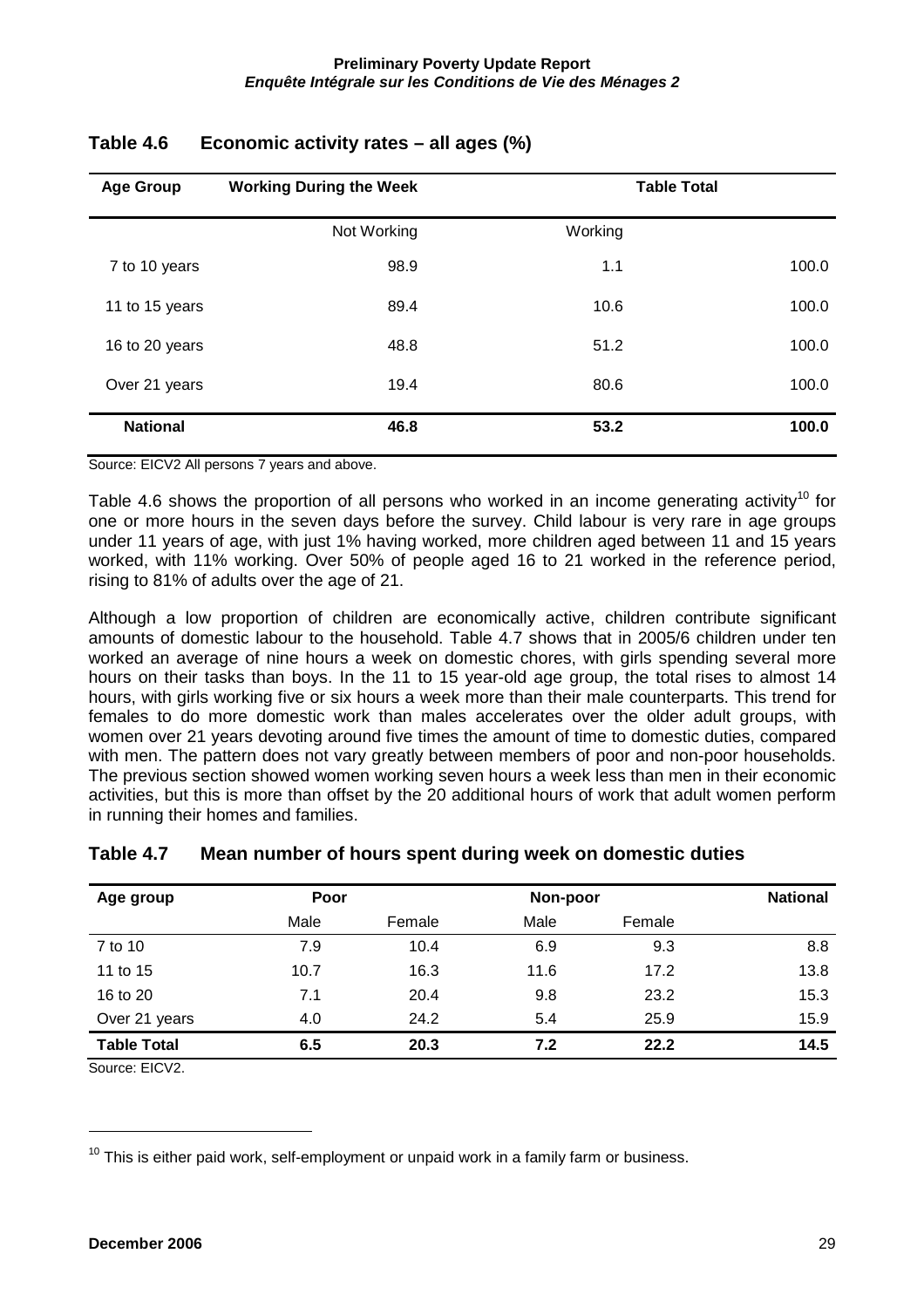The EICV2 survey provides information on the type of domestic duty carried out by household members over the age of six years. People over six years old spend an average of 15 hours per week on domestic tasks, aggregated by all age groups nationally; females spend 21 hours and males seven. The results shown in Table 4.8 and show that cooking and childcare explain a large proportion of the gender difference found in 2005/6. Women and girls spend 15 hours a week on these two tasks alone; the time spent on cooking varies very little through the strata, however fetching wood and water take much longer in rural areas, while cleaning and childcare take more time in urban areas.

| <b>Domestic Duties - Weekly</b>                       | <b>Sex</b> |        | <b>Strata</b>     |                | <b>National</b> |      |
|-------------------------------------------------------|------------|--------|-------------------|----------------|-----------------|------|
|                                                       | Male       | Female | City of<br>Kigali | Other<br>urban | Rural           |      |
| Weekly Time Fetching Wood                             | 1.4        | 2.2    | 0.3               | 1.5            | 2.0             | 1.8  |
| Weekly Time Fetching Water                            | 2.4        | 3.0    | 1.8               | 2.3            | 2.8             | 2.7  |
| <b>Weekly Time Going to Market</b>                    | 0.6        | 1.1    | 1.1               | 0.9            | 0.9             | 0.9  |
| <b>Weekly Time Cooking</b>                            | 1.3        | 9.2    | 5.6               | 5.7            | 5.5             | 5.5  |
| <b>Weekly Time Cleaning Laundering</b><br>& Childcare | 1.2        | 5.6    | 5.0               | 4.0            | 3.4             | 3.6  |
| <b>Total Weekly Time on Domestic</b><br><b>Duties</b> | 6.9        | 21.1   | 13.9              | 14.3           | 14.5            | 14.5 |

#### **Table 4.8 Mean number of hours spent per week on domestic duties: by gender and stratum**

Source: EICV2.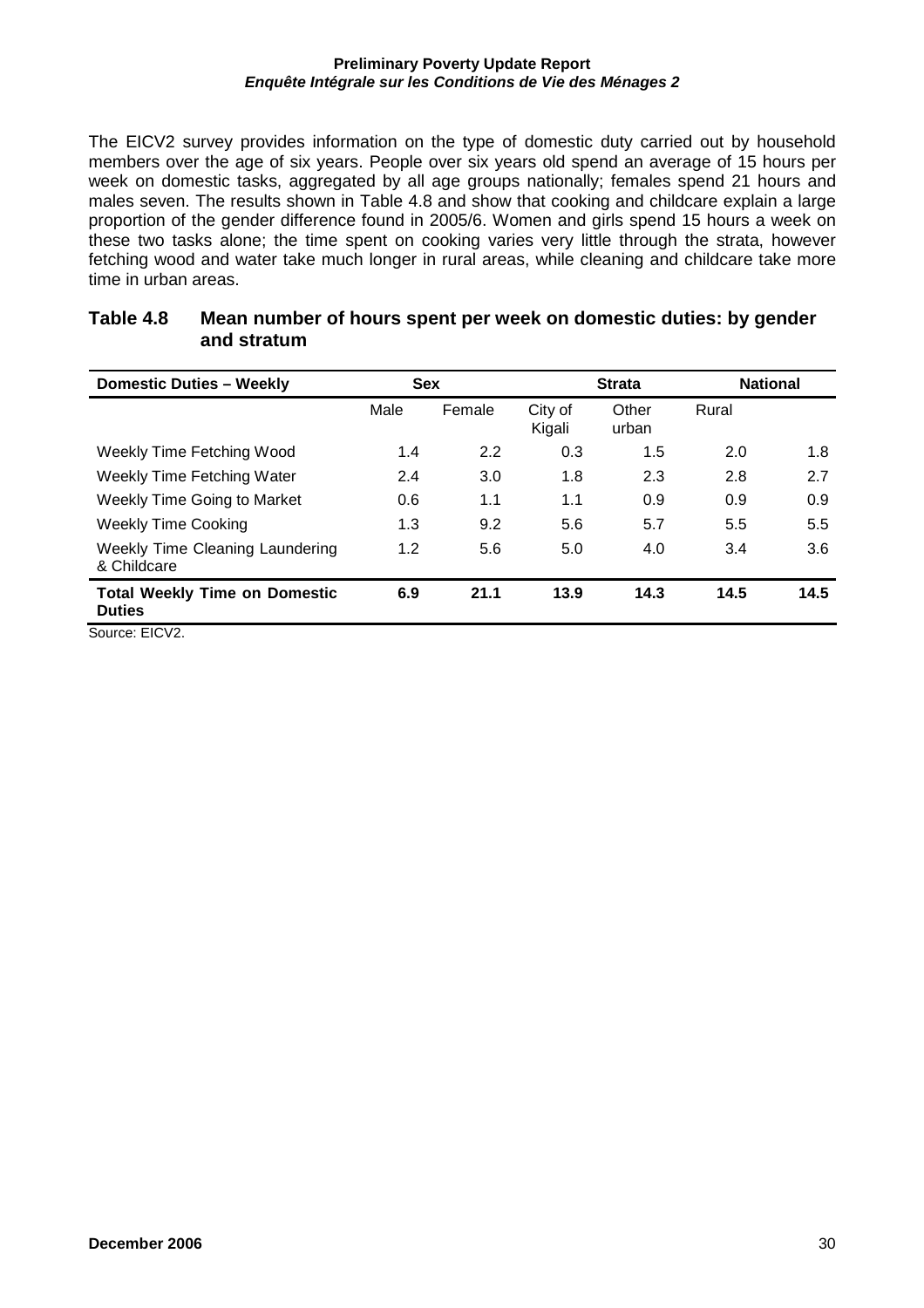

**Figure 4.1 Time use per week – adults over 21 years**

### **Figure 4.2 Time use per week – Children 11 to 15 years**

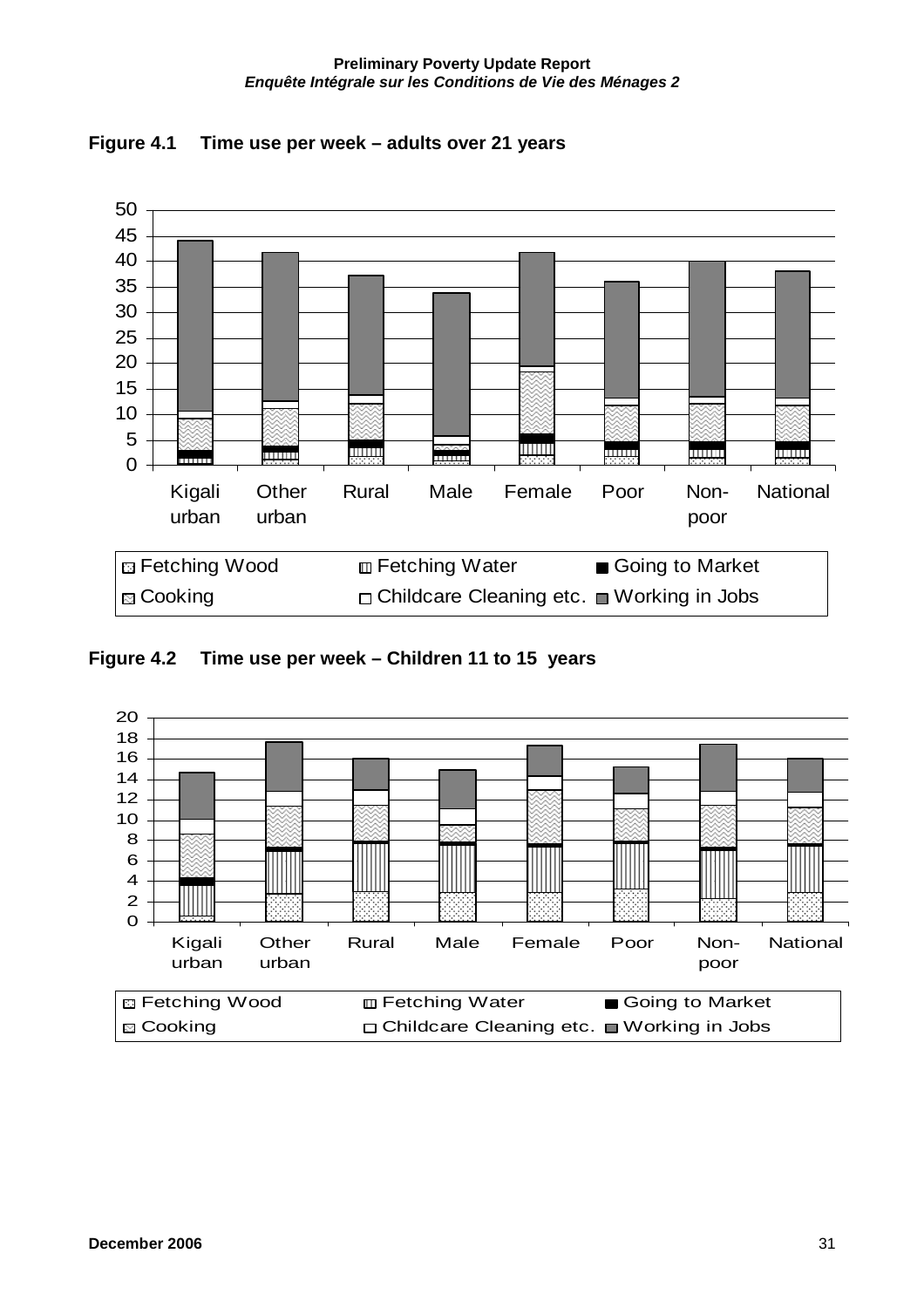## **4.3 Agriculture**

#### **Agricultural Activity**

Although section 4.1 showed a decline in the proportion working in agriculture as their main job, the proportion of persons who are dependent on agriculture for their livelihoods is unchanged. In rural areas a high proportion of adults have more than one job, and most households' income has an agricultural component.

In 2000/01 90.6% of persons lived in households where one or more persons worked in agriculture, this changed very little in 2005/06 as 89.6% of persons lived in agricultural households. This pattern will be explored further in a subsequent report.

#### **Livestock ownership**

The percentage of households owning any livestock rose between the surveys, from 60% to 71%. Livestock ownership varies by the gender of the head of household, with fewer female headed households owning livestock than male headed households. In 2000/01, 64% of male headed households reported owning livestock whereas only 52% of female headed households reported ownership of livestock, a gap of about 12%. By 2005/06 the gender gap in ownership narrowed to just 6%.

Table 4.9 illustrates the percentage of households reporting ownership of livestock through the various consumption quintiles. Between the surveys there have been increases in reported livestock ownership in all the income quintiles. The third quintile represents the highest percentage increase between the surveys, with an increase of 15% in livestock ownership. This suggests that middle-income households are acquiring livestock at a faster rate than other households.

| Quintile     | EICV <sub>1</sub> | EICV <sub>2</sub> |
|--------------|-------------------|-------------------|
| Lowest       | 52.7              | 62.5              |
| 2nd quintile | 61.1              | 74.6              |
| 3rd quintile | 63.0              | 78.6              |
| 4th quintile | 67.9              | 77.6              |
| Highest      | 54.3              | 62.9              |
| <b>Total</b> | 59.9              | 71.3              |

#### **Table 4.9 Households reporting ownership of livestock by quintile (%)**

Source: EICV1 and EICV2

Three specific types of livestock were selected for further study from the households reporting ownership of livestock; these were cattle, goats and chickens. Figure 4.3 displays the average number owned of livestock across poor and non-poor households.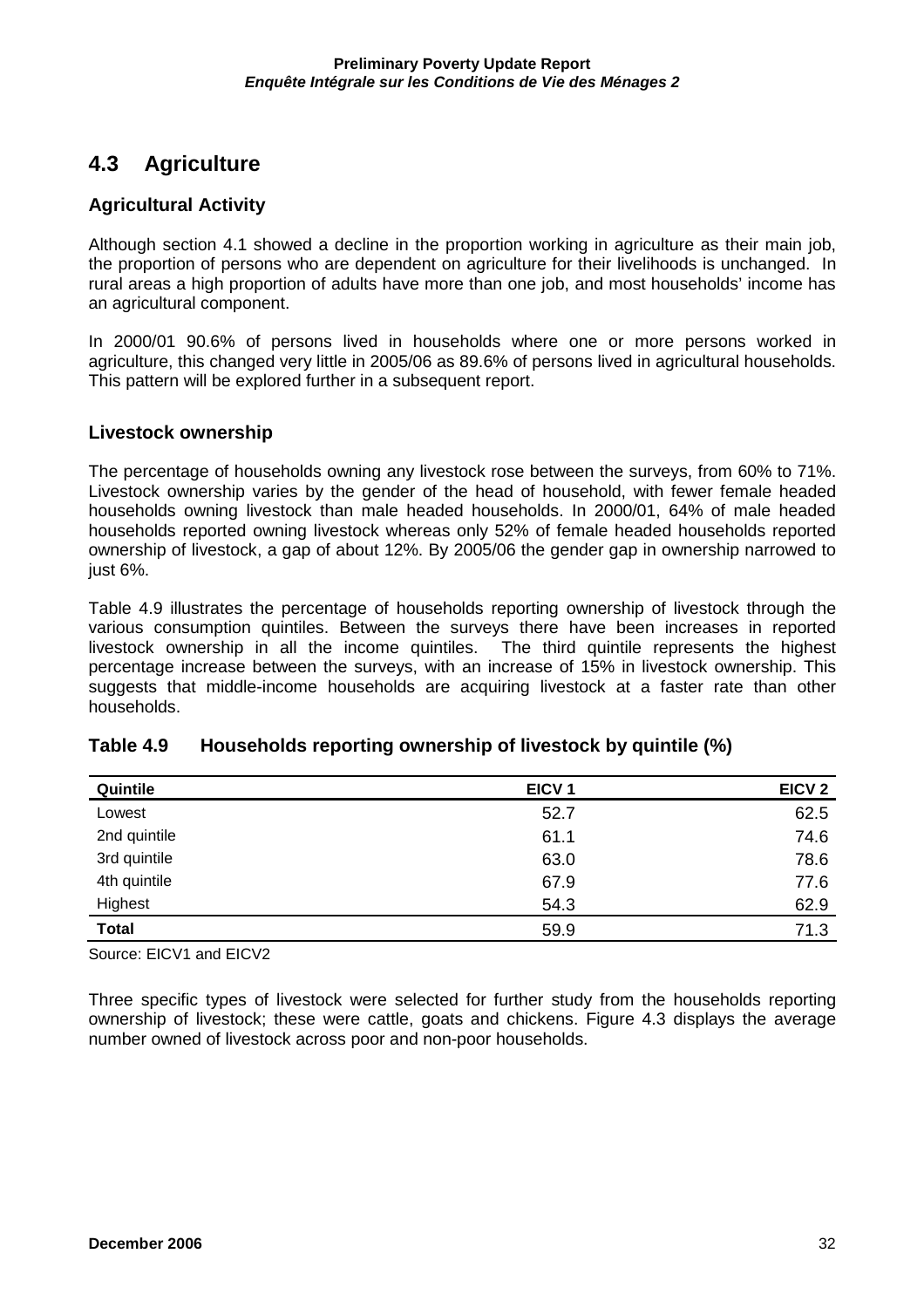



Figure 4.3 illustrates the number of households reporting ownership of the three categories of livestock, by poverty status. Nationally the proportion of households owning cattle and goats has increased significantly, however this is not the case for chicken ownership. The average number of animals owned increases for wealthier households, particularly cattle. However there has been a substantial increase in goat ownership among poor households. Differences in regional ownership were evident in 2000/01, with higher incidence of livestock ownership in Eastern and Southern Provinces. In 2005/06, the difference between the provinces has largely been eliminated, with the exception of the City of Kigali, where wealthier households may have animals in farm beyond the city boundaries.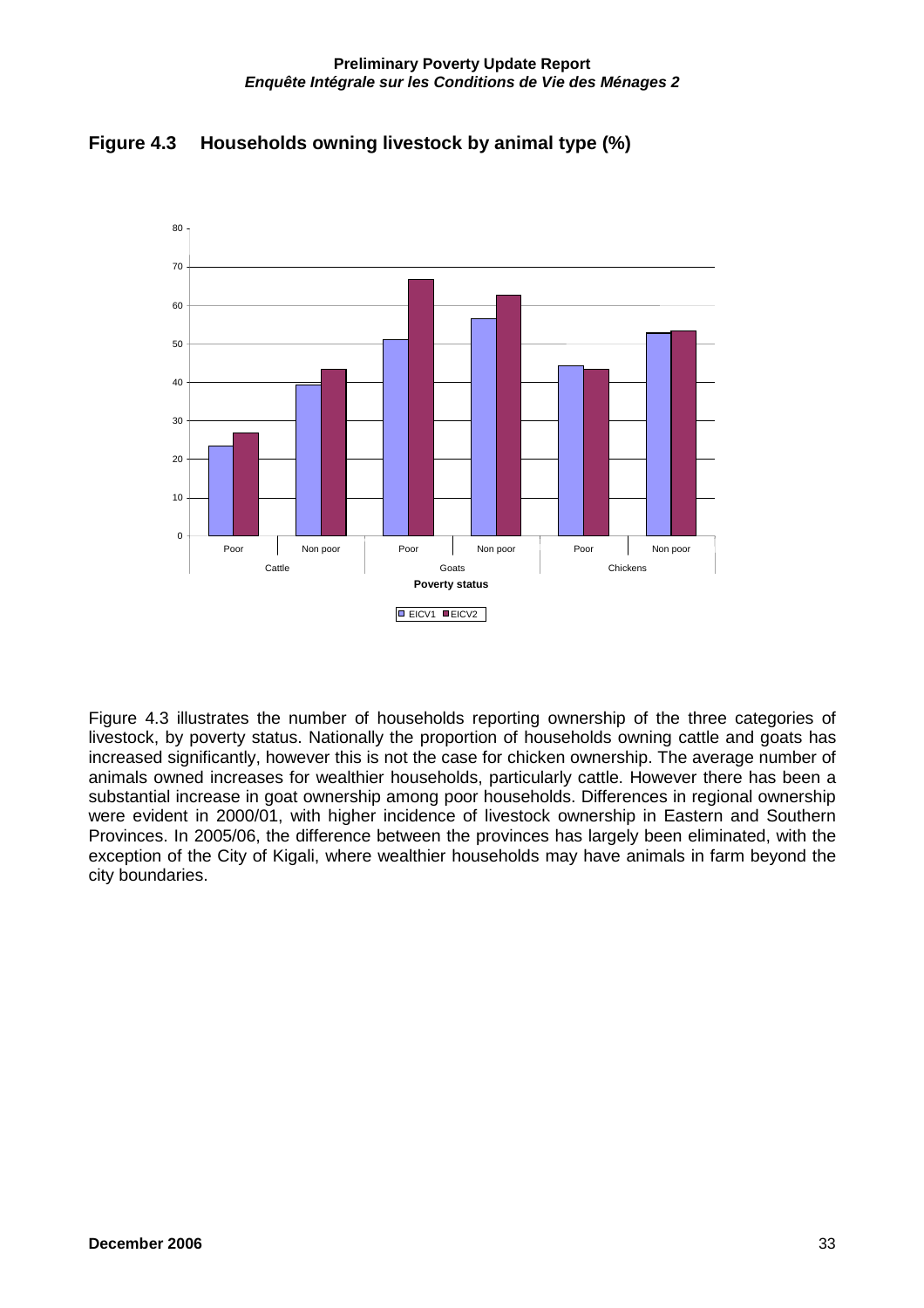|          | <b>Cattle</b>     |                   | <b>Goats</b>      |                   | <b>Chickens</b>   |                   |  |
|----------|-------------------|-------------------|-------------------|-------------------|-------------------|-------------------|--|
|          | EICV <sub>1</sub> | EICV <sub>2</sub> | EICV <sub>1</sub> | EICV <sub>2</sub> | EICV <sub>1</sub> | EICV <sub>2</sub> |  |
| National | 2.9               | 2.7               | 2.5               | 2.4               | 2.8               | 3.3               |  |
| Kigali   | 3.5               | 3.5               | 2.7               | 2.9               | 3.8               | 5.2               |  |
| Southern | 2.0               | 1.9               | 2.1               | 2.2               | 2.5               | 3.0               |  |
| Western  | 1.7               | 1.8               | 2.2               | 2.1               | 2.7               | 2.8               |  |
| Northern | 1.9               | 1.9               | 2.9               | 2.2               | 3.1               | 3.0               |  |
| Eastern  | 8.0               | 6.0               | 2.9               | 2.9               | 2.9               | 3.7               |  |
|          |                   |                   |                   |                   |                   |                   |  |

### **Table 4.10 Mean number of livestock owned by livestock-owning households**

Source: EICV1 and EICV2

#### **Agricultural Inputs**

In both surveys approximately 90% of households reported involvement in agricultural production, whether large or small scale activities, despite the trend away from agricultural jobs noted earlier in the employment section. Of the households involved in agricultural activity, there was a significant increase in the reported use of agricultural inputs, with a rise of in the use of inputs between the two surveys. Almost all agricultural households use inputs, with 88% reporting their use in 2005/06.

Patterns of use for the four most popular agricultural inputs are displayed in Figure 4.4. All households reported higher use of inputs between the surveys, with use of seeds showing the largest increase. While the poorer households have been able to increase inputs, they still report less usage of chemical fertilizers, insecticides and packing materials than more prosperous households.



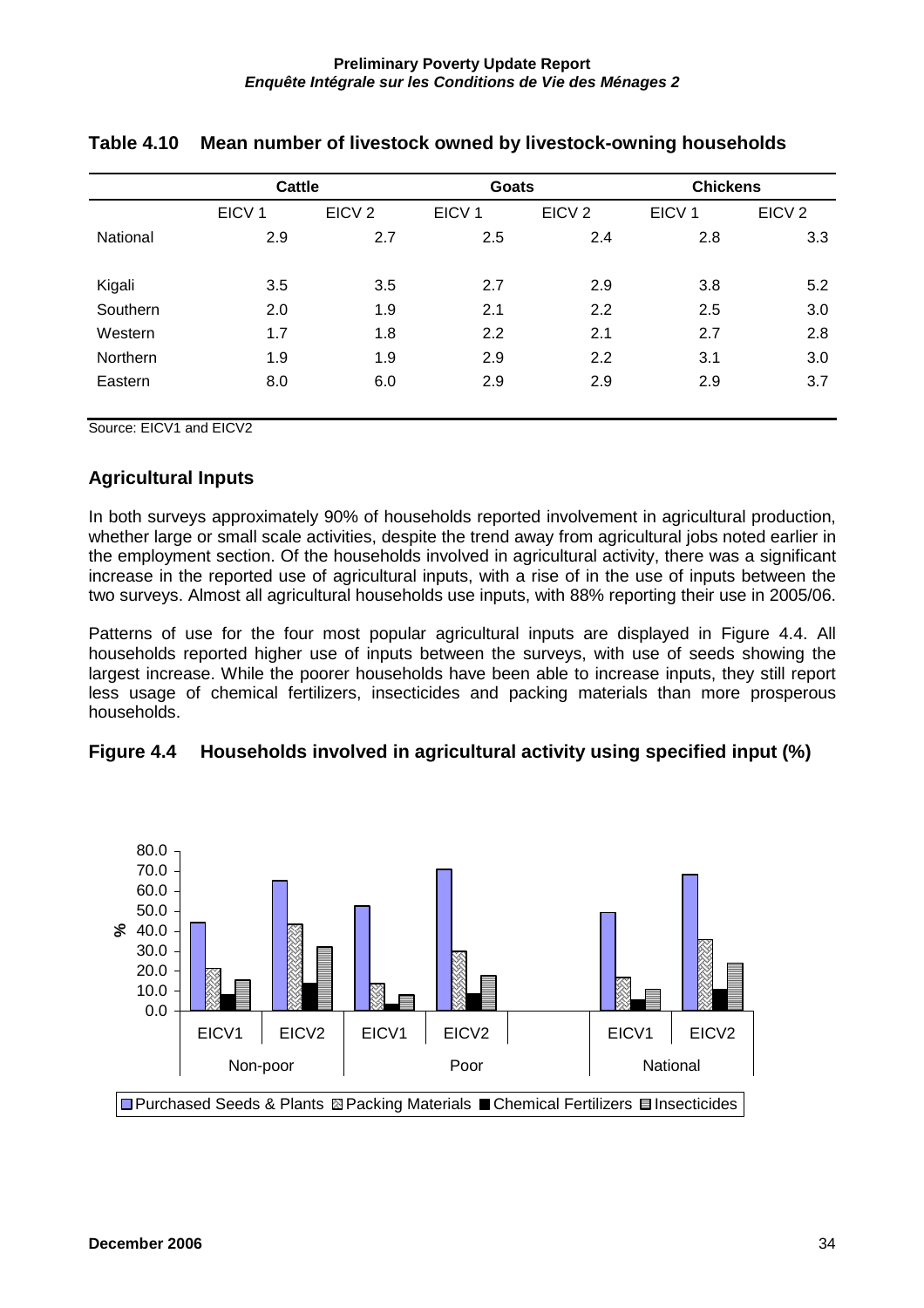Some noticeable change in the pattern of the use of seeds is apparent in the EICV2, with around 70% of households in all income quintiles reporting seed input use. EICV1 showed a decreasing tendency to use seeds through the quintiles (not shown), a trend which has now been corrected. Fertilizer use is still low, and chemical fertilizers are more popular than organic, but these have also significantly increased; although the use of products other than seeds and plants seems to be highly related to income.

|                         | Non-poor          |                   | Poor              |                   | <b>National</b>   |                   |
|-------------------------|-------------------|-------------------|-------------------|-------------------|-------------------|-------------------|
|                         | EICV <sub>1</sub> | EICV <sub>2</sub> | EICV <sub>1</sub> | EICV <sub>2</sub> | EICV <sub>1</sub> | EICV <sub>2</sub> |
| Chemical<br>Fertilizers | 8.0               | 13.9              | 3.5               | 8.3               | 5.2               | 10.8              |
| Organic<br>Fertilizers  | 3.6               | 8.2               | 1.5               | 5.8               | 2.4               | 6.8               |
| Insecticides            | 15.3              | 32.0              | 7.9               | 17.6              | 10.8              | 23.9              |

### **Table 4.11 Household use of fertilizers and insecticides**

## **4.4 Credit**

Both EICV1 and EICV2 asked questions related to household financial stocks and flows, and the information from EICV2 is presented here. The information includes household debt, savings and transfers between households. Figure 4.5 illustrates the differences in savings and debt for EICV2.



**Figure 4.5 Households reporting any debt or savings by quintile (%)**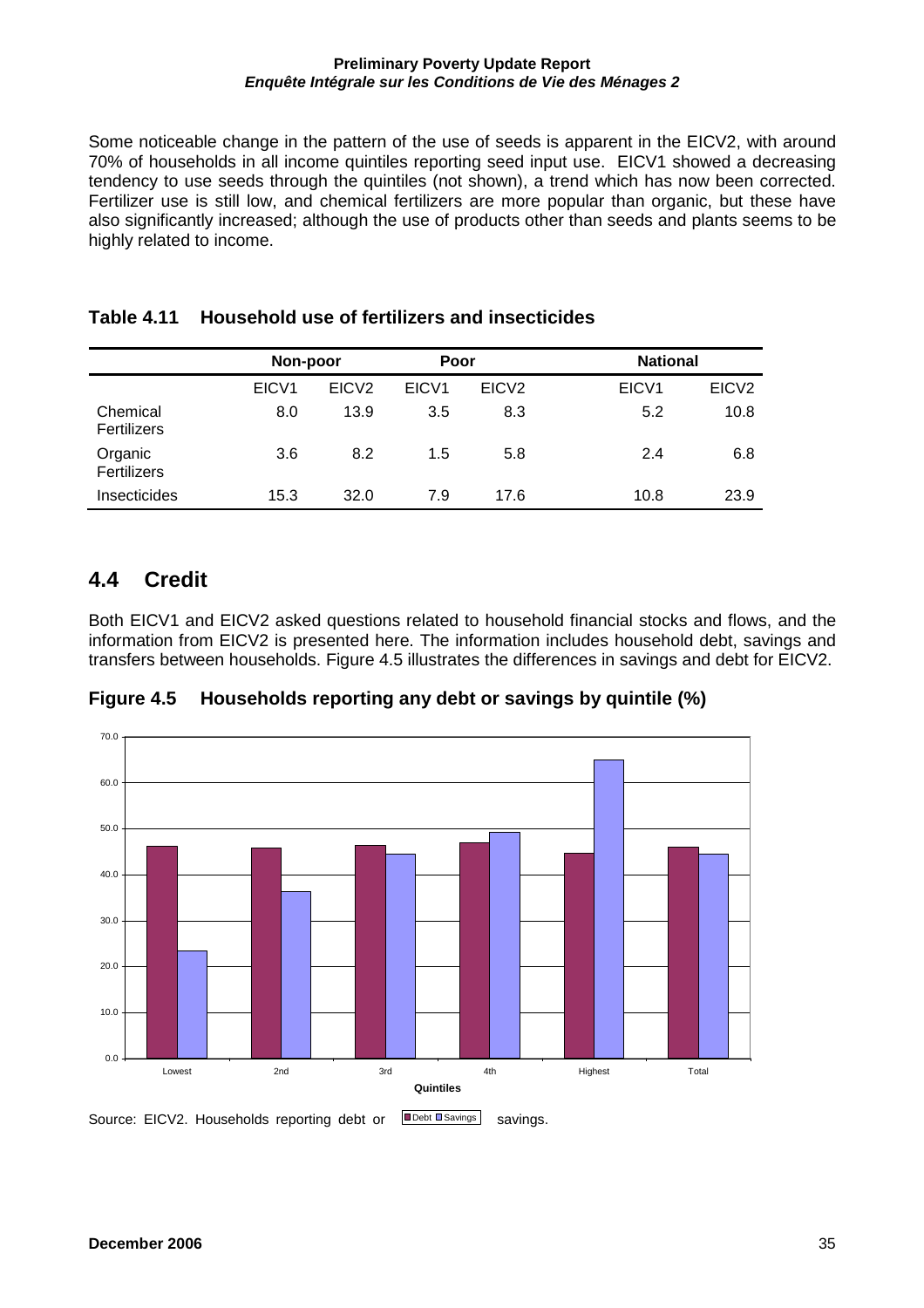As can be seen from Figure 4.5 there are two distinct patterns of credit and debt across the income quintiles. Around 40% of households in all quintile groups have some form of debt, but savings increase through the income quintiles. However even among the poorest households, over 20% reported savings. More detailed study of these findings will be undertaken in the forthcoming poverty profile.

| Use of the loan | EICV <sub>1</sub> | EICV <sub>2</sub> |
|-----------------|-------------------|-------------------|
| Consumer goods  | 43.1              | 37.7              |
| Agriculture     | 13.2              | 13.9              |
| Other           | 14.3              | 11.9              |
| Health          | 14.3              | 10.8              |
| <b>Business</b> | 4.5               | 10.0              |
| Home            | 4.1               | 6.2               |
| Education       | 2.8               | 5.9               |
| Ceremonies      | 3.6               | 3.6               |
| <b>Total</b>    | 100.0             | 100.0             |

### **Table 4.12 Purpose of loan or credit (% of loans)**

Source: EICV1 and EICV2. All households with a loan or credit

Table 4.12 provides information on the purpose of the households' loans or credit, and a comparison can be made between 2000/01 and 2005/06. Purchasing consumer goods was the main purpose given for taking out loans in both years. By 2005/06 agricultural purposes are the second most prevalent reason to borrow, and business loans were also much more common. Borrowing to pay health expenses has fallen considerably, although borrowing for education increased by 3% between the surveys. This may be due to the increasing prevalence of health insurance noted in Chapter 3.

Table 4.13 illustrates the source of the loan and classifies them as formal or informal<sup>11</sup>. By 2005/06 formal loan access was more prevalent in urban areas and among the higher income quintiles, however the primary source of loans is still the informal sector, with 65% of credit provided by a parent or friend.

 $\overline{a}$ 

 $11$  Formal institutions are defined as: state banks, private banks, popular banks, rural credit organizations, agricultural societies, cooperative, NGO (microfinance), employer loans and other sources from the modern sector. Informal loans are defined as: private lenders, parents or friends, tontine (community) and other traditional sources.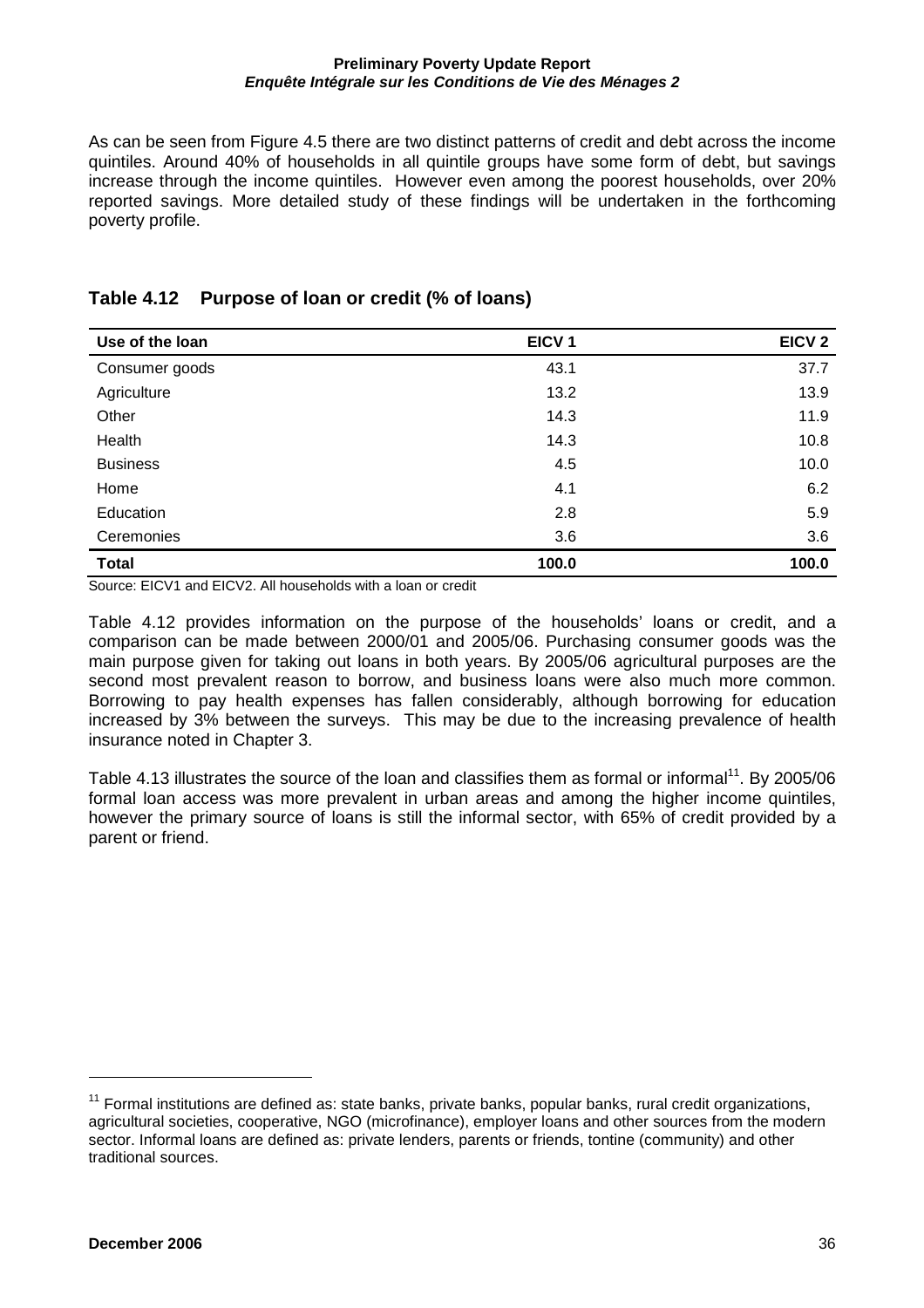|                       | <b>Formal</b> | <b>Informal</b> |
|-----------------------|---------------|-----------------|
| City of Kigali        | 48.6          | 51.4            |
| Other urban           | 38.4          | 61.6            |
| Rural                 | 25.2          | 74.8            |
| Total                 | 27.2          | 72.8            |
|                       |               |                 |
| <b>Poverty Status</b> |               |                 |
| Poor                  | 21.6          | 78.4            |
| Non poor              | 33.7          | 66.3            |
| <b>Total</b>          | 27.2          | 72.8            |

### **Table 4.13 Formal loans as a percentage of all credit (%)**

Source: EICV2

## **4.5 Energy expenditures**

Table 4.14 provides information on the proportion of fuel expenditure to total non food expenditure for the urban and rural strata and for income quintiles. One important aspect in comparing fuel expenditures between the surveys is the imputed value of wood which has been foraged. As the EICV1 did not collect information on the value of wood foraged by households, a comparison between the surveys is not possible. The EICV2 survey includes the imputed value for foraged wood based on the market value of the wood rather than the time taken to find it.

Table 4.14 illustrates the importance of foraged wood, with almost 80% of the value of fuel being obtained from foraged sources. Fuel expenditure accounts for 14% of all non-food expenditure, but is a higher proportion for poorer households.

|                 | Value of foraged wood as a proportion<br>of non-food expenditure | Proportion of foraged wood to total<br>wood consumed |
|-----------------|------------------------------------------------------------------|------------------------------------------------------|
|                 |                                                                  |                                                      |
| City of Kigali  | 12.3                                                             | 39.9                                                 |
| Other urban     | 15.5                                                             | 66.2                                                 |
| Rural           | 14.2                                                             | 82.9                                                 |
| Total           | 14.2                                                             | 79.7                                                 |
| Quintile        |                                                                  |                                                      |
| Lowest          | 14.8                                                             | 88.6                                                 |
| 2 <sub>nd</sub> | 14.7                                                             | 89.3                                                 |
| 3rd             | 15.8                                                             | 83.9                                                 |
| 4th             | 14.9                                                             | 78.0                                                 |
| Highest         | 11.1                                                             | 64.8                                                 |
| <b>Total</b>    | 14.2                                                             | 79.7                                                 |

### **Table 4.14 Proportion of non food expenditures used on fuel by strata and quintile (%)**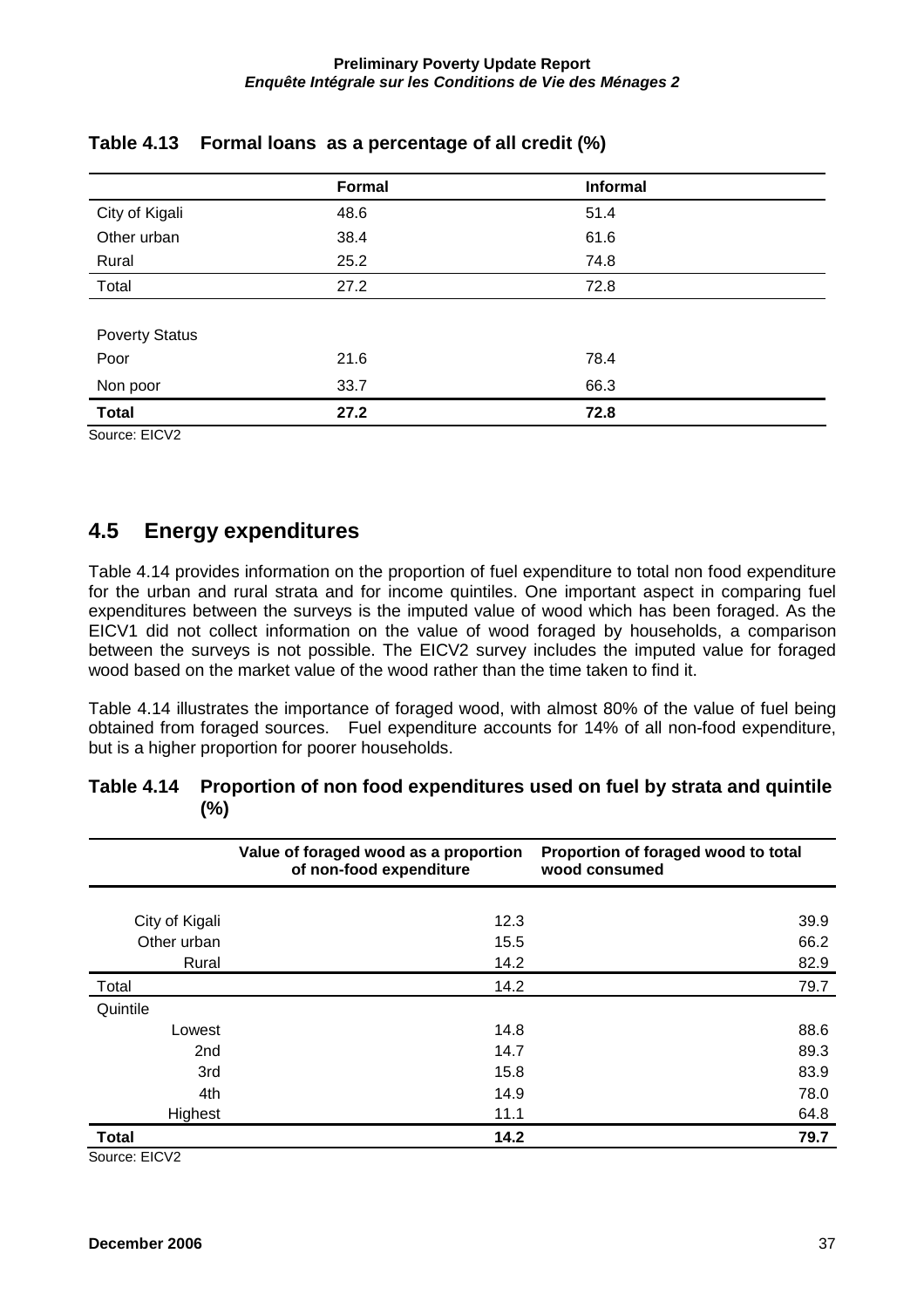In the analysis of the 2005/06 data, expenditures on energy and fuel were grouped as primary lighting fuels, primary cooking fuels, auxiliary items and other fuels. A distinct pattern arose in the combination of fuels used by households, depending on their location and income quintile status. In urban areas and among higher income households, the cooking fuel used is predominantly charcoal and there is very little foraging for fuel. Rural households and poorer households spend less on cooking fuel and spend more on lighting fuels, such as kerosene and auxiliary items such as batteries and matches. Households can be classified according to fuel combinations for lighting and cooking respectively. These are: electricity-charcoal, kerosene-wood and wood-wood. Electricity-charcoal users are more likely to be urban in character and belong to higher income groups. Wood-wood lighting and cooking users are mostly rural and among the poorest households; and the most common fuel combination for lighting and cooking is kerosene-wood. Figure 4.6 illustrates this pattern across the strata and income quintiles.



**Figure 4.6 Households' combination of fuels for lighting and cooking (%)** 

the City of Kigali could be classified in the fuel category: Electricity-Charcoal. In other urban areas only 20% of households used the electricity-charcoal combination, kerosene-wood being much more common. In rural areas over 80% of households used the kerosene-wood combination, and among the lowest quintile over 30% used wood for both lighting and cooking. The incidence of using wood for both cooking and lighting decreases though the quintiles.

# **4.6 Migration**

Migration patterns over the period between the surveys were explored. About 50% of adults have always lived in the district where they were interviewed. Of those who had moved, over 80% had not moved within the last 5 years. Urban dwellers are much more likely to have moved recently, with almost 40% of Kigali residents and just over a quarter of other urban residents having moved. The non-poor are more likely to move than the poor.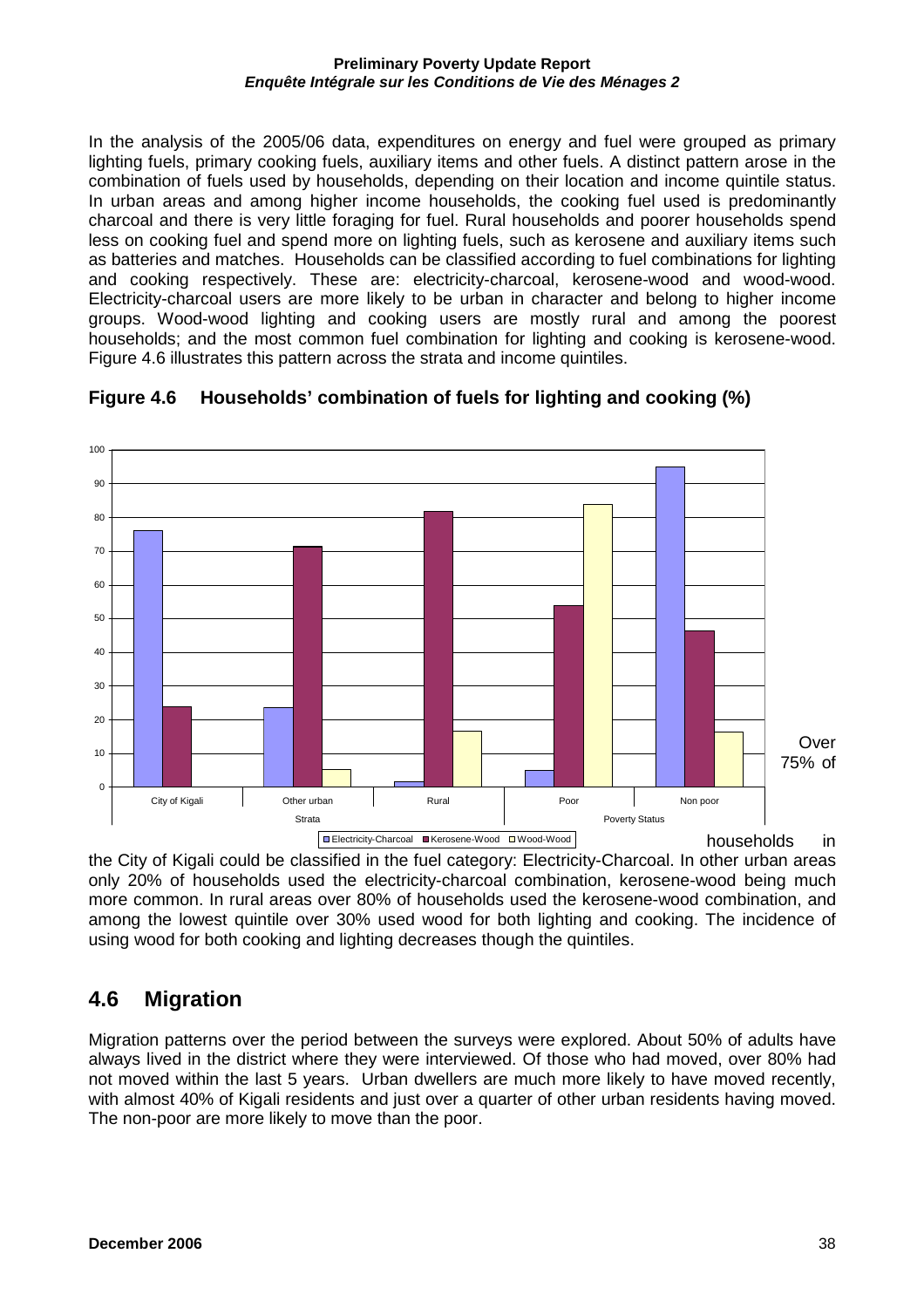|                             |                 | Kigali<br>urban | <b>Other</b><br>urban | <b>Rural</b> | Poor  | Non-poor | <b>Nationa</b> |
|-----------------------------|-----------------|-----------------|-----------------------|--------------|-------|----------|----------------|
| Always lived in this        | Yes             | 14.8            | 48.4                  | 54.0         | 55.9  | 44.4     | 50.3           |
| district?                   | <b>No</b>       | 85.2            | 51.6                  | 46.0         | 44.1  | 55.6     | 49.7           |
|                             |                 | 100.0           | 100.0                 | 100.0        | 100.0 | 100.0    | 100.0          |
| Number of Years<br>Resident | 1 year          | 8.3             | 5.5                   | 2.7          | 2.5   | 4.8      | 3.7            |
|                             | 2 years         | 8.8             | 5.9                   | 3.6          | 4.1   | 4.9      | 4.5            |
|                             | 3 years         | 7.8             | 6.0                   | 3.6          | 3.7   | 5.0      | 4.4            |
|                             | 4 years         | 6.5             | 4.8                   | 2.5          | 2.1   | 4.2      | 3.2            |
|                             | 5 years         | 7.7             | 4.2                   | 2.5          | 2.6   | 4.1      | 3.4            |
|                             | Over 5<br>years | 60.9            | 73.5                  | 85.0         | 85.1  | 77.0     | 80.7           |
| <b>Table Total</b>          |                 | 100.0           | 100.0                 | 100.0        | 100.0 | 100.0    | 100.0          |

#### **Table 4.15 Migration patterns and length of residence**

Source: EICV2. All persons 15 years of age and over.

Among those who moved within Rwanda during the 5 years prior to the survey, the main reasons were given. The most common was being assigned to a new job posting, and family reasons. For those now living in urban areas a change of job posting was by far the most common reason, whereas among the poor family reasons, lack of land or jobs the more common reasons.

| Main reason for migration   | Kigali<br>urban | <b>Other</b><br>urban | <b>Rural</b> | Non-poor | Poor  | <b>Table Total</b> |
|-----------------------------|-----------------|-----------------------|--------------|----------|-------|--------------------|
| Assigned to post            | 37.3            | 32.4                  | 11.3         | 28.5     | 6.9   | 21.0               |
| Family reasons              | 16.8            | 12.2                  | 24.6         | 17.2     | 28.1  | 21.0               |
| Lack of land                | 1.8             | 4.0                   | 15.0         | 5.9      | 17.9  | 10.1               |
| Lack of employment          | 7.5             | 7.4                   | 11.0         | 8.7      | 11.4  | 9.6                |
| Marriage                    | 4.8             | 7.2                   | 10.8         | 9.0      | 8.2   | 8.7                |
| Health                      | 5.6             | 7.9                   | 7.3          | 6.1      | 8.3   | 6.9                |
| <b>Studies</b>              | 10.8            | 7.1                   | 2.5          | 7.4      | 1.6   | 5.3                |
| Conflict or disasters       | 2.5             | 3.5                   | 0.9          | 1.8      | 1.4   | 1.7                |
| Spouse employment           | 1.5             | 3.5                   | 0.6          | 1.5      | 0.5   | 1.2                |
| Desire to return to country | 0.2             | 1.2                   | 1.4          | 0.8      | 1.5   | 1.1                |
| Commerce                    | 0.7             | 1.2                   | 0.4          | 0.9      | 0.1   | 0.6                |
| Loss of employment          | 0.3             | 0.6                   | 0.7          | 0.5      | 0.6   | 0.6                |
| Other                       | 10.2            | 12.1                  | 13.2         | 11.7     | 13.3  | 12.3               |
| <b>Group Total</b>          | 100.0           | 100.0                 | 100.0        | 100.0    | 100.0 | 100.0              |

### **Table 4.16 Reasons for move for internal migrants within 5 years (%)**

Source: EICV2. All persons aged 15 years and over who moved within Rwanda in the previous 5 years.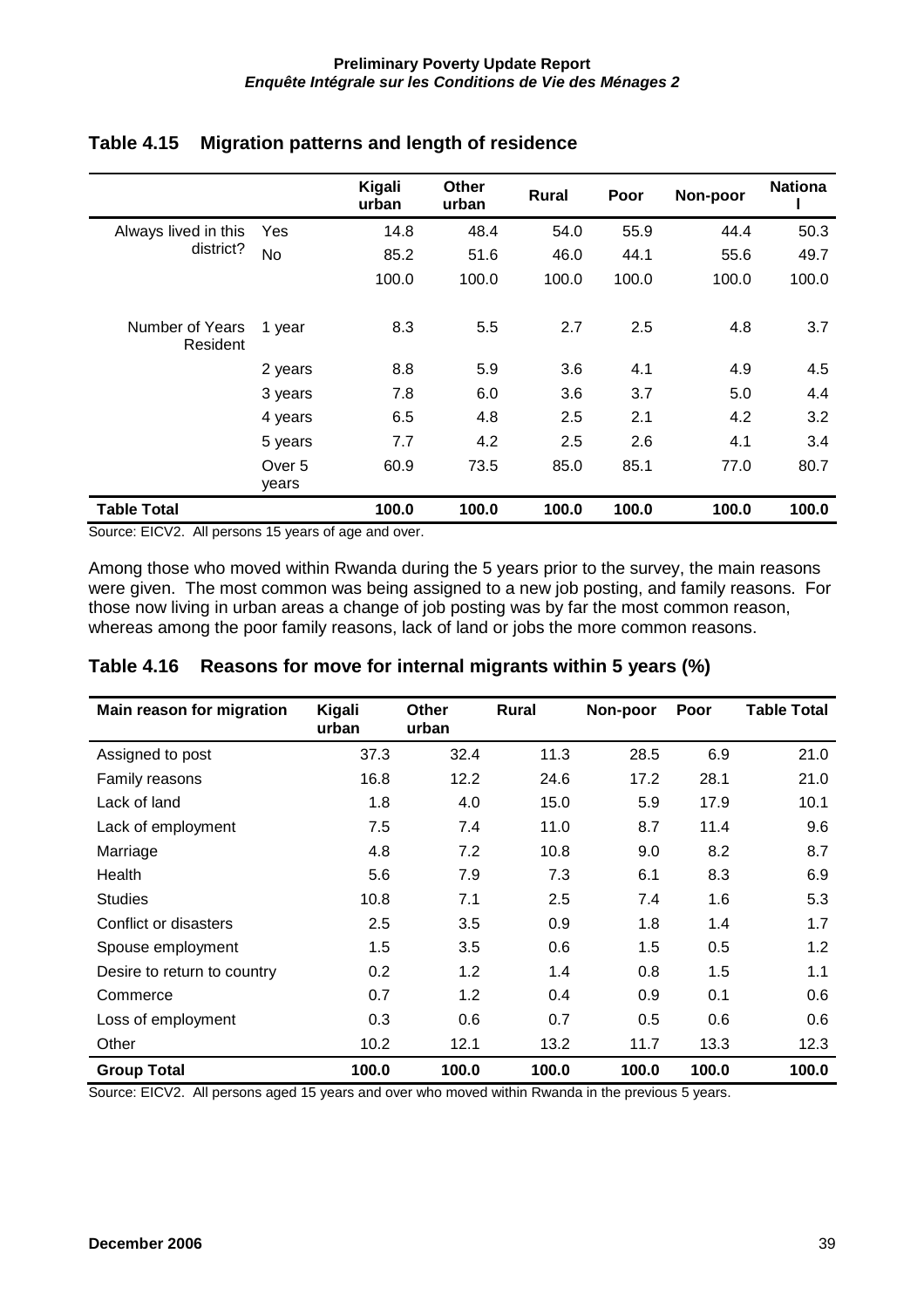The survey also collected information on the origin and destination of recent migrants. The table shows that the majority of those moving are within Kigali itself. Internal migrants in previous 5 years.



### **Figure 4.7 Number of migrants by old province**

Figure 4.7 shows in-migrants and out-migrants from the former Provinces<sup>12</sup>. The old Kigali Province is the most popular location for in-migrants and out-migrants, most of the other Provinces are net exporters of people, with the exceptions of Umutara and Kibungo.

Table 4.17 shows the origin and destination of all migrants in the past 5 years. Some 9% of migrants are from neighbouring countries, with the majority coming from D R Congo and Tanzania. Those from the Congo tend to relocate in Western Province and those from Tanzania tend to settle in the Eastern Province (Table 4.17). The migration patterns of those who left Rwanda cannot be determined from this survey.

Kigali is the most popular destination for migrants, followed by Eastern Province. The smallest proportion of migrants move to Northern Province (5.5%).

 $12$  The survev started prior to the formation of the new Provinces, and while the destination of the migrants can be given by new Province, the origins are not available.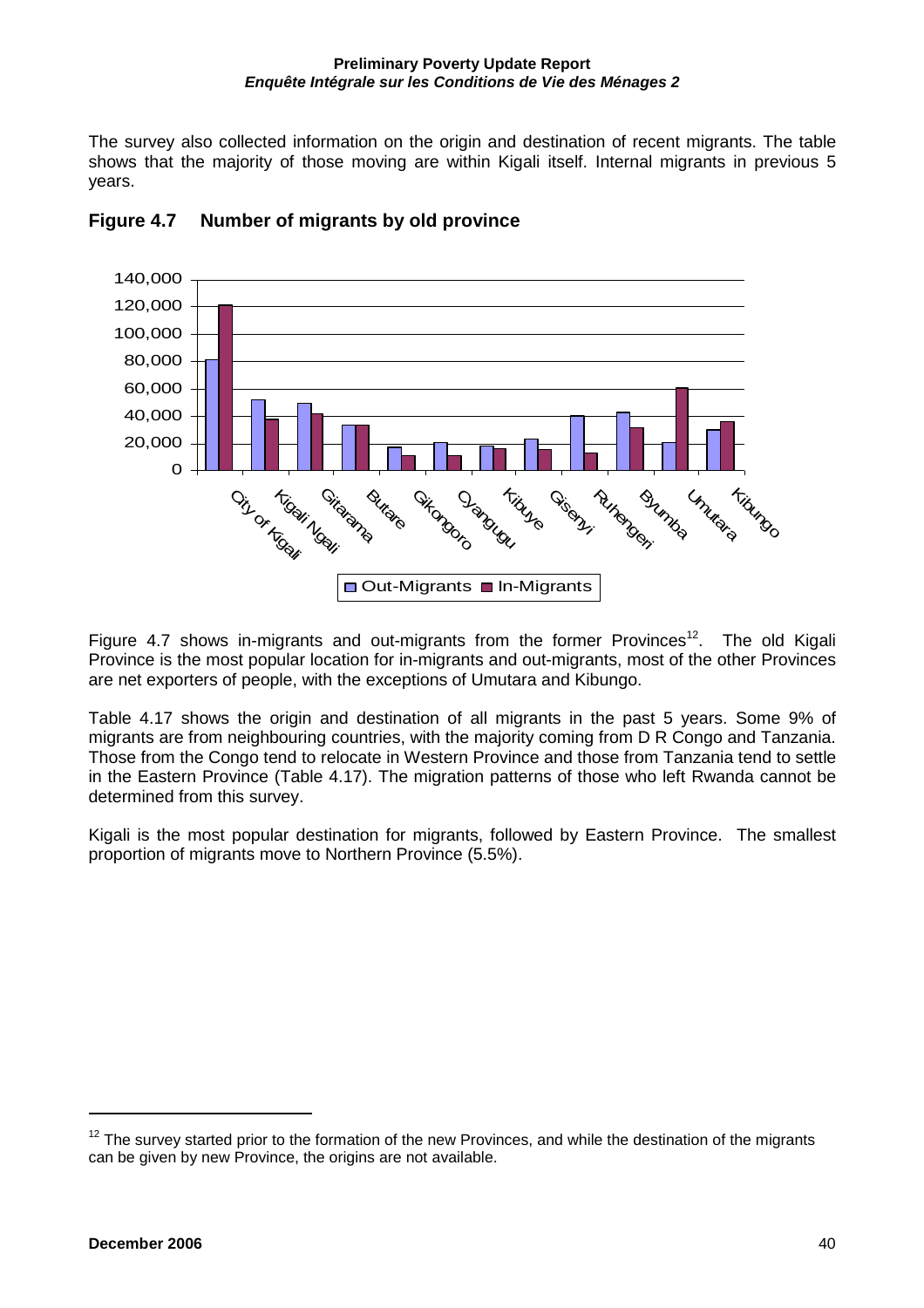| <b>Destination</b>                  | City of<br>Kigali | <b>Eastern</b><br>province | <b>Southern</b><br>province | Western<br>province | <b>Northern</b><br>province | <b>National</b> |
|-------------------------------------|-------------------|----------------------------|-----------------------------|---------------------|-----------------------------|-----------------|
| Province of Origin                  |                   |                            |                             |                     |                             |                 |
| City of Kigali                      | 11.5              | 1.6                        | 3.7                         | 1.8                 | 0.8                         | 19.4            |
| Gitarama                            | 7.0               | 0.8                        | 2.5                         | 0.8                 | 0.2                         | 11.3            |
| Kigali Ngali                        | 4.3               | 4.3                        | 0.5                         | 0.4                 | 0.7                         | 10.3            |
| <b>Butare</b>                       | 4.2               | 0.3                        | 2.7                         | 0.1                 | 0.1                         | 7.5             |
| <b>Byumba</b>                       | 1.1               | 5.3                        |                             | 0.0                 | 0.8                         | 7.2             |
| Ruhengeri                           | 1.6               | 3.6                        | 0.2                         | 0.9                 | 0.6                         | 6.9             |
| Cyangugu                            | 2.7               | 0.1                        | 0.4                         | 2.9                 |                             | 6.1             |
| Kibungo                             | 2.1               | 2.7                        | 0.4                         | 0.6                 | 0.2                         | 6.0             |
| Gisenyi                             | 1.4               | 0.7                        | 0.4                         | 1.4                 | 0.6                         | 4.5             |
| Gikongoro                           | 1.2               | 0.9                        | 1.9                         | 0.2                 | 0.1                         | 4.3             |
| Kibuye                              | 1.5               | 0.5                        | 0.4                         | 1.5                 | 0.0                         | 3.9             |
| Umutara                             | 1.1               | 1.7                        | 0.1                         | 0.3                 | 0.7                         | 3.8             |
| Democratic Republic of the<br>Congo | 0.9               | 0.1                        | 0.4                         | 1.7                 | 0.5                         | 3.4             |
| Tanzania                            | 0.4               | 1.1                        | 0.5                         |                     |                             | 2.1             |
| <b>Burundians</b>                   | 0.4               | 0.5                        | 0.9                         | 0.0                 |                             | 1.7             |
| Uganda                              | 0.7               | 0.4                        | 0.1                         | 0.1                 | 0.1                         | 1.4             |
| <b>Other African</b>                | 0.1               |                            | 0.0                         | 0.0                 | 0.0                         | 0.2             |
|                                     | 42.2              | 24.5                       | 14.9                        | 12.8                | 5.5                         | 100.0           |

### **Table 4.17 Origin and destination of migrants in last 5 years (table %)**

Source: EICV2. All 15 years and over moving within the last 5 years.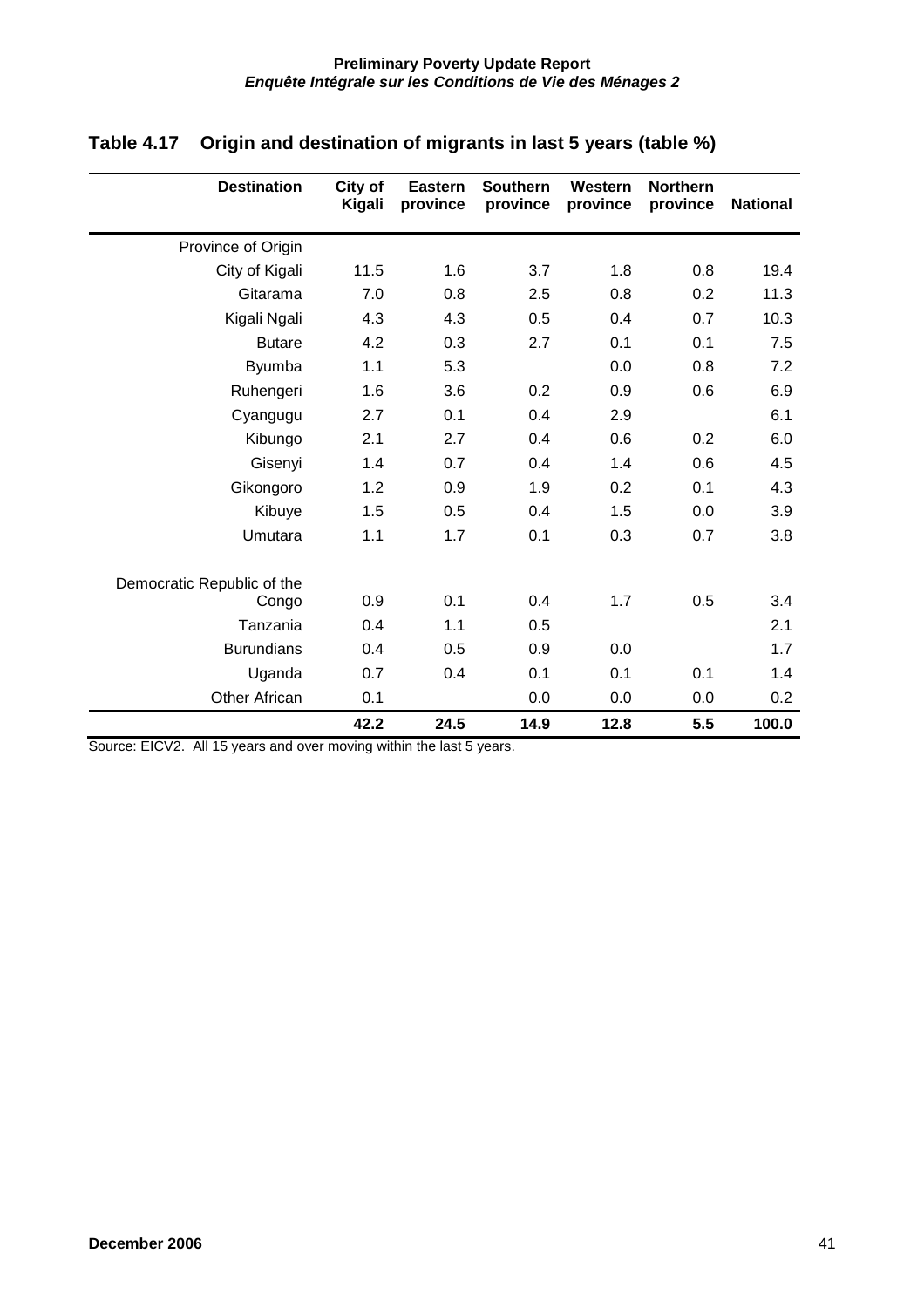# **Annex A: Methods used to estimate poverty and inequality; and sensitivity analysis**

As explained in the text, the assessment of poverty and inequality in this chapter was based on household consumption expenditure, per adult, expressed in constant prices. This is the same indicator as was used for the EICV1 poverty profile (Government of Rwanda, 2002), and full methodological details are in Annex 2 of that report. For this report the consumption measure has been re-computed for both EICV1 and EICV2 on an identical basis. The EICV1 figures in this report are almost identical to any data published in the previous poverty profile; any very minor differences reflect minor changes to the questionnaire between the two surveys.

### **A.1 Construction of the household consumption measure**

Following standard international practice, and the previous poverty profile, the poverty and inequality analysis are based on household consumption data. The first part therefore of constructing the core standard of living measure therefore is to compute the value of total household consumption, including both market purchases and imputations for consumption obtained from non-market sources, in particular consumption of own production. The precise contents of the consumption measure are explained in Table A.1.

| <b>Consumption item</b>                                      | <b>Comments</b>                                                                                                                      |
|--------------------------------------------------------------|--------------------------------------------------------------------------------------------------------------------------------------|
| Purchases of food                                            | Detailed data on purchases of over 100 food items, based on patterns<br>of spending over several short recall periods in past month  |
| Consumption of own produced<br>food                          | Consumption of products from own production, again based on several<br>short recall periods, with valuations provided by respondents |
| Expenditure on purchased non-<br>food items                  | Detailed commodity level data on non-food purchases, with different<br>recall periods used depending on frequency of purchase        |
| Value of<br>kind<br>payments<br>in.<br>received by employees | Value of payments in form of food commodities and other in kind<br>forms, for any wage employment                                    |
| <b>Expenses</b><br>health<br>and<br>on<br>education          | Expenses on regular consultations, medical tests and hospital visits;<br>total of all schooling expenses                             |
| Expenses<br>housing<br>and<br>on<br>utilities                | Rent, imputed rent for owner occupied dwellings, expenses on water<br>and electricity                                                |
| Estimated consumption stream<br>from durable goods           | Estimate of services received from durable goods based on current<br>values and standard depreciation rates                          |
| Other items                                                  | Transfers paid out; gifts and contributions to charities; consumption of<br>own produced tobacco                                     |

### **Table A.1 Contents of household consumption measure**

The recall period used to collect consumption data varies according to the frequency with which at item is purchased, but all consumption data is ultimately reported on an annual basis for comparability. The use of short recall periods in the surveys for frequent purchases means that there will be seasonal effects depending on when a specific household was surveyed, but the sample design means that this should not affect sample means for groups of households. The consumption calculations exclude purchases of durable goods and exceptional one-off expenses such as ceremonies in order to enable comparability across households.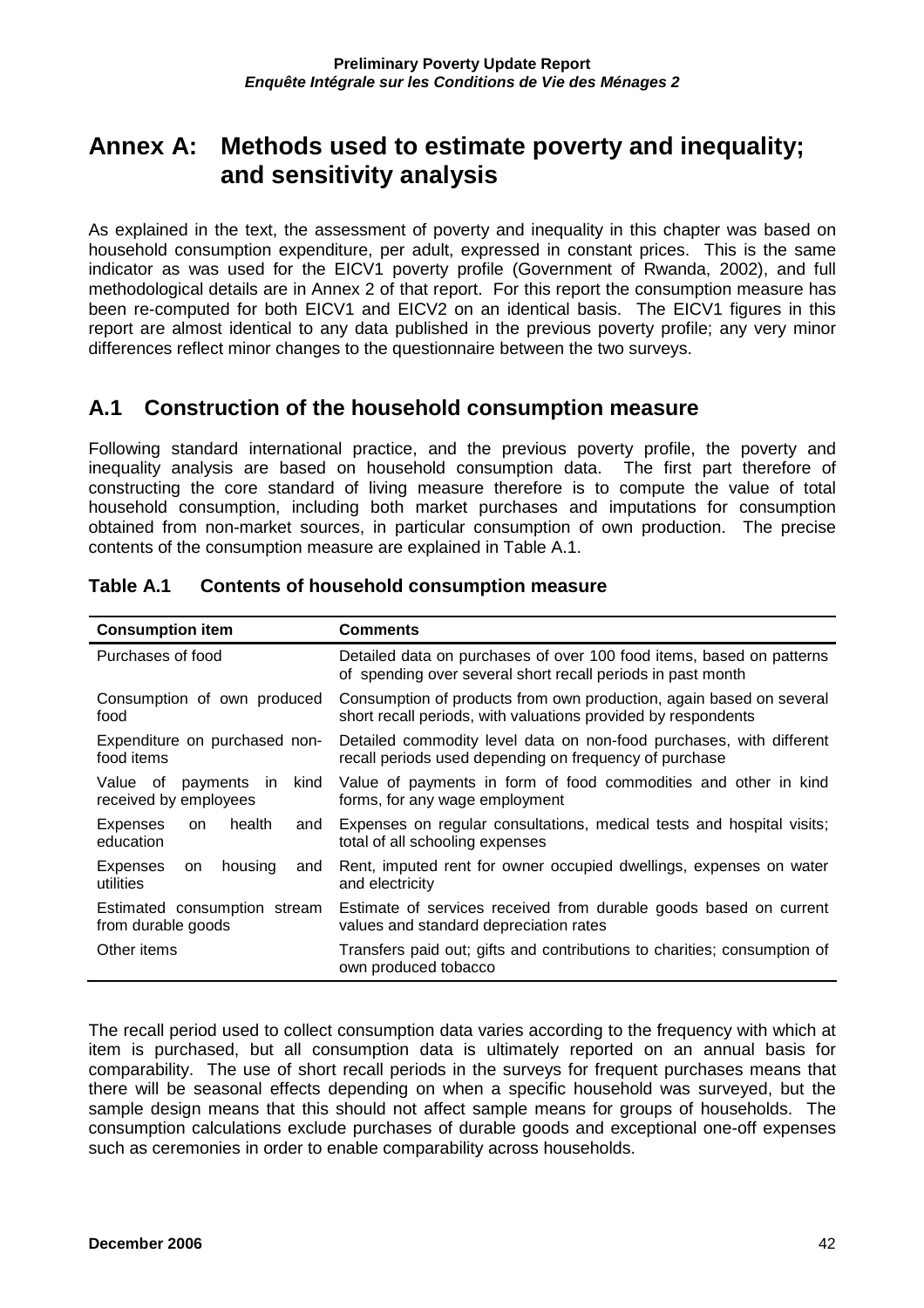## **A.2 Adjusting for price differences and changes**

The consumption measures are reported in the values actually paid or provided by respondents, but it is well known that prices in Rwanda vary significantly by location, by month of the year; and of the level of prices has changed substantially over the five year period between the surveys. This must be adjusted for in comparing consumption levels across households and between the two surveys. The price adjustment made for this follow a similar method to that used for the EICV1 poverty profile. The consumption weights used before from the EICV1 survey were again used to construct a Laspeyres price index, but now conducted at the level of the five new provinces rather than the 12 former provinces. The consumption weights were computed though specifically for poorer households, by using the average composition of the basket for household in the three lowest quintiles of (undeflated) total consumption expenditure per adult. The baskets are then influenced by commodities of particular importance for the poor. For the food basket for instance, 55% of the basket by value is accounted for by five staple commodities: sweet potatoes, beans, irish potatoes, manioc and cooking bananas. The food price data were obtained from the Mercuriale (formerly PASAR) programme in MINAGRI, which collects price data on a monthly basis on around 40 commodities in 36 markets throughout the country. As in the last survey this was used to construct a food index at the level of the 12 old provinces, distinguishing urban and rural areas in some cases. As the price data were collected in the same way in the periods of the EICV1 and EICV2 surveys this could be used to construct an estimate of food price inflation, specific to each location. For non-food prices, the raw price data collected for the CPI was used. This collects data in urban markets only.

The food index shows a significant price differential across localities, with again Kigali being the most expensive location and Ruhengeri and Gisenyi being some of the cheapest; urban prices are generally higher than rural prices. There is a significant seasonal pattern. And the Mercuriale/PASAR data imply high rates of food price inflation over the period, with prices having increased by between 70-80% over the period between the two surveys. Non-food prices are also highest in Kigali than elsewhere, but have shown lower inflation over this period, with prices having increased by around 40 to 50% over the period between the two surveys.

The trends in the food index are presented in Figure A.1. This shows large differentials in food prices by location (with Kigali generally being the most expensive and the Northern and Western provinces being the least expensive for food items. It also shows an important seasonal effect, but also significant food price inflation over the period covered by the EICV2 survey.

The food and non-food indices were combined into a single national index, with weights reflecting their relative contribution to the budget of this same group of households (the 60% of the population with the lowest values of total consumption expenditure per adult). For this group food consumption accounts for 71.8% of the budget and non-food only 28.2%; so the variations in food prices have a big impact on the estimated standard of living measures of households. The relatively high food price inflation over this period is expected to have had an important impact on poverty trends.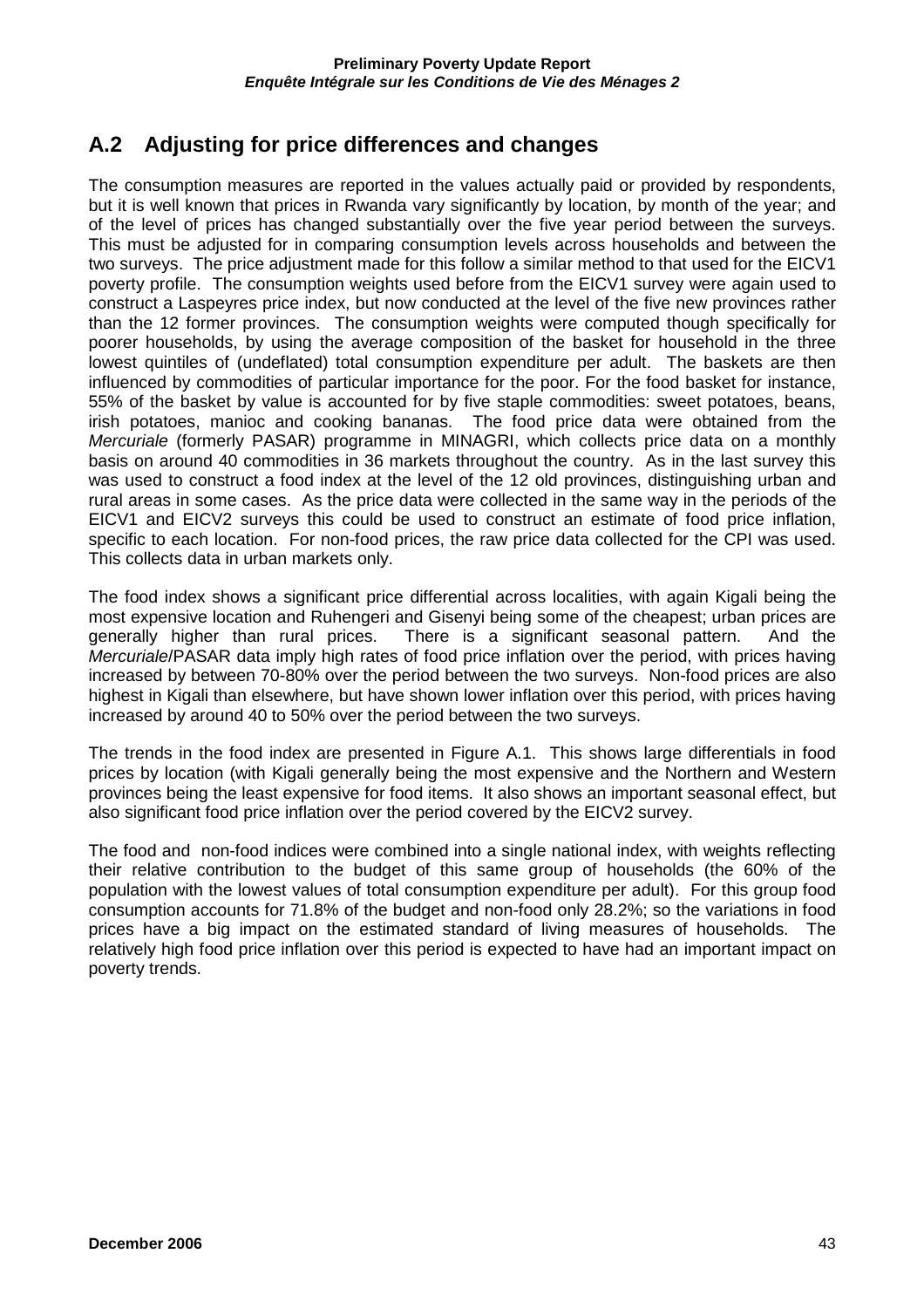



Source: computed from PASAR/Mercuriale price data, and EICV1 consumption weights.

# **A.3 Adjusting for differences in household size and composition**

Differences in household size and composition were taken account of by dividing the deflated household consumption measure by household size measured in equivalent adults, using the same adult equivalence scale used for the EICV1 poverty profile, and which has long been in use in Rwanda. The adult equivalence scale takes account of the different consumption needs of different household members, reflecting their age and to some extent gender.

This then forms the household consumption measure used for poverty and inequality analysis, and to divide the population into quintile groups. Quintile groups are defined such that the lowest quintile contains the poorest 20% of the Rwandan population, the second quintile the next poorest 20% and so on until the fifth quintile which contains the richest 20% of the Rwandan population. Note that these quintile groups are defined over individuals, not households; and the same applies to all measures of poverty and inequality presented in this report. In the report text these quintiles are refered to as income quintiles.

## **A.4 The poverty line**

To measure poverty in Rwanda requires a threshold level of consumption below which individuals are considered to be poor. The previous Poverty Profile computed an absolute poverty line following the widely internationally used Cost of Basic Needs methods. This was based on a food basket, reflecting the consumption pattern of the poorest three quintiles in EICV1, which was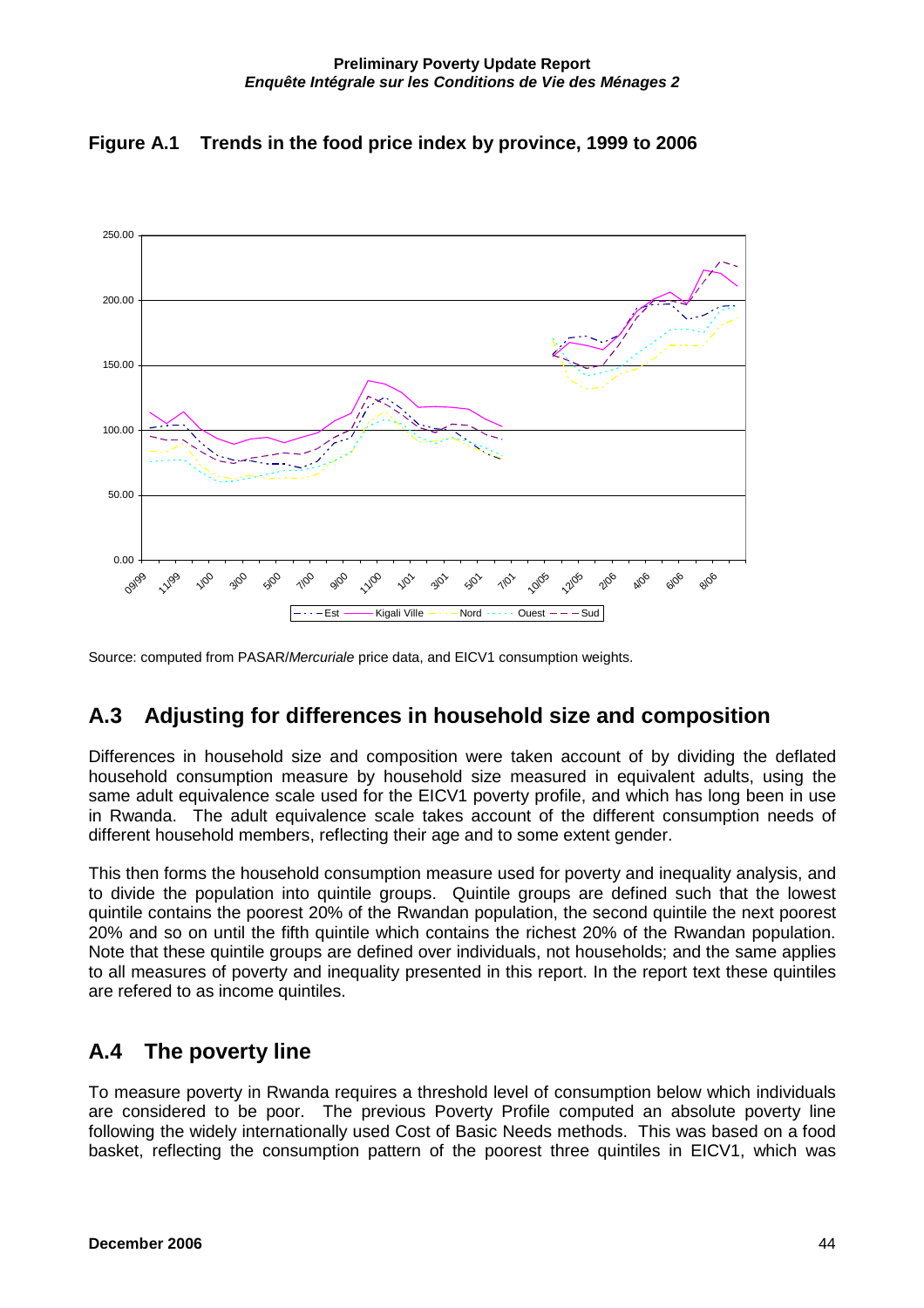sufficient to provide 2500kcal, taken as a requirement for a prime age adult. This basket had a monetary value or, in round figures, 45,000FRw per adult per year in the January 2001 references prices used then. An estimated non-food component was added to this, based on the consumption patterns of those households whose food expenditure was within plus or minus ten percent of the food poverty line. This gave an overall poverty line of 64,000FRw in January 2001 prices. An extreme poverty line of 45,000FRw was also used

In order to look at changes in poverty line it is important to use the same threshold in real terms. The same poverty lines was therefore used for the poverty analysis in this report, but now rescaled such that it is expressed in January 2006 prices. This gives 90,000FRw per adult per year for the poverty line, and 63,500FRw for the extreme poverty line. These figures translate into 250FRW and 175 FRw/adult/day respectively.

## **A.5 Adjusting for urban and rural boundary changes**

A stratified two-stage sample design was used for both EICV surveys, with the census zones de denombrement (ZDs) selected at the first stage and households selected a the second stage. Because of the timing of the surveys, the sampling frame for EICV1 was based on the 1991 Rwanda Census of Population and Housing, and that for EICV2 was based on the 2002 Rwanda Census. This has implications for some of the geographic comparisons between the results of the two surveys. The domain that was most affected by these changes was the other urban stratum, where the population went from 3.0 percent in the original EICV1 data to 9.1 percent in the EICV2 data. This was due to the new urban classification used for the 2002 Census, in which some areas previously considered rural were changed to other urban. In order to make the results from the two surveys more comparable, a new stratum recode was introduced in the EICV1 data files using the urban classification from the 2002 Census; the EICV1 results by residence stratum in this report are based on this recode.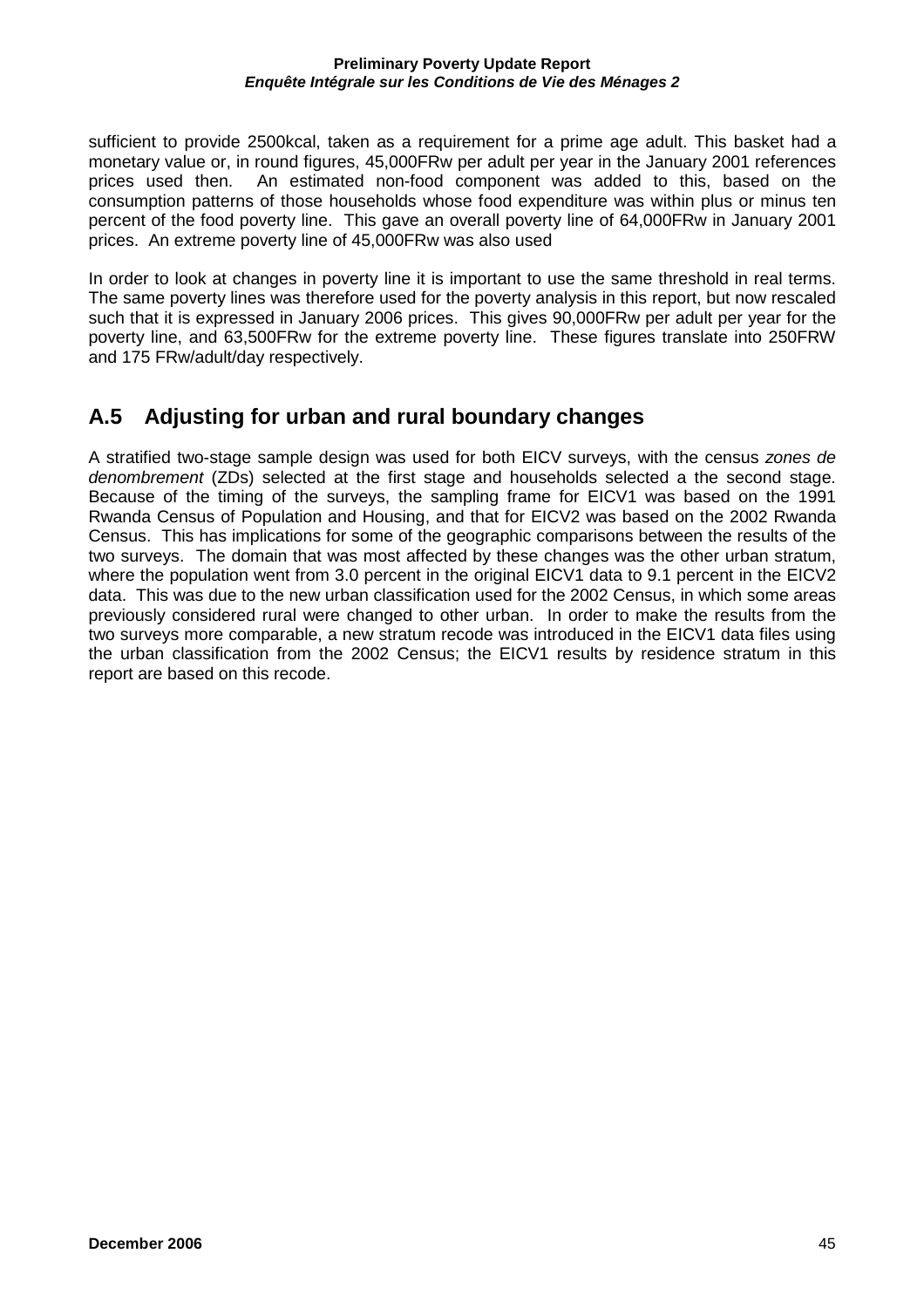# **Annex B: Supplementary tables**

|                   | extreme poverty headcount (share<br>of population, %) |      | share of national extreme poverty<br>headcount (%) |       |
|-------------------|-------------------------------------------------------|------|----------------------------------------------------|-------|
| by stratum        |                                                       |      |                                                    |       |
| Kigali            | 8.4                                                   | 6.3  | 1.7                                                | 1.3   |
| Other urban       | 28.5                                                  | 25.3 | 5.4                                                | 6.3   |
| Rural             | 45.7                                                  | 40.9 | 92.9                                               | 92.5  |
| by province       |                                                       |      |                                                    |       |
| City of Kigali    | 15.4                                                  | 11.1 | 3.7                                                | 2.9   |
| Southern province | 45.9                                                  | 47.2 | 27.7                                               | 32.7  |
| Western province  | 41.8                                                  | 40.9 | 24.2                                               | 26.8  |
| Northern province | 47.2                                                  | 40.8 | 24.3                                               | 20.3  |
| Eastern province  | 41.7                                                  | 28.7 | 20.1                                               | 17.3  |
| by old province   |                                                       |      |                                                    |       |
| City of Kigali    | 8.4                                                   | 6.3  | 1.7                                                | 1.3   |
| Kigali Ngali      | 54.0                                                  | 26.4 | 13.3                                               | 7.3   |
| Gitarama          | 34.5                                                  | 31.2 | 8.8                                                | 8.4   |
| <b>Butare</b>     | 52.5                                                  | 53.4 | 10.5                                               | 13.3  |
| Gikongoro         | 56.5                                                  | 62.9 | 8.7                                                | 11.1  |
| Cyangugu          | 45.2                                                  | 40.9 | 8.3                                                | 7.5   |
| Kibuye            | 47.1                                                  | 41.7 | 6.5                                                | 6.7   |
| Gisenyi           | 36.0                                                  | 42.3 | 8.3                                                | 12.1  |
| Ruhengeri         | 49.4                                                  | 41.1 | 13.9                                               | 11.1  |
| <b>Byumba</b>     | 43.8                                                  | 43.3 | 9.8                                                | 9.8   |
| Umutara           | 33.2                                                  | 24.1 | 3.3                                                | 3.9   |
| Kibungo           | 33.2                                                  | 30.1 | 6.9                                                | 7.5   |
| <b>Total</b>      | 41.3                                                  | 36.9 | 100.0                                              | 100.0 |

### **Table B.1 Extreme poverty headcounts by location**